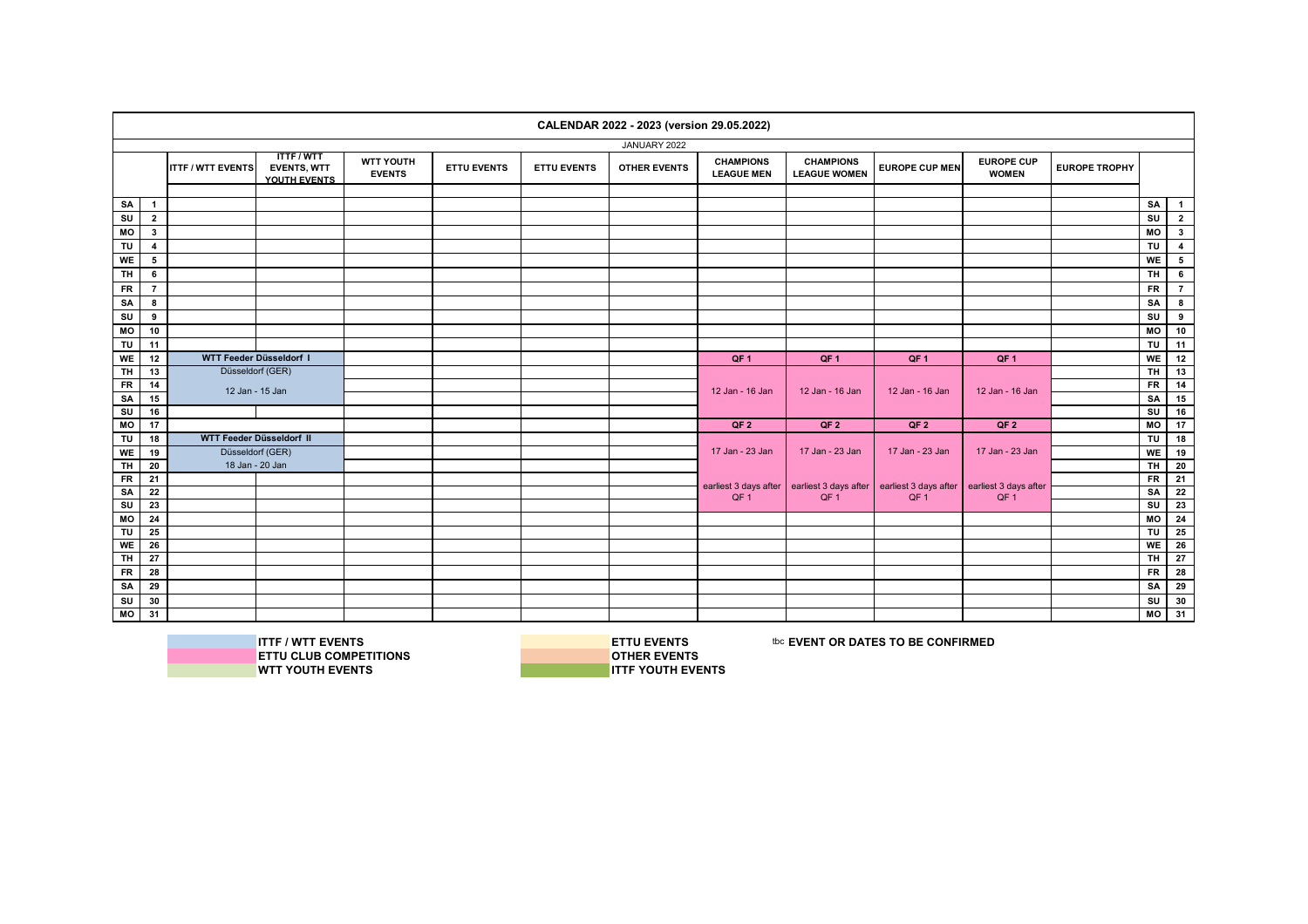|           |                |                                |                                                |                                       |                                   |                    | CALENDAR 2022 - 2023 (version 29.05.2022) |                                       |                                         |                       |                                   |                      |                |                         |
|-----------|----------------|--------------------------------|------------------------------------------------|---------------------------------------|-----------------------------------|--------------------|-------------------------------------------|---------------------------------------|-----------------------------------------|-----------------------|-----------------------------------|----------------------|----------------|-------------------------|
|           |                |                                |                                                |                                       |                                   |                    | FEBRUARY 2022                             |                                       |                                         |                       |                                   |                      |                |                         |
|           |                | <b>ITTF / WTT EVENTS</b>       | <b>ITTF/WTT</b><br>EVENTS, WTT<br>YOUTH EVENTS | <b>WTT YOUTH</b><br><b>EVENTS</b>     | <b>ETTU EVENTS</b>                | <b>ETTU EVENTS</b> | <b>OTHER EVENTS</b>                       | <b>CHAMPIONS</b><br><b>LEAGUE MEN</b> | <b>CHAMPIONS</b><br><b>LEAGUE WOMEN</b> | <b>EUROPE CUP MEN</b> | <b>EUROPE CUP</b><br><b>WOMEN</b> | <b>EUROPE TROPHY</b> |                |                         |
|           |                |                                |                                                |                                       |                                   |                    |                                           |                                       |                                         |                       |                                   |                      |                |                         |
| TU        | $\mathbf{1}$   |                                |                                                |                                       |                                   |                    |                                           |                                       |                                         |                       |                                   |                      | $T$ U          | $\blacksquare$          |
| WE        | $\overline{2}$ |                                | <b>WTT Youth Star</b>                          |                                       |                                   |                    |                                           |                                       |                                         |                       |                                   |                      | WE             | $\overline{2}$          |
| TH        | $\mathbf{3}$   |                                | <b>Contender Tunis</b>                         |                                       |                                   |                    |                                           |                                       |                                         |                       |                                   |                      | <b>TH</b>      | $\mathbf{3}$            |
| <b>FR</b> | $\overline{4}$ |                                |                                                |                                       |                                   |                    |                                           |                                       |                                         |                       |                                   |                      | <b>FR</b>      | $\overline{\mathbf{4}}$ |
| SA        | 5              |                                | Tunis (TUN)                                    |                                       |                                   |                    |                                           |                                       |                                         |                       |                                   |                      | SA             | $5\phantom{.0}$         |
| SU        | 6              |                                | 2 Feb - 6 Feb□                                 |                                       |                                   |                    |                                           |                                       |                                         |                       |                                   |                      | SU             | 6                       |
| MO        | $\overline{7}$ |                                |                                                |                                       |                                   |                    |                                           |                                       |                                         |                       |                                   |                      | M <sub>O</sub> | $\overline{7}$          |
| TU        | 8              |                                |                                                |                                       |                                   |                    |                                           |                                       |                                         |                       |                                   |                      | TU             | 8                       |
| WE        | 9              |                                |                                                |                                       |                                   |                    |                                           |                                       | SF <sub>1</sub>                         |                       |                                   |                      | WE             | 9                       |
| <b>TH</b> | 10             |                                |                                                |                                       |                                   |                    |                                           |                                       |                                         |                       |                                   |                      | <b>TH</b>      | 10                      |
| <b>FR</b> | 11             |                                |                                                |                                       |                                   |                    |                                           |                                       |                                         |                       |                                   |                      | <b>FR</b>      | 11                      |
| SA        | 12             |                                |                                                |                                       |                                   |                    |                                           |                                       | 9 Feb - 13 Feb                          |                       |                                   |                      | SA             | 12                      |
| SU        | 13             |                                |                                                |                                       |                                   |                    |                                           |                                       |                                         |                       |                                   |                      | SU             | 13                      |
| MO        | 14             |                                |                                                |                                       |                                   |                    |                                           |                                       |                                         |                       |                                   |                      | MO             | 14                      |
| TU        | 15             |                                | <b>WTT Youth</b>                               | <b>WTT Youth</b>                      |                                   |                    |                                           |                                       |                                         |                       |                                   |                      | TU             | 15                      |
| <b>WE</b> | 16             |                                | <b>Contender Metz</b>                          | <b>Contender Spa</b>                  |                                   |                    |                                           | SF <sub>1</sub>                       | SF <sub>2</sub>                         | SF <sub>1</sub>       | SF <sub>1</sub>                   |                      | WE             | 16                      |
| TH        | 17             |                                | Metz (FRA)                                     | Spa (BEL)                             |                                   |                    |                                           |                                       |                                         |                       |                                   |                      | <b>TH</b>      | 17                      |
| <b>FR</b> | 18             |                                |                                                |                                       |                                   |                    |                                           |                                       | 16 Feb - 20 Feb                         |                       |                                   |                      | <b>FR</b>      | 18                      |
| SA        | 19             |                                | 14 Feb - 20 Feb                                | 14 Feb - 20 Feb                       |                                   |                    |                                           | 16 Feb - 20 Feb                       | earliest 3 days after                   | 16 Feb - 20 Feb       | 16 Feb - 20 Feb                   |                      | SA             | 19                      |
| SU        | 20             |                                |                                                |                                       |                                   |                    |                                           |                                       | SF <sub>1</sub>                         |                       |                                   |                      | SU             | 20                      |
| MO        | 21             |                                |                                                |                                       |                                   |                    |                                           |                                       |                                         |                       |                                   |                      | MO             | 21                      |
| TU        | 22             |                                |                                                |                                       |                                   |                    |                                           |                                       |                                         |                       |                                   |                      | TU             | 22                      |
| WE        | 23             |                                |                                                |                                       |                                   |                    |                                           |                                       |                                         |                       |                                   |                      | WE             | 23                      |
| TH        | 24             |                                |                                                |                                       |                                   |                    |                                           |                                       |                                         |                       |                                   |                      | <b>TH</b>      | $\overline{24}$         |
| FR        | 25             |                                |                                                |                                       |                                   |                    |                                           |                                       |                                         |                       |                                   |                      | <b>FR</b>      | 25                      |
| SA        | 26             |                                |                                                | <b>WTT Youth</b>                      | Europe TOP 16                     |                    |                                           |                                       |                                         |                       |                                   |                      | <b>SA</b>      | 26                      |
| SU        | 27             |                                | <b>WTT Contender Muscat</b>                    | Contender Vila Rea<br>Vila Real (POR) | Montreux (SUI)<br>26 Feb - 27 Feb |                    |                                           |                                       |                                         |                       |                                   |                      | SU             | 27                      |
| SA        | 28             | Muscat (OMA)<br>27 Feb - 5 Mar |                                                | 26 Feb - 4 Mar                        |                                   |                    |                                           |                                       |                                         |                       |                                   |                      | SA             | 28                      |

**ITTF / WTT EVENTS**<br>
IN ETTU CLUB COMPETITIONS<br> **IN ETTU CLUB COMPETITIONS ETTU CLUB COMPETITIONS**<br> **OTHER EVENTS**<br> **OTHER EVENTS WTT YOUTH EVENTS**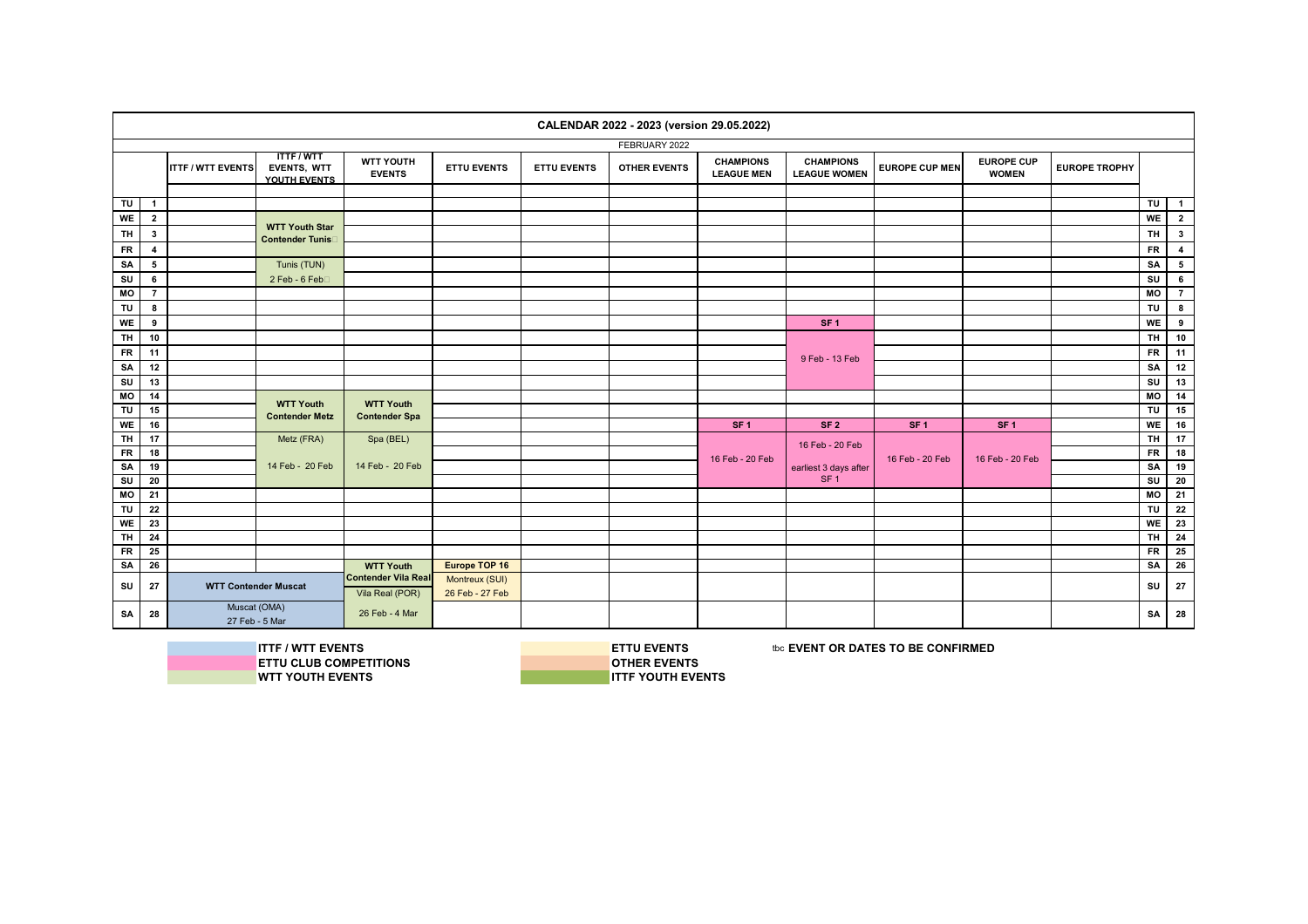|                         |                                  |                             |                                                |                                                  |                      |                    | CALENDAR 2022 - 2023 (version 29.05.2022) |                                       |                                         |                       |                                   |                      |            |                                           |
|-------------------------|----------------------------------|-----------------------------|------------------------------------------------|--------------------------------------------------|----------------------|--------------------|-------------------------------------------|---------------------------------------|-----------------------------------------|-----------------------|-----------------------------------|----------------------|------------|-------------------------------------------|
|                         |                                  |                             |                                                |                                                  |                      |                    | <b>MARCH 2022</b>                         |                                       |                                         |                       |                                   |                      |            |                                           |
|                         |                                  | <b>ITTF / WTT EVENTS</b>    | <b>ITTF/WTT</b><br>EVENTS, WTT<br>YOUTH EVENTS | WTT YOUTH<br><b>EVENTS</b>                       | <b>ETTU EVENTS</b>   | <b>ETTU EVENTS</b> | <b>OTHER EVENTS</b>                       | <b>CHAMPIONS</b><br><b>LEAGUE MEN</b> | <b>CHAMPIONS</b><br><b>LEAGUE WOMEN</b> | <b>EUROPE CUP MEN</b> | <b>EUROPE CUP</b><br><b>WOMEN</b> | <b>EUROPE TROPHY</b> |            |                                           |
|                         |                                  |                             |                                                |                                                  |                      |                    |                                           |                                       |                                         |                       |                                   |                      |            |                                           |
| TU<br>WE                | $\overline{1}$<br>$\overline{2}$ | <b>WTT Contender Muscat</b> |                                                | <b>WTT Youth</b><br><b>Contender Vila Real</b>   |                      |                    |                                           | SF <sub>2</sub>                       |                                         | SF <sub>2</sub>       | SF <sub>2</sub>                   |                      | TU  <br>WE | $\overline{1}$<br>$\overline{\mathbf{2}}$ |
| $\overline{\mathsf{H}}$ | $\mathbf{3}$                     | Muscat (OMA)                |                                                | Vila Real (POR)                                  |                      |                    |                                           |                                       |                                         |                       |                                   |                      | $T$ H      | $\overline{\mathbf{3}}$                   |
| <b>FR</b>               | $\overline{\mathbf{4}}$          |                             |                                                | 26 Feb - 4 Mar                                   |                      |                    |                                           |                                       |                                         |                       |                                   |                      | ${\sf FR}$ | $\overline{\mathbf{4}}$                   |
| SA                      | 5                                | 27 Feb - 5 Mar              |                                                |                                                  |                      |                    |                                           | 2 Mar - 6 Mar                         |                                         | 2 Mar - 6 Mar         | 2 Mar - 6 Mar                     |                      | SA         | $5\overline{ }$                           |
| SU                      | 6                                |                             |                                                |                                                  |                      |                    |                                           |                                       |                                         |                       |                                   |                      | SU         | $6\phantom{.0}$                           |
| MO                      | $\overline{7}$                   |                             |                                                | <b>WTT Youth Star</b>                            |                      |                    |                                           |                                       |                                         |                       |                                   |                      | MO         | $\overline{7}$                            |
| TU                      | 8                                | <b>WTT Grand Smash</b>      |                                                | <b>Contender Doha</b>                            |                      |                    |                                           |                                       |                                         |                       |                                   |                      | TU         | 8                                         |
| WE                      | 9                                | Singapore                   |                                                | Doha (QAT)                                       |                      |                    |                                           |                                       |                                         |                       |                                   |                      | WE         | 9                                         |
| TH                      | 10                               |                             |                                                |                                                  |                      |                    |                                           |                                       |                                         |                       |                                   |                      | TH.        | 10                                        |
| <b>FR</b>               | 11                               | Singapore (SGP)             |                                                | 7 Mar - 11 Mar                                   |                      |                    |                                           |                                       |                                         |                       |                                   |                      | <b>FR</b>  | 11                                        |
| SA                      | 12                               |                             |                                                |                                                  |                      |                    |                                           |                                       |                                         |                       |                                   |                      | SA         | 12                                        |
| SU                      | 13                               |                             | <b>WTT Feeder Doha</b>                         |                                                  |                      |                    |                                           |                                       |                                         |                       |                                   |                      | SU         | 13                                        |
| MO                      | 14                               |                             | Doha (QAT)                                     | <b>WTT Youth</b>                                 |                      |                    |                                           |                                       |                                         |                       |                                   |                      | MO         | 14                                        |
| TU                      | 15                               |                             |                                                | Contender                                        |                      |                    |                                           |                                       |                                         |                       |                                   |                      | TU         | 15                                        |
| <b>WE</b>               | 16                               | 7 Mar - 20 Mar              | 13 Mar - 17 Mar                                | Sulaymaniyah                                     |                      |                    |                                           |                                       |                                         |                       |                                   |                      | WE         | 16                                        |
| <b>TH</b>               | 17                               |                             |                                                | Sulaymaniyah (IRQ)                               |                      |                    |                                           |                                       |                                         |                       |                                   |                      | <b>TH</b>  | 17                                        |
| <b>FR</b>               | 18                               |                             | <b>WTT Contender</b>                           |                                                  |                      |                    |                                           |                                       |                                         |                       |                                   |                      | <b>FR</b>  | 18                                        |
| SA                      | 19                               |                             | Doha                                           | 14 Mar - 20 Mar                                  |                      |                    |                                           |                                       |                                         |                       |                                   |                      | SA         | 19                                        |
| SU                      | 20                               |                             | Doha (QAT)                                     |                                                  |                      |                    |                                           |                                       |                                         |                       |                                   |                      | SU         | 20                                        |
| <b>MO</b>               | 21                               |                             |                                                |                                                  |                      |                    |                                           |                                       |                                         |                       |                                   |                      | <b>MO</b>  | 21                                        |
| TU                      | 22                               |                             |                                                | <b>WTT Youth</b><br><b>Contender Tunis</b>       |                      |                    |                                           |                                       |                                         |                       |                                   |                      | TU         | 22                                        |
| <b>WE</b>               | 23                               |                             | 18 Mar - 24 Mar                                |                                                  |                      |                    |                                           |                                       |                                         |                       |                                   |                      | WE         | 23                                        |
| <b>TH</b>               | 24                               |                             |                                                | Tunis (TUN)                                      |                      |                    |                                           |                                       |                                         |                       |                                   |                      | <b>TH</b>  | 24                                        |
| <b>FR</b>               | 25                               | <b>WTT Star</b>             |                                                |                                                  |                      |                    |                                           |                                       |                                         |                       |                                   |                      | <b>FR</b>  | 25                                        |
| SA                      | 26                               | <b>Contender Doha</b>       |                                                | 21 Mar - 27 Mar                                  | <b>National</b>      |                    |                                           |                                       |                                         |                       |                                   |                      | <b>SA</b>  | 26                                        |
|                         |                                  | Doha (QAT)                  |                                                |                                                  | <b>Championships</b> |                    |                                           |                                       |                                         |                       |                                   |                      |            |                                           |
| SU                      | ${\bf 27}$                       |                             |                                                |                                                  | 26 Mar - 27 Mar      |                    |                                           |                                       |                                         |                       |                                   |                      | SU         | 27                                        |
| MO                      | 28                               |                             |                                                |                                                  |                      |                    |                                           |                                       |                                         |                       |                                   |                      | MO         | 28                                        |
| TU                      | 29                               | 25 Mar - 31 Mar             |                                                | <b>WTT Youth Star</b><br><b>Contender Otocec</b> |                      |                    |                                           |                                       |                                         |                       |                                   |                      | <b>TU</b>  | 29                                        |
|                         |                                  |                             |                                                |                                                  |                      |                    |                                           |                                       |                                         |                       |                                   |                      | WE         |                                           |
| <b>WE</b><br><b>TH</b>  | 30                               |                             |                                                | Otocec (SLO)                                     |                      |                    |                                           |                                       |                                         |                       |                                   |                      | TH.        | 30<br>31                                  |
|                         | 31                               |                             |                                                | 29 Mar - 2 Apr□                                  |                      |                    |                                           |                                       |                                         |                       |                                   |                      |            |                                           |

**ITTF / WTT EVENTS**<br> **ITTU CLUB COMPETITIONS**<br> **INSPECTIONS ETTU CLUB COMPETITIONS**<br>WTT YOUTH EVENTS

**ITTF YOUTH EVENTS**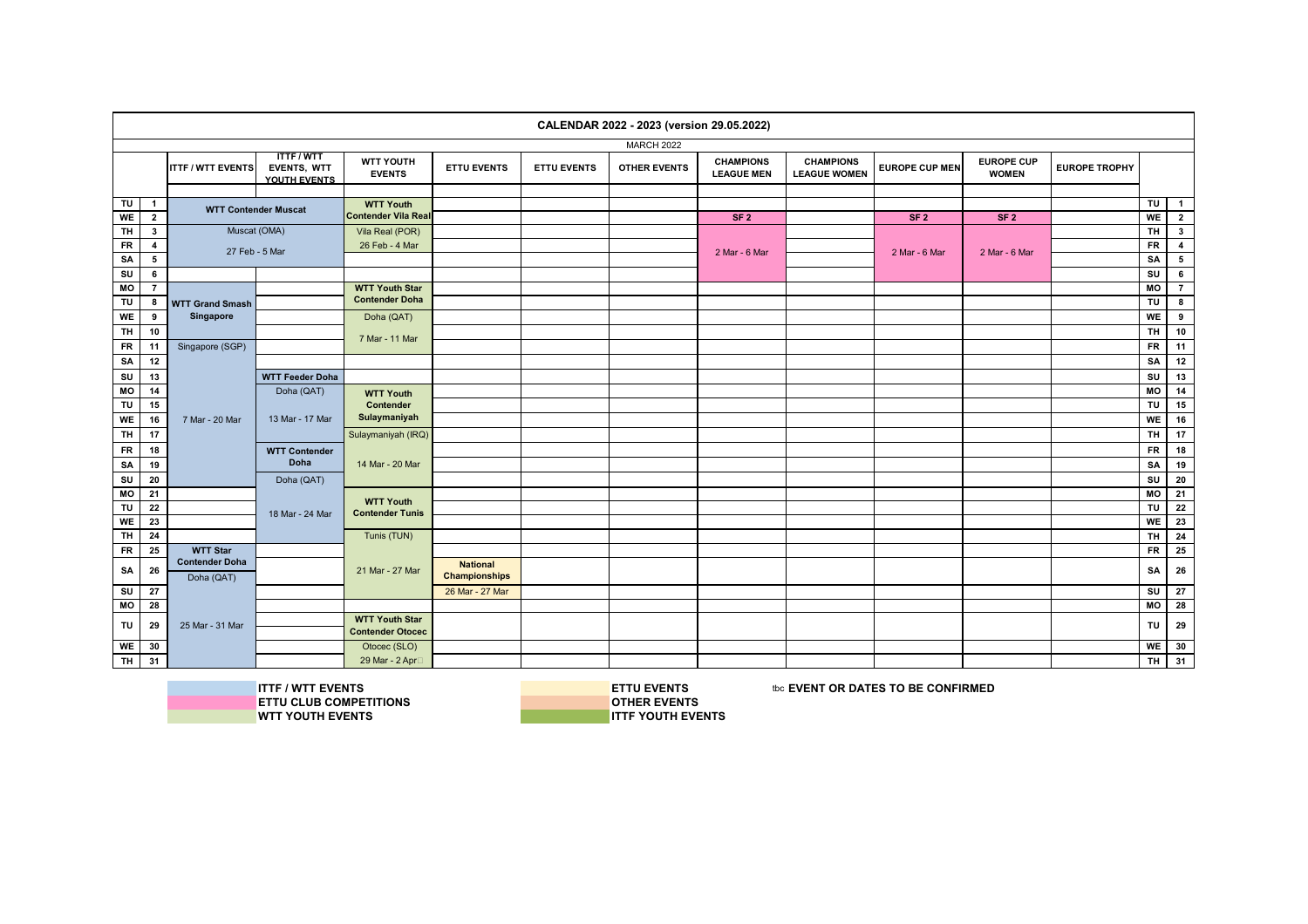|                |                         |                          |                                                |                                                  |                                  |                    | CALENDAR 2022 - 2023 (version 29.05.2022) |                                       |                                         |                       |                                   |                                                    |                         |                          |
|----------------|-------------------------|--------------------------|------------------------------------------------|--------------------------------------------------|----------------------------------|--------------------|-------------------------------------------|---------------------------------------|-----------------------------------------|-----------------------|-----------------------------------|----------------------------------------------------|-------------------------|--------------------------|
|                |                         |                          |                                                |                                                  |                                  |                    | <b>APRIL 2022</b>                         |                                       |                                         |                       |                                   |                                                    |                         |                          |
|                |                         | <b>ITTF / WTT EVENTS</b> | <b>ITTF/WTT</b><br>EVENTS, WTT<br>YOUTH EVENTS | WTT YOUTH<br><b>EVENTS</b>                       | <b>ETTU EVENTS</b>               | <b>ETTU EVENTS</b> | <b>OTHER EVENTS</b>                       | <b>CHAMPIONS</b><br><b>LEAGUE MEN</b> | <b>CHAMPIONS</b><br><b>LEAGUE WOMEN</b> | <b>EUROPE CUP MEN</b> | <b>EUROPE CUP</b><br><b>WOMEN</b> | <b>EUROPE TROPHY</b>                               |                         |                          |
|                |                         |                          |                                                |                                                  |                                  |                    |                                           |                                       |                                         |                       |                                   |                                                    |                         |                          |
| <b>FR</b>      | $\mathbf{1}$            |                          |                                                | <b>WTT Youth Star</b><br><b>Contender Otocec</b> | European<br><b>Championships</b> |                    |                                           | F <sub>1</sub>                        | F <sub>1</sub>                          | F <sub>1</sub>        | F <sub>1</sub>                    |                                                    | <b>FR</b>               | $\blacksquare$           |
|                |                         |                          |                                                | Otocec (SLO)                                     | Stage 1 C Groups                 |                    |                                           |                                       |                                         |                       |                                   |                                                    |                         |                          |
| SA             | $\mathbf{2}$            |                          |                                                | 29 Mar - 2 Apr <sup>1</sup>                      |                                  |                    |                                           | 1 Apr - 3 Apr                         | 1 Apr - 3 Apr                           | 1 Apr - 3 Apr         | 1 Apr - 3 Apr                     |                                                    | SA                      | $\overline{2}$           |
| SU             | $\mathbf{3}$            |                          |                                                |                                                  | 1 Apr - 3 Apr                    |                    |                                           |                                       |                                         |                       |                                   |                                                    | SU                      | $\overline{\mathbf{3}}$  |
| MO             | $\overline{\mathbf{4}}$ |                          |                                                |                                                  |                                  |                    |                                           |                                       |                                         |                       |                                   |                                                    | $\overline{M}$          | $\overline{4}$           |
| TU             | $5\overline{5}$         |                          |                                                |                                                  |                                  |                    |                                           |                                       |                                         |                       |                                   |                                                    | TU                      | $5\phantom{.0}$          |
| WE             | 6                       |                          |                                                |                                                  |                                  |                    |                                           |                                       |                                         |                       |                                   |                                                    | WE                      | $\overline{\phantom{a}}$ |
| <b>TH</b>      | $\overline{7}$          |                          |                                                |                                                  |                                  |                    |                                           |                                       |                                         |                       |                                   |                                                    | $\overline{H}$          | $\overline{7}$           |
| <b>FR</b>      | 8                       |                          |                                                |                                                  |                                  |                    |                                           | F2                                    | F2                                      | F2                    | F <sub>2</sub>                    |                                                    | ${\sf FR}$              | 8                        |
| SA             | 9                       |                          |                                                |                                                  |                                  |                    |                                           |                                       |                                         |                       |                                   |                                                    | SA                      | 9                        |
| su             | 10                      |                          |                                                |                                                  |                                  |                    |                                           | 8 Apr - 10 Apr                        | 8 Apr - 10 Apr                          | 8 Apr - 10 Apr        | 8 Apr - 10 Apr                    |                                                    | SU                      | 10                       |
| MO             | 11                      |                          |                                                |                                                  |                                  |                    |                                           |                                       |                                         |                       |                                   |                                                    | MO                      | 11                       |
| TU             | 12                      |                          |                                                |                                                  |                                  |                    |                                           |                                       |                                         |                       |                                   |                                                    | TU                      | 12                       |
| WE             | 13                      |                          |                                                |                                                  |                                  |                    |                                           |                                       |                                         |                       |                                   |                                                    | WE                      | 13                       |
| $\overline{H}$ | 14                      |                          |                                                |                                                  |                                  |                    |                                           |                                       |                                         |                       |                                   |                                                    | $\overline{H}$          | 14                       |
| <b>FR</b>      | 15                      |                          |                                                |                                                  |                                  |                    |                                           |                                       |                                         |                       |                                   | Men: Region E+F<br><b>Women: Region</b><br>$E + F$ | FR                      | 15                       |
| SA             | 16                      |                          |                                                |                                                  |                                  |                    |                                           |                                       |                                         |                       |                                   | 15 Apr - 16 Apr<br>Men: Regions C, D<br>16 Apr     | SA                      | 16                       |
| SU             | 17                      |                          |                                                |                                                  |                                  |                    |                                           |                                       |                                         |                       |                                   |                                                    | SU                      | 17                       |
| MO             | 18                      |                          |                                                |                                                  |                                  |                    |                                           |                                       |                                         |                       |                                   |                                                    | MO                      | 18                       |
| TU             | 19                      |                          |                                                |                                                  |                                  |                    |                                           |                                       |                                         |                       |                                   |                                                    | TU                      | 19                       |
| WE             | 20                      |                          |                                                |                                                  |                                  |                    |                                           |                                       |                                         |                       |                                   |                                                    | WE                      | ${\bf 20}$               |
| <b>TH</b>      | 21                      |                          |                                                |                                                  |                                  |                    |                                           |                                       |                                         |                       |                                   |                                                    | <b>TH</b>               | 21                       |
| <b>FR</b>      | 22                      |                          |                                                |                                                  |                                  |                    |                                           |                                       |                                         |                       |                                   |                                                    | <b>FR</b>               | 22                       |
| SA             | 23                      |                          |                                                |                                                  |                                  |                    |                                           |                                       |                                         |                       |                                   | Men: Regions A, B<br>Women: Region A               | SA                      | 23                       |
| SU             | 24                      |                          |                                                |                                                  |                                  |                    |                                           |                                       |                                         |                       |                                   | 23 Apr - 24 Apr                                    | SU                      | 24                       |
| MO             | 25                      |                          |                                                |                                                  |                                  |                    |                                           |                                       |                                         |                       |                                   |                                                    | MO                      | 25                       |
| TU             | 26                      |                          |                                                |                                                  |                                  |                    |                                           |                                       |                                         |                       |                                   |                                                    | TU                      | ${\bf 26}$               |
| WE             | 27                      |                          |                                                | <b>WTT Youth</b>                                 |                                  |                    |                                           |                                       |                                         |                       |                                   |                                                    | WE                      | 27                       |
| <b>TH</b>      | 28                      |                          |                                                | <b>Contender Linz</b>                            |                                  |                    |                                           |                                       |                                         |                       |                                   |                                                    | $\overline{\mathbf{H}}$ | 28                       |
| <b>FR</b>      | 29                      |                          |                                                | Linz (AUT)                                       |                                  |                    |                                           |                                       |                                         |                       |                                   |                                                    | ${\sf FR}$              | 29                       |
| SA             | 30                      |                          |                                                | 27 Apr - 3 May                                   |                                  |                    |                                           |                                       |                                         |                       |                                   |                                                    | SA                      | 30                       |
|                |                         |                          |                                                |                                                  |                                  |                    |                                           |                                       |                                         |                       |                                   |                                                    |                         |                          |

**WTT YOUTH EVENTS** 

**ITTF / WTT EVENTS**<br>
IN ETTU CLUB COMPETITIONS<br> **IN ETTU CLUB COMPETITIONS ETTU CLUB COMPETITIONS**<br> **OTHER EVENTS**<br> **OTHER EVENTS**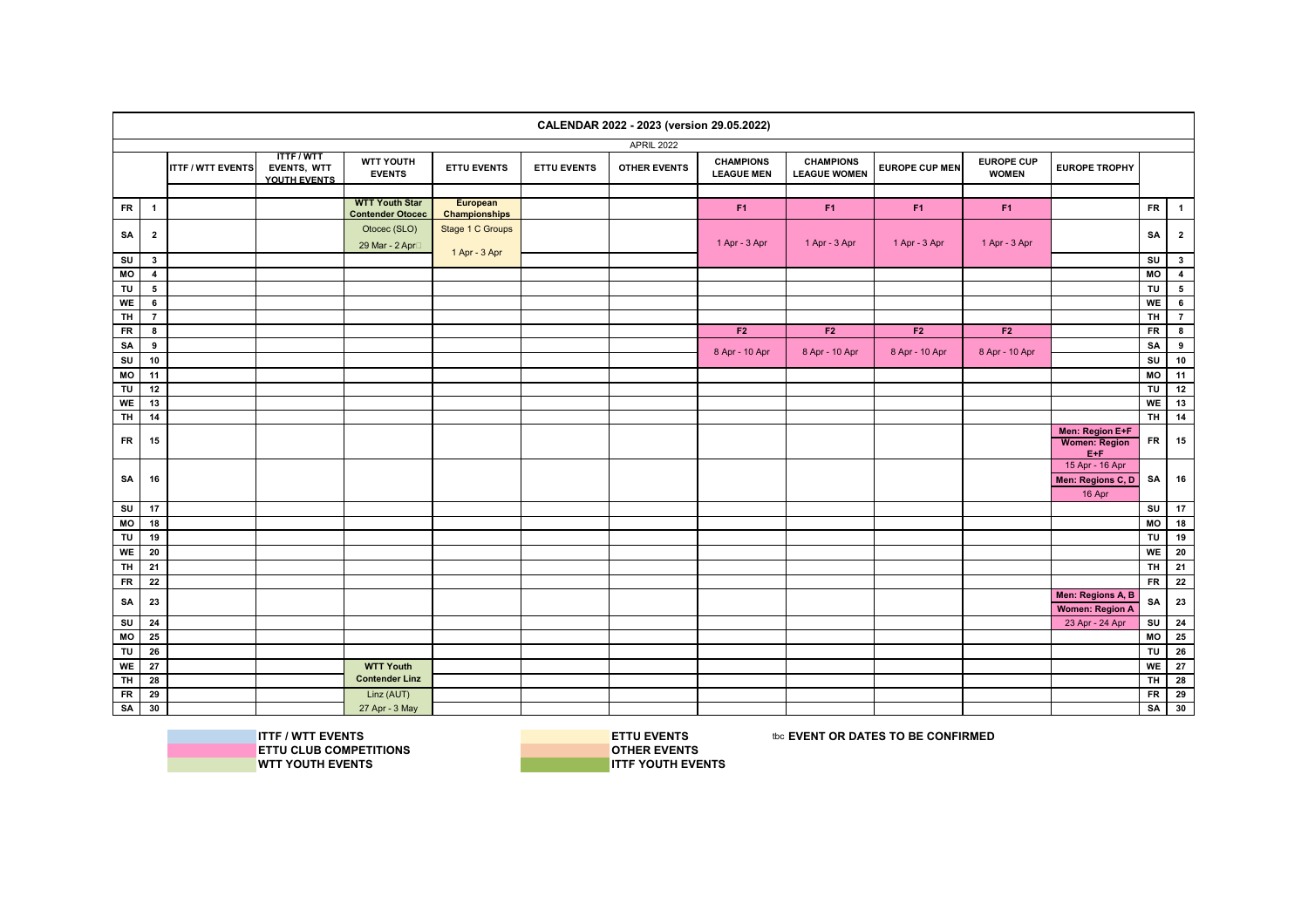|                         |                |                                                |                                                |                                           |                            |                             | CALENDAR 2022 - 2023 (version 29.05.2022) |                                       |                                         |                       |                                   |                                                                |                         |                          |
|-------------------------|----------------|------------------------------------------------|------------------------------------------------|-------------------------------------------|----------------------------|-----------------------------|-------------------------------------------|---------------------------------------|-----------------------------------------|-----------------------|-----------------------------------|----------------------------------------------------------------|-------------------------|--------------------------|
|                         |                |                                                |                                                |                                           |                            |                             | MAY 2022                                  |                                       |                                         |                       |                                   |                                                                |                         |                          |
|                         |                | <b>ITTF/WTT</b><br>EVENTS, WTT<br>YOUTH EVENTS | <b>ITTF/WTT</b><br>EVENTS, WTT<br>YOUTH EVENTS | <b>WTT YOUTH</b><br><b>EVENTS</b>         | WTT YOUTH<br><b>EVENTS</b> | ETTU YOUTH<br><b>EVENTS</b> | <b>ETTU EVENTS</b>                        | <b>CHAMPIONS</b><br><b>LEAGUE MEN</b> | <b>CHAMPIONS</b><br><b>LEAGUE WOMEN</b> | <b>EUROPE CUP MEN</b> | <b>EUROPE CUP</b><br><b>WOMEN</b> | <b>EUROPE TROPHY</b>                                           |                         |                          |
| SU                      | $\mathbf{1}$   |                                                |                                                | <b>WTT Youth</b><br><b>Contender Linz</b> |                            |                             |                                           |                                       |                                         |                       |                                   |                                                                | SU                      | $\blacksquare$           |
|                         |                |                                                |                                                | Linz (AUT)                                |                            |                             |                                           |                                       |                                         |                       |                                   |                                                                |                         |                          |
| MO                      | $\mathbf{2}$   |                                                |                                                |                                           |                            |                             |                                           |                                       |                                         |                       |                                   |                                                                | MO                      | $\overline{\mathbf{2}}$  |
| TU                      | $\mathbf{3}$   |                                                |                                                | 27 Apr - 3 May                            |                            |                             |                                           |                                       |                                         |                       |                                   |                                                                | TU                      | $\overline{\mathbf{3}}$  |
| WE                      | $\overline{4}$ |                                                |                                                |                                           |                            |                             |                                           |                                       |                                         |                       |                                   |                                                                | <b>WE</b>               | $\overline{\mathbf{4}}$  |
| TH                      | 5              | <b>WTT Feeder Fremont</b>                      |                                                |                                           |                            |                             |                                           |                                       |                                         |                       |                                   |                                                                | <b>TH</b>               | $\overline{\phantom{a}}$ |
| <b>FR</b>               | 6              | Fremont (USA)                                  |                                                |                                           |                            |                             |                                           |                                       |                                         |                       |                                   |                                                                | <b>FR</b>               | $6\phantom{.}$           |
| SA                      | $\overline{7}$ | 5 May - 8 May                                  |                                                |                                           |                            |                             |                                           |                                       |                                         |                       |                                   |                                                                | SA                      | $\overline{7}$           |
| su                      | 8              |                                                |                                                |                                           |                            |                             |                                           |                                       |                                         |                       |                                   |                                                                | SU                      | $\overline{\mathbf{8}}$  |
| MO                      | 9              |                                                |                                                |                                           |                            |                             |                                           |                                       |                                         |                       |                                   |                                                                | M <sub>O</sub>          | $\boldsymbol{9}$         |
| TU                      | 10             |                                                |                                                |                                           |                            |                             |                                           |                                       |                                         |                       |                                   |                                                                | TU                      | 10                       |
| WE                      | 11             | <b>WTT Feeder</b>                              |                                                |                                           |                            |                             |                                           |                                       |                                         |                       |                                   |                                                                | WE                      | 11                       |
| TH                      | 12             | Westchester                                    |                                                |                                           |                            |                             |                                           |                                       |                                         |                       |                                   |                                                                | <b>TH</b>               | 12                       |
| <b>FR</b>               | 13             | Westchester (USA)                              |                                                |                                           |                            |                             |                                           |                                       |                                         |                       |                                   |                                                                | <b>FR</b>               | 13                       |
| SA                      | 14             | 11 May - 15 May                                |                                                |                                           |                            |                             |                                           |                                       |                                         |                       |                                   |                                                                | SA                      | 14                       |
| $\mathbf{S}\mathbf{U}$  | 15             |                                                |                                                |                                           |                            |                             |                                           |                                       |                                         |                       |                                   |                                                                | SU                      | 15                       |
| MO                      | 16             |                                                |                                                |                                           |                            |                             |                                           |                                       |                                         |                       |                                   |                                                                | MO                      | 16                       |
| TU<br>WE                | 17<br>18       |                                                |                                                |                                           |                            |                             |                                           |                                       |                                         |                       |                                   |                                                                | TU<br>WE                | 17<br>18                 |
| <b>TH</b>               | 19             |                                                |                                                |                                           |                            |                             |                                           |                                       |                                         |                       |                                   |                                                                | 로                       | 19                       |
| <b>FR</b>               | 20             |                                                |                                                |                                           |                            |                             |                                           |                                       |                                         |                       |                                   |                                                                | <b>FR</b>               | 20                       |
| SA                      | 21             |                                                |                                                |                                           |                            |                             |                                           |                                       |                                         |                       |                                   |                                                                | SA                      | 21                       |
| $\overline{\mathsf{s}}$ | 22             |                                                |                                                |                                           |                            |                             |                                           |                                       |                                         |                       |                                   |                                                                | $\overline{\mathsf{s}}$ | 22                       |
| MO                      | 23             |                                                |                                                |                                           |                            |                             |                                           |                                       |                                         |                       |                                   |                                                                | MO I                    | 23                       |
| TU                      | 24             |                                                |                                                | <b>WTT Youth</b>                          |                            |                             |                                           |                                       |                                         |                       |                                   |                                                                | TU                      | 24                       |
| WE                      | 25             |                                                |                                                | <b>Contender Platja</b>                   |                            |                             |                                           |                                       |                                         |                       |                                   |                                                                | WE                      | 25                       |
| TH                      | 26             |                                                |                                                | d'Aro                                     |                            |                             |                                           |                                       |                                         |                       |                                   |                                                                | <b>TH</b>               | 26                       |
| <b>FR</b>               | 27             |                                                |                                                | Platja d'Aro (ESP)                        |                            |                             |                                           |                                       |                                         |                       |                                   |                                                                | $F$ R                   | 27                       |
| SA                      | 28             |                                                |                                                | 24 May - 30 May                           |                            |                             |                                           |                                       |                                         |                       |                                   | Men: Region G+H<br>28 May<br><b>Women: Region</b><br>$B+D+G+H$ | SA                      | 28                       |
| SU                      | 29             |                                                |                                                |                                           |                            |                             |                                           |                                       |                                         |                       |                                   | 28 May - 29 May                                                | su l                    | 29                       |
| MO                      | 30             |                                                |                                                |                                           |                            |                             |                                           |                                       |                                         |                       |                                   |                                                                | MO                      | 30                       |
| TU                      | 31             |                                                |                                                |                                           |                            |                             |                                           |                                       |                                         |                       |                                   |                                                                | TU                      | 31                       |

**ITTF / WTT EVENTS**<br> **ITTU CLUB COMPETITIONS**<br> **INSPECTIONS ETTU CLUB COMPETITIONS**<br>WTT YOUTH EVENTS

**WTT YOUTH EVENTS ITTF YOUTH EVENTS**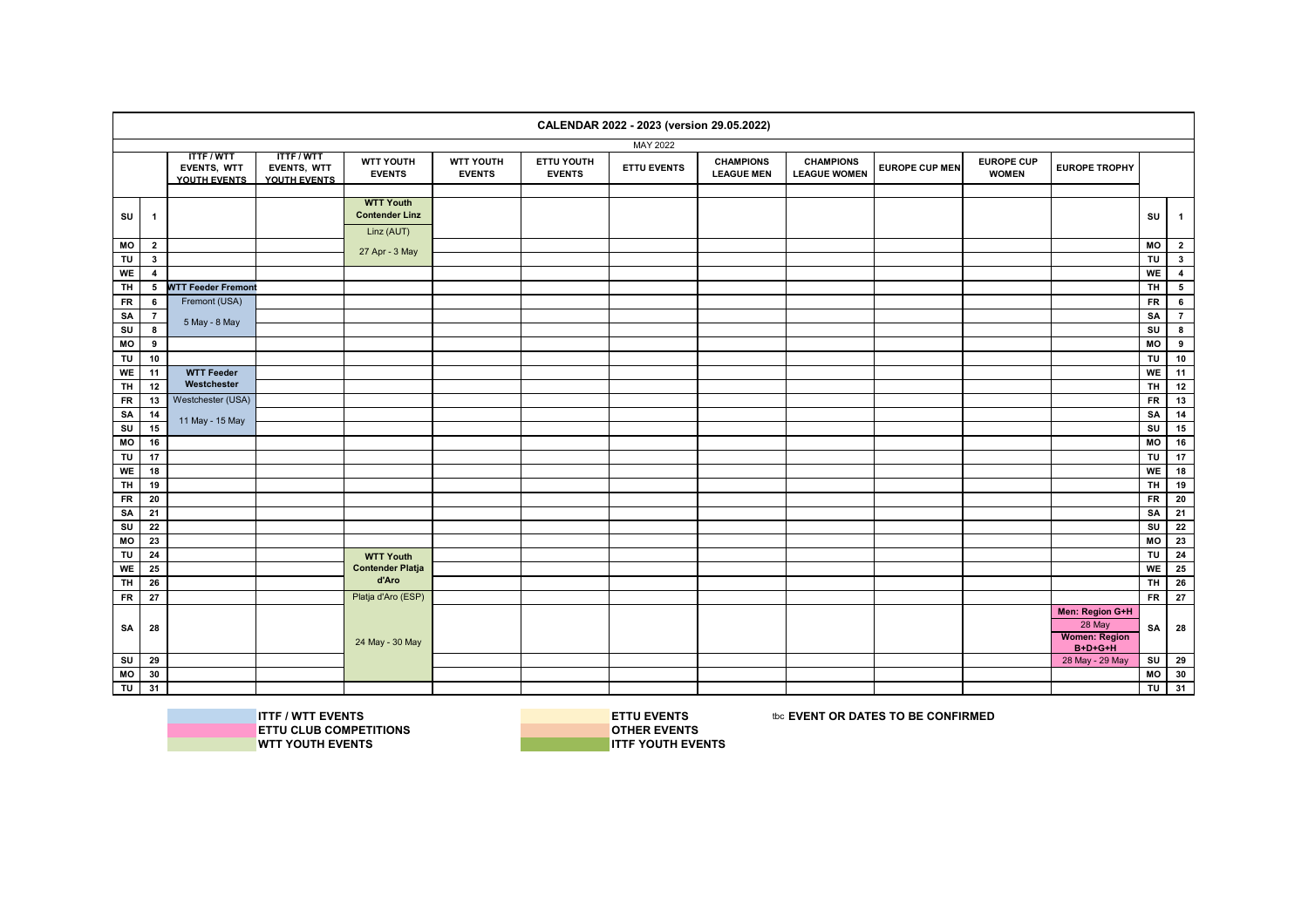|            |                         |                          |                                                       |                                                          |                          |                                            | CALENDAR 2022 - 2023 (version 29.05.2022) |                                       |                                         |                       |                                   |                      |           |                         |
|------------|-------------------------|--------------------------|-------------------------------------------------------|----------------------------------------------------------|--------------------------|--------------------------------------------|-------------------------------------------|---------------------------------------|-----------------------------------------|-----------------------|-----------------------------------|----------------------|-----------|-------------------------|
|            |                         |                          |                                                       |                                                          |                          |                                            | <b>JUNE 2022</b>                          |                                       |                                         |                       |                                   |                      |           |                         |
|            |                         | <b>ITTF / WTT EVENTS</b> | <b>ITTF/WTT</b><br><b>EVENTS, WTT</b><br>YOUTH EVENTS | <b>WTT YOUTH</b><br><b>EVENTS / ETTU</b><br>YOUTH EVENTS | <b>ETTU EVENTS</b>       | <b>OTHER EVENTS</b>                        | <b>OTHER EVENTS</b>                       | <b>CHAMPIONS</b><br><b>LEAGUE MEN</b> | <b>CHAMPIONS</b><br><b>LEAGUE WOMEN</b> | <b>EUROPE CUP MEN</b> | <b>EUROPE CUP</b><br><b>WOMEN</b> | <b>EUROPE TROPHY</b> |           |                         |
| WE         | $\mathbf{1}$            |                          |                                                       |                                                          |                          |                                            |                                           |                                       |                                         |                       |                                   |                      | WE        | $\overline{1}$          |
| <b>TH</b>  | $\mathbf{2}$            |                          |                                                       |                                                          |                          |                                            |                                           |                                       |                                         |                       |                                   |                      | <b>TH</b> | $\overline{2}$          |
| <b>FR</b>  | $\mathbf{3}$            |                          |                                                       | <b>WTT Youth</b>                                         |                          |                                            |                                           |                                       |                                         |                       |                                   |                      | <b>FR</b> | $\mathbf{3}$            |
| SA         | $\overline{\mathbf{4}}$ |                          |                                                       | <b>Contender Salta</b><br>(Boys' Competition)            |                          |                                            |                                           |                                       |                                         |                       |                                   |                      | SA        | $\overline{\mathbf{4}}$ |
|            |                         |                          |                                                       | Salta (ARG)                                              |                          |                                            |                                           |                                       |                                         |                       |                                   |                      |           |                         |
| SU         | 5                       |                          |                                                       | 3 Jun - 5 Jun                                            |                          |                                            |                                           |                                       |                                         |                       |                                   |                      | SU        | $5\overline{5}$         |
| МO         | 6                       |                          | <b>WTT Youth</b>                                      |                                                          |                          |                                            |                                           |                                       |                                         |                       |                                   |                      | MO        | 6                       |
| TU         | $\overline{7}$          |                          | <b>Contender Havirov</b>                              |                                                          |                          |                                            |                                           |                                       |                                         |                       |                                   |                      | TU        | $\overline{7}$          |
| WE         | 8                       |                          | Havirov (CZE)                                         |                                                          |                          |                                            |                                           |                                       |                                         |                       |                                   |                      | <b>WE</b> | $\bf{8}$                |
| <b>TH</b>  | 9                       |                          |                                                       |                                                          |                          |                                            |                                           |                                       |                                         |                       |                                   |                      | <b>TH</b> | 9                       |
| ${\sf FR}$ | 10                      |                          | 6 Jun - 12 Jun                                        |                                                          |                          |                                            |                                           |                                       |                                         |                       |                                   |                      | <b>FR</b> | 10                      |
| SA         | 11                      |                          |                                                       |                                                          |                          |                                            |                                           |                                       |                                         |                       |                                   |                      | SA        | 11                      |
| SU         | 12                      |                          |                                                       |                                                          |                          |                                            |                                           |                                       |                                         |                       |                                   |                      | SU        | 12                      |
| МO         | 13                      | <b>WTT Contender</b>     |                                                       | <b>WTT Youth</b>                                         |                          |                                            |                                           |                                       |                                         |                       |                                   |                      | MO        | 13                      |
| TU         | 14                      | Zagreb<br>Zagreb (CRO)   | <b>WTT Contender</b><br>Lima                          | <b>Contender Salta</b><br>(Girls' Competition)           |                          |                                            |                                           |                                       |                                         |                       |                                   |                      | TU        | 14                      |
| WE         | 15                      |                          | Lima (PER)                                            | Salta (ARG)<br>13 Jun - 15 Jun                           |                          |                                            |                                           |                                       |                                         |                       |                                   |                      | <b>WE</b> | 15                      |
| <b>TH</b>  | 16                      |                          | 14 Jun - 19 Jun                                       | U13 Challenge                                            |                          |                                            |                                           |                                       |                                         |                       |                                   |                      | <b>TH</b> | 16                      |
| $F$ R      | 17                      | 13 Jun - 19 Jun          |                                                       | Podgorica (MNE)                                          |                          |                                            |                                           |                                       |                                         |                       |                                   | <b>Grand Final</b>   | <b>FR</b> | 17                      |
| SA         | 18                      |                          |                                                       |                                                          |                          |                                            |                                           |                                       |                                         |                       |                                   |                      | SA        | 18                      |
| SU         | 19                      |                          |                                                       | 16 Jun - 19 Jun                                          |                          |                                            | <b>Mediterranian Table</b>                |                                       |                                         |                       |                                   | 17 Jun - 19 Jun      | SU        | 19                      |
|            |                         |                          |                                                       |                                                          |                          |                                            | <b>Tennis Union U15</b>                   |                                       |                                         |                       |                                   |                      |           |                         |
| MО         | 20                      |                          | <b>WTT Feeder Otočec</b>                              |                                                          |                          |                                            | <b>Championships</b><br>Rimini (ITA)      |                                       |                                         |                       |                                   |                      | <b>MO</b> | 20                      |
| TU         | 21                      |                          |                                                       |                                                          |                          | <b>TUULII WUITU</b>                        | 19 Jun - 21 Jun                           |                                       |                                         |                       |                                   |                      | TU        | 21                      |
| WE         | 22                      |                          | Otočec (SLO)                                          |                                                          |                          | Gyor (HUN)                                 |                                           |                                       |                                         |                       |                                   |                      | <b>WE</b> | 22                      |
| <b>TH</b>  | 23                      |                          |                                                       |                                                          |                          |                                            |                                           |                                       |                                         |                       |                                   |                      | <b>TH</b> | 23                      |
| ${\sf FR}$ | 24                      |                          |                                                       |                                                          |                          |                                            |                                           |                                       |                                         |                       |                                   |                      | <b>FR</b> | 24                      |
| SA         | 25                      |                          | 20 Jun - 26 Jun                                       |                                                          |                          | 21 Jun - 26 Jun                            |                                           |                                       |                                         |                       |                                   |                      | <b>SA</b> | 25                      |
| SU         | 26                      |                          |                                                       |                                                          | <b>European Veterans</b> |                                            | <b>Mediterranean</b>                      |                                       |                                         |                       |                                   |                      | SU        | 26                      |
|            |                         |                          |                                                       |                                                          | <b>Championships</b>     |                                            | Games                                     |                                       |                                         |                       |                                   |                      |           |                         |
| МO         | 27                      |                          |                                                       |                                                          |                          | 2021 FISU World<br><b>University Games</b> | Oran (ALG)                                |                                       |                                         |                       |                                   |                      | MO        | $\overline{27}$         |
| TU         | 28                      |                          |                                                       |                                                          | Rimini (ITA)             |                                            |                                           |                                       |                                         |                       |                                   |                      | TU        | 28<br>29                |
| WE         | 29                      |                          |                                                       |                                                          | 25 Jun - 2 Jul           | Chengdu (CHN)                              | 26 Jun - 30 Jun<br>TT dates               |                                       |                                         |                       |                                   |                      | WE        |                         |
| TH         | 30                      |                          |                                                       |                                                          |                          | $27$ Jun $-4$ Jul                          |                                           |                                       |                                         |                       |                                   |                      | TH.       | 30                      |

**WTT YOUTH EVENTS** 

**ITTF / WTT EVENTS**<br>
IN ETTU CLUB COMPETITIONS<br> **ETTU CLUB COMPETITIONS ETTU CLUB COMPETITIONS OTHER EVENTS**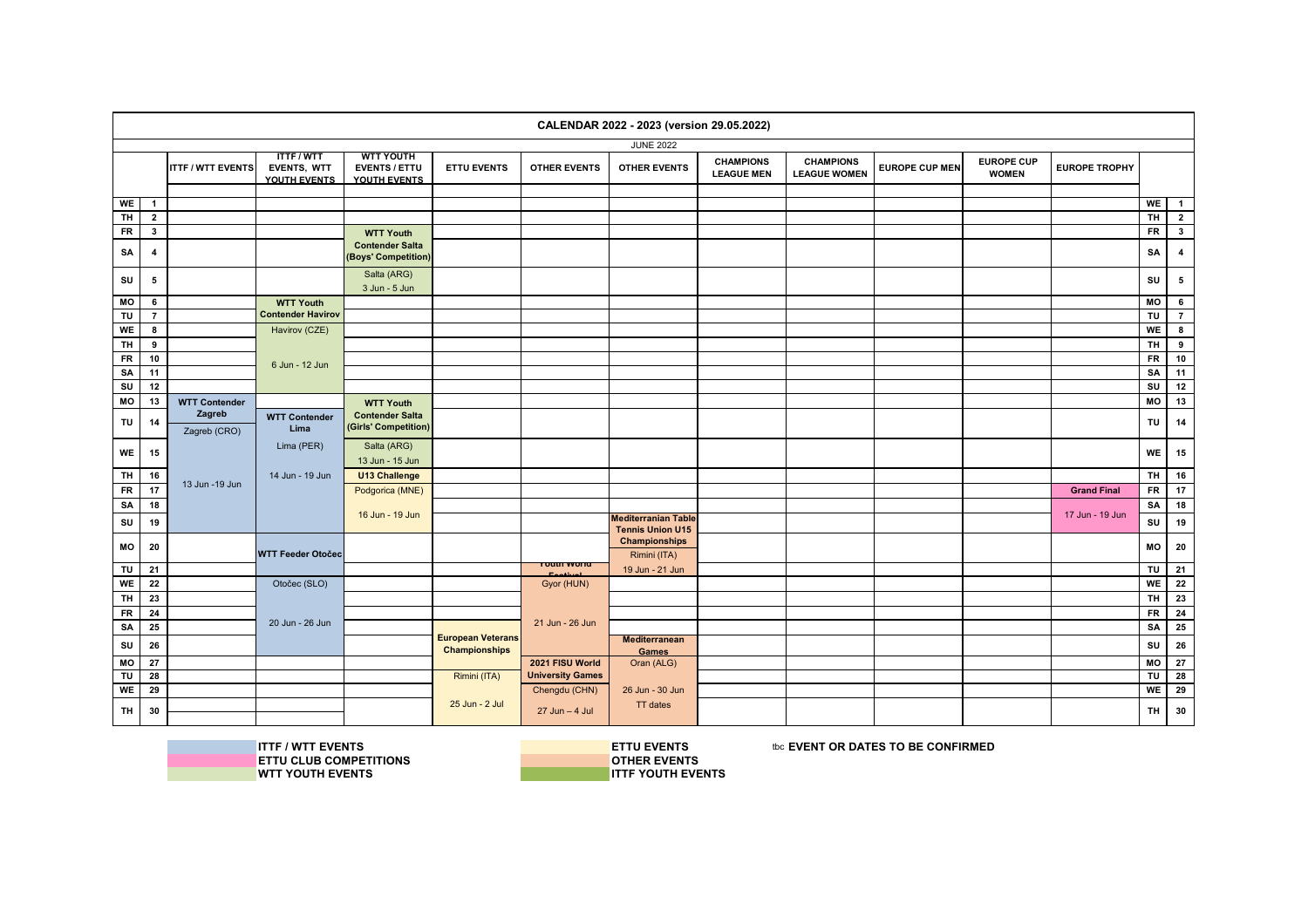|           |                         |                          |                                                |                                                         |                                                  |                                            | CALENDAR 2022 - 2023 (version 29.05.2022) |                                       |                                         |                       |                                   |                      |           |                         |
|-----------|-------------------------|--------------------------|------------------------------------------------|---------------------------------------------------------|--------------------------------------------------|--------------------------------------------|-------------------------------------------|---------------------------------------|-----------------------------------------|-----------------------|-----------------------------------|----------------------|-----------|-------------------------|
|           |                         |                          |                                                |                                                         |                                                  |                                            | <b>JULY 2022</b>                          |                                       |                                         |                       |                                   |                      |           |                         |
|           |                         | <b>ITTF / WTT EVENTS</b> | <b>ITTF/WTT</b><br>EVENTS, WTT<br>YOUTH EVENTS | <b>WTT YOUTH</b><br><b>EVENTS, ETTU</b><br>YOUTH EVENTS | <b>ETTU EVENTS</b>                               | <b>OTHER EVENTS</b>                        | <b>OTHER EVENTS</b>                       | <b>CHAMPIONS</b><br><b>LEAGUE MEN</b> | <b>CHAMPIONS</b><br><b>LEAGUE WOMEN</b> | <b>EUROPE CUP MEN</b> | <b>EUROPE CUP</b><br><b>WOMEN</b> | <b>EUROPE TROPHY</b> |           |                         |
| <b>FR</b> | $\overline{\mathbf{1}}$ |                          |                                                |                                                         | <b>European Veterans</b><br><b>Championships</b> | 2021 FISU World<br><b>University Games</b> |                                           |                                       |                                         |                       |                                   |                      | <b>FR</b> | $\mathbf{1}$            |
|           |                         |                          |                                                |                                                         | Rimini (ITA)                                     | Chengdu (CHN)                              |                                           |                                       |                                         |                       |                                   |                      |           |                         |
| SA        | $\mathbf{2}$            |                          |                                                |                                                         | 25 Jun - 2 Jul                                   |                                            |                                           |                                       |                                         |                       |                                   |                      | <b>SA</b> | $\overline{2}$          |
| <b>SU</b> | $\mathbf{3}$            | <b>WILD</b> Star         |                                                |                                                         |                                                  | $27$ Jun $-4$ Jul                          |                                           |                                       |                                         |                       |                                   |                      | SU        | $\mathbf{3}$            |
| MO        | $\overline{\mathbf{4}}$ | Contender                |                                                |                                                         |                                                  |                                            |                                           |                                       |                                         |                       |                                   |                      | MO        | $\overline{\mathbf{4}}$ |
| TU        | 5                       | tbc                      |                                                |                                                         |                                                  |                                            |                                           |                                       |                                         |                       |                                   |                      | TU        | ${\bf 5}$               |
| WE        | $6\overline{6}$         | (Europe)                 |                                                | <b>European Youth</b>                                   |                                                  |                                            |                                           |                                       |                                         |                       |                                   |                      | WE        | $\bf 6$                 |
| TH        | $\overline{7}$          |                          |                                                | <b>Championships</b>                                    |                                                  |                                            |                                           |                                       |                                         |                       |                                   |                      | <b>TH</b> | $\overline{7}$          |
| <b>FR</b> | 8                       | 4 Jul - 10 Jul           |                                                | Belgrade (SRB)                                          |                                                  |                                            |                                           |                                       |                                         |                       |                                   |                      | <b>FR</b> | $\bf{8}$                |
| SA        | 9                       |                          |                                                |                                                         |                                                  |                                            |                                           |                                       |                                         |                       |                                   |                      | SA        | 9                       |
| SU        | 10                      |                          |                                                |                                                         |                                                  |                                            |                                           |                                       |                                         |                       |                                   |                      | SU        | 10                      |
| МO        | 11                      | <b>WTT Grand Smash</b>   |                                                |                                                         |                                                  |                                            |                                           |                                       |                                         |                       |                                   |                      | MO        | 11                      |
| TU        | 12                      |                          |                                                | 6 Jul - 15 Jul                                          |                                                  |                                            |                                           |                                       |                                         |                       |                                   |                      | TU        | 12                      |
| WE        | 13                      | Budapest (HUN)           |                                                |                                                         |                                                  |                                            |                                           |                                       |                                         |                       |                                   |                      | WE        | 13                      |
| <b>TH</b> | 14                      |                          |                                                |                                                         |                                                  |                                            |                                           |                                       |                                         |                       |                                   |                      | <b>TH</b> | 14                      |
| FR        | 15                      |                          |                                                |                                                         |                                                  |                                            |                                           |                                       |                                         |                       |                                   |                      | <b>FR</b> | 15                      |
| SA        | 16                      |                          |                                                |                                                         |                                                  | European                                   |                                           |                                       |                                         |                       |                                   |                      | SA        | 16                      |
| SU        | 17                      |                          |                                                |                                                         |                                                  | <b>Universities Games</b>                  |                                           |                                       |                                         |                       |                                   |                      | SU        | 17                      |
| MO        | 18                      |                          |                                                |                                                         |                                                  | Lodz (POL)                                 |                                           |                                       |                                         |                       |                                   |                      | MO        | 18                      |
| TU        | 19                      | 11 Jul - 24 Jul          |                                                |                                                         |                                                  | 16 Jul - 20 Jul                            |                                           |                                       |                                         |                       |                                   |                      | TU        | 19                      |
| WE        | 20                      |                          |                                                |                                                         |                                                  |                                            |                                           |                                       |                                         |                       |                                   |                      | <b>WE</b> | 20                      |
| <b>TH</b> | 21                      |                          |                                                |                                                         |                                                  |                                            |                                           |                                       |                                         |                       |                                   |                      | <b>TH</b> | 21                      |
| <b>FR</b> | 22                      |                          |                                                |                                                         |                                                  |                                            |                                           |                                       |                                         |                       |                                   |                      | <b>FR</b> | 22                      |
| SA        | 23                      |                          |                                                |                                                         |                                                  |                                            |                                           |                                       |                                         |                       |                                   |                      | SA        | 23                      |
| SU        | 24                      |                          |                                                |                                                         |                                                  |                                            |                                           |                                       |                                         |                       |                                   |                      | SU        | 24                      |
| MO        | 25                      |                          |                                                |                                                         |                                                  |                                            |                                           |                                       |                                         |                       |                                   |                      | MO        | 25                      |
| TU        | 26                      |                          |                                                |                                                         |                                                  |                                            |                                           |                                       |                                         |                       |                                   |                      | TU        | 26                      |
| WE        | 27                      |                          |                                                |                                                         |                                                  |                                            |                                           |                                       |                                         |                       |                                   |                      | WE        | 27                      |
| <b>TH</b> | 28                      |                          |                                                |                                                         |                                                  |                                            | Commonwealth                              |                                       |                                         |                       |                                   |                      | <b>TH</b> | 28                      |
| <b>FR</b> | 29                      |                          |                                                |                                                         |                                                  |                                            | <b>Games</b>                              |                                       |                                         |                       |                                   |                      | <b>FR</b> | 29                      |
| SA        | 30                      |                          |                                                |                                                         |                                                  |                                            | Birmingham (ENG)                          |                                       |                                         |                       |                                   |                      | SA        | 30                      |
| SU        | 31                      |                          |                                                |                                                         |                                                  |                                            | 28 Jul - 7 Aug                            |                                       |                                         |                       |                                   |                      | SU        | 31                      |

**ETTU CLUB COMPETITIONS**<br>WTT YOUTH EVENTS

**ITTF / WTT EVENTS**<br> **ITTU CLUB COMPETITIONS**<br> **INSPECTIONS WTT YOUTH EVENTS ITTF YOUTH EVENTS**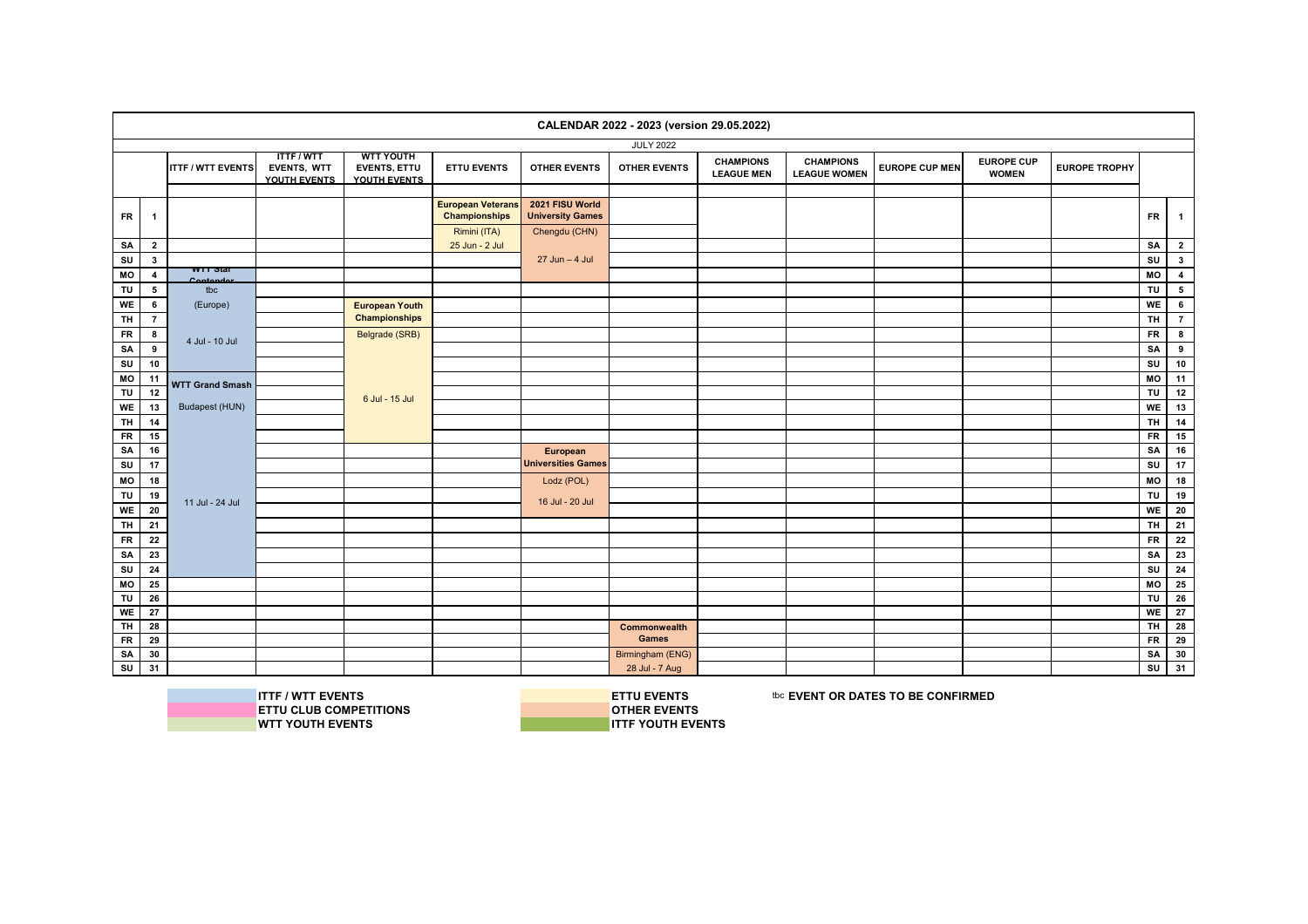|           |                              |                                     |                                                |                                                 |                                   |                                                           | CALENDAR 2022 - 2023 (version 29.05.2022) |                               |                                         |                       |                                   |                      |           |                         |
|-----------|------------------------------|-------------------------------------|------------------------------------------------|-------------------------------------------------|-----------------------------------|-----------------------------------------------------------|-------------------------------------------|-------------------------------|-----------------------------------------|-----------------------|-----------------------------------|----------------------|-----------|-------------------------|
|           |                              |                                     |                                                |                                                 |                                   |                                                           | AUGUST 2022                               |                               |                                         |                       |                                   |                      |           |                         |
|           |                              | <b>ITTF / WTT EVENTS</b>            | <b>ITTF/WTT</b><br>EVENTS, WTT<br>YOUTH EVENTS | <b>WTT YOUTH</b><br><b>EVENTS</b>               | <b>WTT YOUTH</b><br><b>EVENTS</b> | <b>WTT YOUTH</b><br><b>EVENTS / ETTU</b><br><b>EVENTS</b> | <b>OTHER EVENTS</b>                       | <b>OTHER EVENTS</b>           | <b>CHAMPIONS</b><br><b>LEAGUE WOMEN</b> | <b>EUROPE CUP MEN</b> | <b>EUROPE CUP</b><br><b>WOMEN</b> | <b>EUROPE TROPHY</b> |           |                         |
|           |                              |                                     |                                                |                                                 |                                   |                                                           |                                           |                               |                                         |                       |                                   |                      | МO        | $\blacksquare$          |
| MO<br>TU  | $\mathbf{1}$<br>$\mathbf{2}$ | <b>WTT Contender</b><br>Tunisia     |                                                | <b>Youth Contender</b><br><b>Agadir</b>         |                                   |                                                           | Commonwealth<br><b>Games</b>              |                               |                                         |                       |                                   |                      | TU        | $\overline{2}$          |
| <b>WE</b> | $\mathbf{3}$                 | Tunisia (TUN)                       |                                                | Agadir (MAR)                                    |                                   |                                                           | Birmingham (ENG)                          |                               |                                         |                       |                                   |                      | WE        | $\overline{\mathbf{3}}$ |
| <b>TH</b> | $\overline{\mathbf{4}}$      |                                     |                                                |                                                 |                                   |                                                           |                                           |                               |                                         |                       |                                   |                      | <b>TH</b> | $\overline{\mathbf{4}}$ |
|           |                              |                                     |                                                |                                                 |                                   |                                                           |                                           | <b>NETU</b>                   |                                         |                       |                                   |                      |           |                         |
| FR        | 5                            | 1 Aug - 6 Aug                       |                                                | 1 Aug - 7 Aug                                   |                                   |                                                           | 28 Jul - 7 Aug                            | <b>Championships</b>          |                                         |                       |                                   |                      | <b>FR</b> | $5\phantom{.0}$         |
| SA        | 6                            |                                     |                                                |                                                 |                                   |                                                           |                                           | Druskininkai (LTU)            |                                         |                       |                                   |                      | SA        | $6\phantom{.0}$         |
| SU        | $\overline{7}$               |                                     |                                                |                                                 |                                   |                                                           |                                           | 5 Aug - 7 Aug                 |                                         |                       |                                   |                      | SU        | $\overline{7}$          |
| MO        | 8                            |                                     |                                                | <b>WTT Youth</b>                                |                                   |                                                           |                                           |                               |                                         |                       |                                   |                      | МO        | $\bf{8}$                |
| TU        | 9                            |                                     |                                                | Contender                                       |                                   |                                                           |                                           |                               |                                         |                       |                                   |                      | TU        | 9                       |
| <b>WE</b> | 10                           |                                     |                                                | <b>Helsinborg</b>                               |                                   |                                                           |                                           |                               |                                         |                       |                                   |                      | WE        | 10                      |
| <b>TH</b> | 11                           |                                     |                                                | Helsinborg (SWE)                                |                                   |                                                           |                                           |                               |                                         |                       |                                   |                      | <b>TH</b> | 11                      |
| <b>FR</b> | 12                           |                                     |                                                |                                                 |                                   |                                                           |                                           |                               |                                         |                       |                                   |                      | <b>FR</b> | 12                      |
| SA        | 13                           |                                     |                                                | 8 Aug - 14 Aug                                  |                                   | European                                                  |                                           |                               |                                         |                       |                                   |                      | SA        | 13                      |
| SU        | 14                           |                                     |                                                |                                                 |                                   | <b>Championships</b>                                      |                                           |                               |                                         |                       |                                   |                      | SU        | 14                      |
| МO        | 15                           |                                     |                                                |                                                 |                                   | Munich (GER)                                              |                                           |                               |                                         |                       |                                   |                      | МO        | 15                      |
| TU        | 16                           |                                     |                                                |                                                 |                                   |                                                           |                                           |                               |                                         |                       |                                   |                      | <b>TU</b> | 16                      |
| WE        | 17                           |                                     |                                                |                                                 |                                   |                                                           |                                           |                               |                                         |                       |                                   |                      | WE        | 17                      |
| <b>TH</b> | 18                           |                                     |                                                |                                                 |                                   | 13 Aug - 21 Aug                                           |                                           |                               |                                         |                       |                                   |                      | <b>TH</b> | 18                      |
| <b>FR</b> | 19                           |                                     |                                                | <b>WTT Youth</b>                                |                                   |                                                           |                                           |                               |                                         |                       |                                   |                      | <b>FR</b> | 19                      |
| SA        | 20                           |                                     |                                                | <b>Contender Cuenca</b><br>(Girls' Competition) |                                   |                                                           |                                           |                               |                                         |                       |                                   |                      | SA        | 20                      |
|           |                              |                                     |                                                |                                                 |                                   |                                                           |                                           |                               |                                         |                       |                                   |                      |           |                         |
| SU        | 21                           |                                     |                                                | Cuenca (ECU)                                    |                                   |                                                           |                                           |                               |                                         |                       |                                   |                      | SU        | 21                      |
|           |                              |                                     |                                                | 19 Aug - 21 Aug                                 |                                   |                                                           |                                           |                               |                                         |                       |                                   |                      |           |                         |
| МO        | 22                           | <b>WTT Feeder</b>                   | <b>WTTC (Combined)</b>                         | <b>WTT Youth</b>                                |                                   |                                                           |                                           |                               |                                         |                       |                                   |                      | МO        | 22                      |
| TU        | 23                           | <b>Olomouc</b>                      |                                                | <b>Contender Amman</b>                          |                                   |                                                           |                                           |                               |                                         |                       |                                   |                      | <b>TU</b> | 23                      |
| WE        | 24                           | Oloumouc (CZE)                      | tbc                                            |                                                 |                                   |                                                           |                                           |                               |                                         |                       |                                   |                      | <b>WE</b> | 24                      |
| <b>TH</b> | 25                           |                                     | (USA)                                          | Amman (JOR)                                     |                                   |                                                           |                                           |                               |                                         |                       |                                   |                      | <b>TH</b> | 25                      |
| <b>FR</b> | 26                           |                                     |                                                |                                                 |                                   |                                                           |                                           | 16th Euro Mini                |                                         |                       |                                   |                      | <b>FR</b> | 26                      |
| SA        | 27                           | 22 Aug - 28 Aug                     | 22 Aug - 28 Aug                                | 22 Aug - 28 Aug                                 |                                   |                                                           |                                           | Champ's<br>Schiltigheim (FRA) |                                         |                       |                                   |                      | SA        | $\overline{27}$         |
| SU        | 28                           |                                     |                                                |                                                 |                                   |                                                           |                                           | 26 Aug - 28 Aug               |                                         |                       |                                   |                      | SU        | 28                      |
| MO        | 29                           | <b>WTT Feeder</b>                   |                                                |                                                 |                                   | <b>WTT Youth</b>                                          |                                           |                               |                                         |                       |                                   |                      | MO        | 29                      |
|           |                              | Panagyurishte                       |                                                | <b>WTT Youth</b>                                | <b>WTT Youth</b>                  | <b>Contender Cuenca</b>                                   |                                           |                               |                                         |                       |                                   |                      |           |                         |
| TU        | 30                           | presented by<br>Panagyurishte (BUL) |                                                | <b>Contender Varaždin</b>                       | <b>Contender Otočec</b>           | (Boys' Competition)                                       |                                           |                               |                                         |                       |                                   |                      | TU        | 30                      |
|           |                              |                                     |                                                | Varaždin (CRO)                                  | Otočec (SLO)                      | Cuenca (ECU)                                              |                                           |                               |                                         |                       |                                   |                      |           |                         |
| WE        | 31                           | 29 Aug - 4 Sep                      |                                                | 30 Aug - 5 Sep                                  | 30 Aug - 5 Sep                    | 29 Aug - 31 Aug                                           |                                           |                               |                                         |                       |                                   |                      | WE        | 31                      |

**ITTF / WTT EVENTS**<br> **ITTU CLUB COMPETITIONS**<br> **INSPECTIONS ETTU CLUB COMPETITIONS OTHER EVENTS WTT YOUTH EVENTS**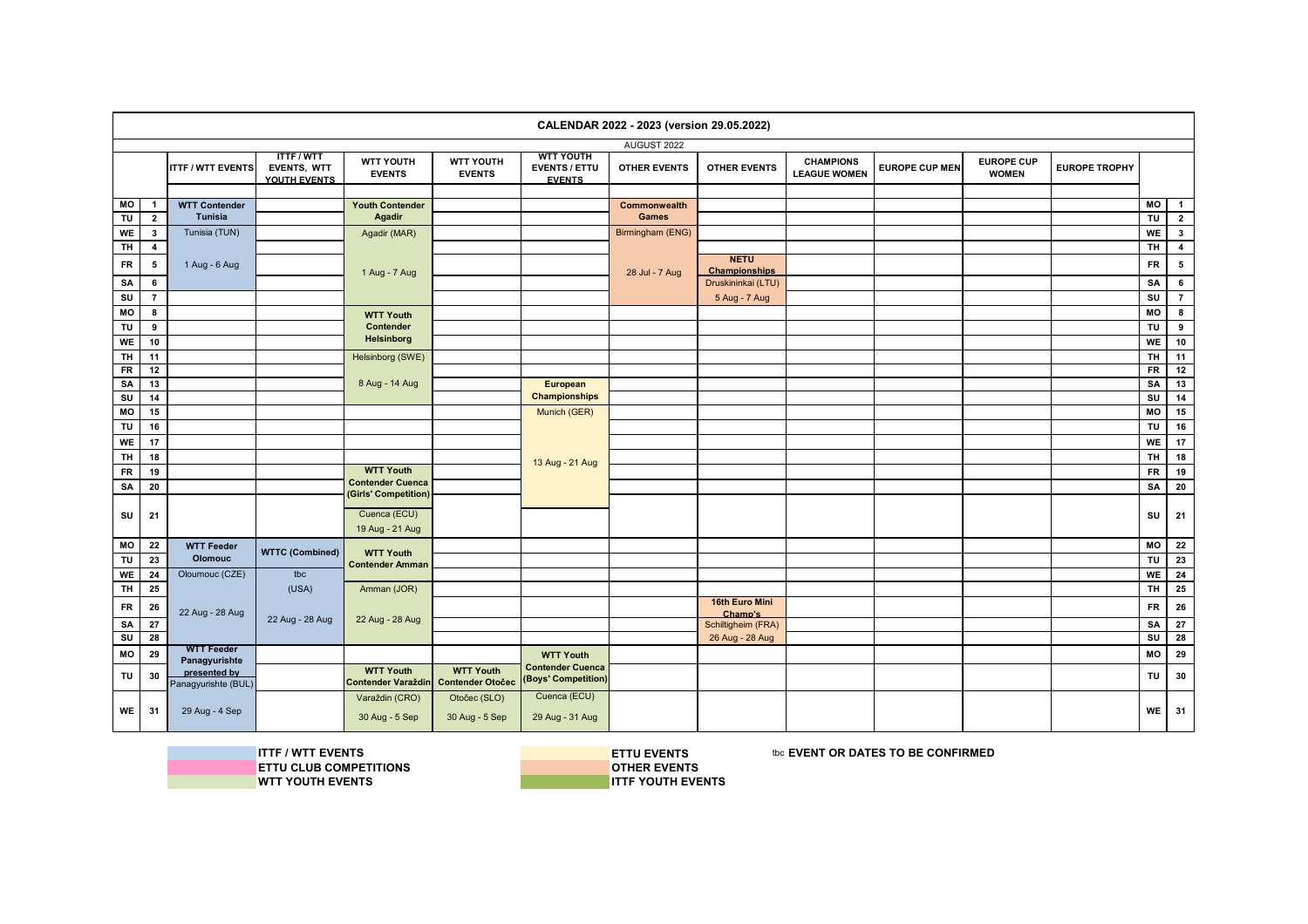|                 |                |                               |                                                |                                   |                                   |                                                     | CALENDAR 2022 - 2023 (version 29.05.2022)                                    |                                       |                                         |                       |                                   |                      |           |                                  |
|-----------------|----------------|-------------------------------|------------------------------------------------|-----------------------------------|-----------------------------------|-----------------------------------------------------|------------------------------------------------------------------------------|---------------------------------------|-----------------------------------------|-----------------------|-----------------------------------|----------------------|-----------|----------------------------------|
|                 |                |                               |                                                |                                   |                                   |                                                     | SEPTEMBER 2022                                                               |                                       |                                         |                       |                                   |                      |           |                                  |
|                 |                | <b>ITTF / WTT EVENTS</b>      | <b>ITTF/WTT</b><br>EVENTS, WTT<br>YOUTH EVENTS | <b>WTT YOUTH</b><br><b>EVENTS</b> | <b>WTT YOUTH</b><br><b>EVENTS</b> | <b>ETTU EVENTS /</b><br>ETTU YOUTH<br><b>EVENTS</b> | <b>OTHER EVENTS</b>                                                          | <b>CHAMPIONS</b><br><b>LEAGUE MEN</b> | <b>CHAMPIONS</b><br><b>LEAGUE WOMEN</b> | <b>EUROPE CUP MEN</b> | <b>EUROPE CUP</b><br><b>WOMEN</b> | <b>EUROPE TROPHY</b> |           |                                  |
|                 | $\mathbf{1}$   | <b>WTT Feeder</b>             |                                                |                                   |                                   |                                                     |                                                                              |                                       |                                         |                       |                                   |                      | <b>TH</b> |                                  |
| TH<br><b>FR</b> | $\overline{2}$ | Panagyurishte                 |                                                | <b>WTT Youth</b>                  | <b>WTT Youth</b>                  |                                                     |                                                                              |                                       |                                         |                       |                                   |                      | <b>FR</b> | $\overline{1}$<br>$\overline{2}$ |
| SA              | $\mathbf{3}$   | presented by                  |                                                | <b>Contender Varaždin</b>         | <b>Contender Otočec</b>           |                                                     |                                                                              |                                       |                                         |                       |                                   |                      | SA        | 3                                |
|                 |                | Asarel<br>Panagyurishte (BUL) |                                                | Varaždin (CRO)                    | Otočec (SLO)                      |                                                     |                                                                              |                                       |                                         |                       |                                   |                      |           |                                  |
| SU              | 4              | 29 Aug - 4 Sep                |                                                | 30 Aug - 5 Sep                    | 30 Aug - 5 Sep                    |                                                     |                                                                              |                                       |                                         |                       |                                   |                      | SU        | $\overline{\mathbf{4}}$          |
| MO              | 5              | <del>wrĭstar</del>            |                                                |                                   |                                   |                                                     |                                                                              |                                       |                                         |                       |                                   |                      | МO        | 5                                |
| TU              | 6              | tbc                           |                                                |                                   |                                   |                                                     |                                                                              |                                       |                                         |                       |                                   |                      | TU        | $6\phantom{a}$                   |
| <b>WE</b>       | $\overline{7}$ | (Europe)                      | <b>WTT Youth Star</b>                          |                                   |                                   |                                                     |                                                                              |                                       |                                         |                       |                                   |                      | WE        | $\overline{7}$                   |
| <b>TH</b>       | 8              |                               | <b>Contender Skopje</b>                        |                                   |                                   |                                                     |                                                                              |                                       |                                         |                       |                                   |                      | <b>TH</b> | 8                                |
| FR              | 9              | 5 Sep - 11 Sep                | Skopje (MKD)                                   |                                   |                                   |                                                     |                                                                              |                                       |                                         |                       |                                   |                      | <b>FR</b> | 9                                |
| SA              | 10             |                               | 7 Sep - 11 Sep                                 |                                   |                                   |                                                     |                                                                              |                                       |                                         |                       |                                   |                      | SA        | 10                               |
| SU              | 11             |                               |                                                |                                   |                                   |                                                     |                                                                              |                                       |                                         |                       |                                   |                      | SU        | 11                               |
| MO              | 12             |                               |                                                | <b>WTT Youth</b>                  |                                   |                                                     |                                                                              |                                       |                                         |                       |                                   |                      | MO        | 12                               |
| TU              | 13             |                               |                                                | Contender                         |                                   |                                                     |                                                                              |                                       |                                         |                       |                                   |                      | TU        | 13                               |
| WE              | 14             |                               |                                                | <b>Bangkok</b>                    |                                   | European U21                                        | <b>UMMC Open for</b>                                                         |                                       |                                         |                       |                                   |                      | <b>WE</b> | 14                               |
| <b>TH</b>       | 15             |                               |                                                | Bangkok (THA)                     |                                   | <b>Championships</b>                                | hopes players born                                                           |                                       |                                         |                       |                                   |                      | <b>TH</b> | 15                               |
| <b>FR</b>       | 16             |                               |                                                |                                   |                                   | Cluj-Napoca (ROU)                                   | on or after 2011                                                             |                                       |                                         |                       |                                   |                      | <b>FR</b> | 16                               |
| SA              | 17             |                               |                                                | 12 Sep - 18 Sep                   |                                   | 14 Sep - 18 Sep                                     | Ekaterinburg (RUS)                                                           |                                       |                                         |                       |                                   |                      | SA        | 17                               |
| SU              | 18             |                               |                                                |                                   |                                   |                                                     | 14 Sep - 18 Sep                                                              |                                       |                                         |                       |                                   |                      | SU        | 18                               |
| MO              | 19             |                               | <b>WTT Youth</b>                               |                                   |                                   |                                                     |                                                                              |                                       |                                         |                       |                                   |                      | МO        | 19                               |
| TU              | 20             |                               | <b>Contender Tbilisi</b>                       |                                   |                                   |                                                     |                                                                              | GR <sub>1</sub>                       | GR <sub>1</sub>                         | GR <sub>1</sub>       | GR <sub>1</sub>                   |                      | TU        | 20                               |
| <b>WE</b>       | 21             |                               |                                                |                                   |                                   |                                                     |                                                                              | $(2-3)$ days                          |                                         | $(2-3)$ days          |                                   |                      | <b>WE</b> | 21                               |
| <b>TH</b>       | 22             |                               | Tbilisi (GEO)                                  |                                   |                                   |                                                     |                                                                              | competition)                          | (2-3 days competition                   | competition)          | (2-3 days competition)            |                      | <b>TH</b> | 22                               |
| <b>FR</b>       | 23             |                               |                                                |                                   |                                   |                                                     |                                                                              |                                       |                                         |                       |                                   |                      | <b>FR</b> | 23                               |
| SA              | 24             |                               | 19 Sep - 25 Sep                                |                                   |                                   |                                                     |                                                                              | 20 Sep - 25 Sep                       | 20 Sep - 25 Sep                         | 20 Sep - 25 Sep       | 20 Sep - 25 Sep                   |                      | SA        | 24                               |
| SU<br>MO        | 25<br>26       |                               |                                                |                                   |                                   |                                                     |                                                                              |                                       |                                         |                       |                                   |                      | SU<br>MO  | 25<br>26                         |
| TU              | 27             |                               |                                                | <b>WTT Youth</b>                  |                                   |                                                     |                                                                              |                                       |                                         |                       |                                   |                      | <b>TU</b> | 27                               |
| WE              | 28             |                               |                                                | <b>Contender Darwin</b>           |                                   |                                                     |                                                                              |                                       |                                         |                       |                                   |                      | <b>WE</b> | 28                               |
| <b>TH</b>       | 29             |                               |                                                | Darwin (AUS)                      |                                   |                                                     |                                                                              |                                       |                                         |                       |                                   |                      | <b>TH</b> | 29                               |
| FR              | 30             | <b>WTTC Finals</b>            |                                                | 26 Sep - 2 Oct                    |                                   | <b>Europe Youth TOP</b><br>10                       | <b>ITTF Parkinson's</b><br><b>World Table Tennis</b><br><b>Championships</b> |                                       |                                         |                       |                                   |                      | <b>FR</b> | 30                               |
|                 |                | Chengdu (CHN)                 |                                                |                                   |                                   | Tours (FRA)                                         | Pula (CRO)                                                                   |                                       |                                         |                       |                                   |                      |           |                                  |
|                 |                | 30 Sep - 9 Oct                |                                                |                                   |                                   | 30 Sep - 2 Oct                                      | 30 Sep - 3 Oct                                                               |                                       |                                         |                       |                                   |                      |           |                                  |

**ITTF / WTT EVENTS**<br> **ITTU CLUB COMPETITIONS**<br> **INSPECTIONS ETTU CLUB COMPETITIONS**<br> **OTHER EVENTS**<br> **OTHER EVENTS WTT YOUTH EVENTS**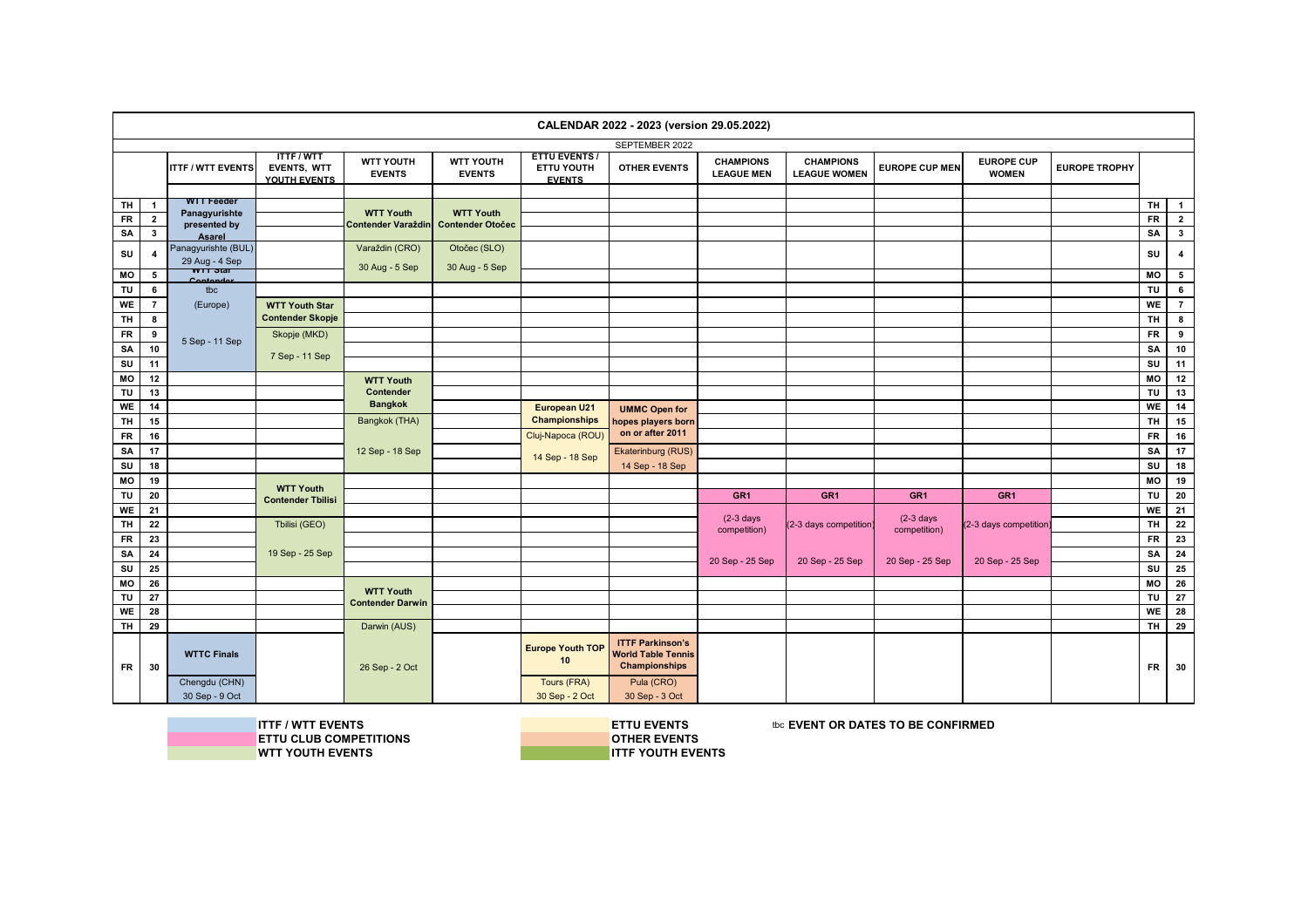|            |                         |                                                           |                                                |                                             |                                   |                                                                    | CALENDAR 2022 - 2023 (version 29.05.2022)                                    |                                       |                                         |                           |                                   |                      |           |                          |
|------------|-------------------------|-----------------------------------------------------------|------------------------------------------------|---------------------------------------------|-----------------------------------|--------------------------------------------------------------------|------------------------------------------------------------------------------|---------------------------------------|-----------------------------------------|---------------------------|-----------------------------------|----------------------|-----------|--------------------------|
|            |                         |                                                           |                                                |                                             |                                   |                                                                    | OCTOBER 2022                                                                 |                                       |                                         |                           |                                   |                      |           |                          |
|            |                         | <b>ITTF / WTT EVENTS</b>                                  | <b>ITTF/WTT</b><br>EVENTS, WTT<br>YOUTH EVENTS | <b>WTT YOUTH</b><br><b>EVENTS</b>           | <b>WTT YOUTH</b><br><b>EVENTS</b> | <b>ETTU EVENTS /</b><br>ETTU YOUTH<br><b>EVENTS</b>                | <b>OTHER EVENTS</b>                                                          | <b>CHAMPIONS</b><br><b>LEAGUE MEN</b> | <b>CHAMPIONS</b><br><b>LEAGUE WOMEN</b> | <b>EUROPE CUP MEN</b>     | <b>EUROPE CUP</b><br><b>WOMEN</b> | <b>EUROPE TROPHY</b> |           |                          |
| SΑ         | $\mathbf{1}$            | <b>WTTC Finals</b>                                        |                                                | <b>WTT Youth</b><br><b>Contender Darwin</b> |                                   | <b>Europe Youth TOP</b><br>10                                      | <b>ITTF Parkinson's</b><br><b>World Table Tennis</b><br><b>Championships</b> |                                       |                                         |                           |                                   |                      | SA        | $\mathbf{1}$             |
| SU         | $\overline{\mathbf{2}}$ | Chengdu (CHN)                                             |                                                | Darwin (AUS)                                |                                   | Tours (FRA)                                                        | Pula (CRO)                                                                   |                                       |                                         |                           |                                   |                      | SU        | $\overline{2}$           |
|            |                         |                                                           |                                                | 26 Sep - 2 Oct                              |                                   | 30 Sep - 2 Oct                                                     | 30 Sep - 3 Oct                                                               |                                       |                                         |                           |                                   |                      |           |                          |
| МO         | 3                       |                                                           |                                                | <b>WTT Youth</b>                            |                                   |                                                                    |                                                                              |                                       |                                         |                           |                                   |                      | MO        | $\overline{\mathbf{3}}$  |
| TU         | $\overline{4}$          |                                                           |                                                | Contender                                   |                                   |                                                                    |                                                                              |                                       |                                         |                           |                                   |                      | TU        | $\overline{4}$           |
| WE         | $5\overline{ }$         | 30 Sep - 9 Oct                                            |                                                | Podgorica                                   |                                   |                                                                    |                                                                              |                                       |                                         |                           |                                   |                      | WE        | $\overline{\phantom{a}}$ |
| TH         | 6                       |                                                           |                                                | Podgorica (MNE)                             |                                   |                                                                    |                                                                              |                                       |                                         |                           |                                   |                      | TH        | 6                        |
| FR         | $\overline{7}$          |                                                           |                                                |                                             |                                   |                                                                    |                                                                              |                                       |                                         |                           |                                   |                      | <b>FR</b> | $\overline{7}$           |
| SA         | 8                       |                                                           |                                                | 3 Oct - 9 Oct                               |                                   |                                                                    |                                                                              |                                       |                                         |                           |                                   |                      | SA        | 8                        |
| SU         | 9                       |                                                           |                                                |                                             |                                   |                                                                    |                                                                              |                                       |                                         |                           |                                   |                      | SU        | 9                        |
| МO         | 10                      |                                                           |                                                |                                             |                                   |                                                                    |                                                                              |                                       |                                         |                           |                                   |                      | MO        | 10                       |
| TU         | 11                      |                                                           |                                                |                                             |                                   |                                                                    |                                                                              |                                       |                                         |                           |                                   |                      | TU        | 11                       |
| WE         | 12                      |                                                           |                                                |                                             |                                   | <b>European</b><br><b>Championships</b><br>Stage 1 A Groups,<br>R1 |                                                                              |                                       |                                         |                           |                                   |                      | WE        | 12                       |
| TH         | 13                      |                                                           |                                                |                                             |                                   | 12 Oct - 13 Oct                                                    |                                                                              |                                       |                                         |                           |                                   |                      | TH        | 13                       |
| ${\sf FR}$ | 14                      |                                                           |                                                |                                             |                                   |                                                                    |                                                                              |                                       |                                         |                           |                                   |                      | <b>FR</b> | 14                       |
| SA         | 15                      |                                                           |                                                |                                             |                                   | European<br><b>Championships</b><br>Stage 1 A Groups,<br>R2        | European<br><b>Championships</b><br>Stage 1 B Groups                         |                                       |                                         |                           |                                   |                      | SA        | 15                       |
| SU         | 16                      |                                                           |                                                |                                             |                                   | 15 Oct - 16 Oct                                                    | 15 Oct - 16 Oct                                                              |                                       |                                         |                           |                                   |                      | SU        | 16                       |
| MO         | 17                      |                                                           |                                                |                                             |                                   |                                                                    |                                                                              |                                       |                                         |                           |                                   |                      | MO        | 17                       |
| TU         | 18                      |                                                           |                                                |                                             |                                   |                                                                    |                                                                              | GR2 - R1, R2                          | GR2 - R1, R2                            | GR <sub>2</sub>           | GR <sub>2</sub>                   |                      | TU        | 18                       |
| WE         | 19                      |                                                           |                                                |                                             |                                   |                                                                    |                                                                              |                                       |                                         | (z-3 days<br>aamnatitian) | (z-3 days<br>aamnatitian)         |                      | WE        | 19                       |
| TH         | 20                      |                                                           |                                                |                                             |                                   |                                                                    |                                                                              |                                       |                                         |                           |                                   |                      | TH        | 20                       |
| FR         | 21                      |                                                           |                                                |                                             |                                   |                                                                    |                                                                              | 18 Oct - 23 Oct                       | 18 Oct - 23 Oct                         | 18 Oct - 23 Oct           | 18 Oct - 23 Oct                   |                      | <b>FR</b> | $\overline{21}$          |
| SA         | 22                      |                                                           |                                                |                                             |                                   |                                                                    |                                                                              |                                       |                                         |                           |                                   |                      | SA        | 22                       |
| SU         | 23                      |                                                           |                                                |                                             |                                   |                                                                    |                                                                              |                                       |                                         |                           |                                   |                      | SU        | 23                       |
| МO         | 24                      |                                                           |                                                |                                             |                                   |                                                                    |                                                                              |                                       |                                         |                           |                                   |                      | MO        | 24                       |
| TU         | 25                      |                                                           |                                                |                                             |                                   |                                                                    |                                                                              |                                       |                                         |                           |                                   |                      | TU        | 25                       |
| WE         | 26                      |                                                           |                                                |                                             |                                   | European                                                           |                                                                              |                                       |                                         |                           |                                   |                      | WE        | 26                       |
| TH         | 27                      |                                                           |                                                |                                             |                                   | Championships<br>Stage 1 A Groups,<br>R3<br>26 Oct - 27 Oct        |                                                                              |                                       |                                         |                           |                                   |                      | TH        | 27                       |
| <b>FR</b>  | 28                      |                                                           |                                                |                                             |                                   |                                                                    |                                                                              |                                       |                                         |                           |                                   |                      | <b>FR</b> | 28                       |
| SA         | 29                      |                                                           |                                                |                                             |                                   |                                                                    | <b>UMMC Cup Juniors</b>                                                      |                                       |                                         |                           |                                   |                      | SA        | 29                       |
| SU         | 30                      |                                                           |                                                |                                             |                                   |                                                                    | tbc                                                                          |                                       |                                         |                           |                                   |                      | SU        | 30                       |
|            |                         | <b>WTT Contender</b>                                      |                                                |                                             |                                   |                                                                    | Ekaterinburg (RUS)                                                           |                                       |                                         |                           |                                   |                      |           |                          |
| МO         | 31                      | <b>Novo Gorica</b><br>Novo Gorica (SLO)<br>31 Oct - 6 Nov |                                                |                                             |                                   |                                                                    | Oct - Nov                                                                    |                                       |                                         |                           |                                   |                      | MO        | 31                       |

**ETTU CLUB COMPETITIONS**<br>WTT YOUTH EVENTS

**ITTF / WTT EVENTS**<br> **ITTU CLUB COMPETITIONS**<br> **INSPECTIONS WTT YOUTH EVENTS ITTF YOUTH EVENTS**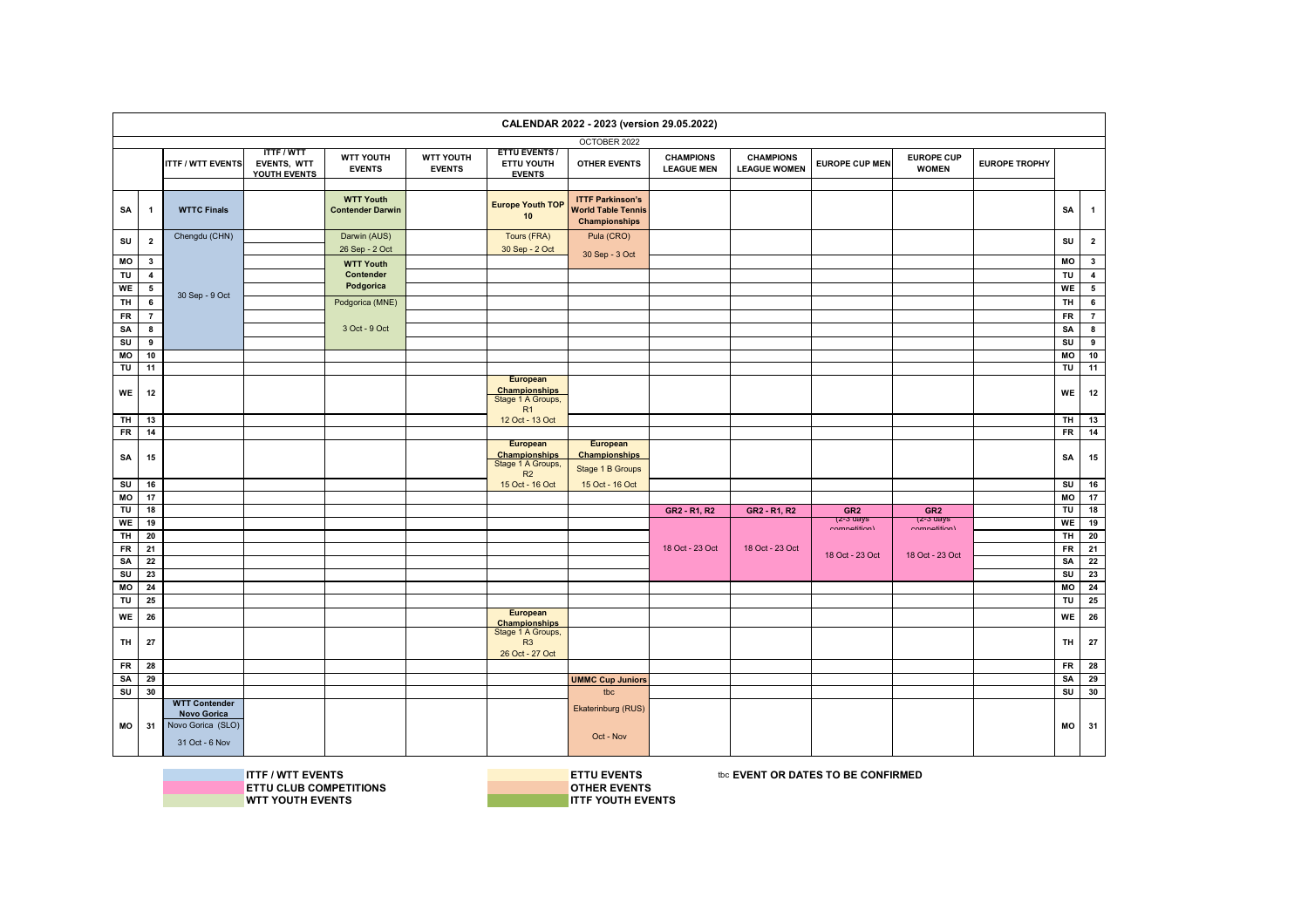|                        |                     |                                         |                                                |                                   |                               |                    | CALENDAR 2022 - 2023 (version 29.05.2022) |                                       |                                         |                       |                                   |                      |                        |                                            |
|------------------------|---------------------|-----------------------------------------|------------------------------------------------|-----------------------------------|-------------------------------|--------------------|-------------------------------------------|---------------------------------------|-----------------------------------------|-----------------------|-----------------------------------|----------------------|------------------------|--------------------------------------------|
|                        |                     |                                         |                                                |                                   |                               |                    | NOVEMBER 2022                             |                                       |                                         |                       |                                   |                      |                        |                                            |
|                        |                     | <b>ITTF / WTT EVENTS</b>                | <b>ITTF/WTT</b><br>EVENTS, WTT<br>YOUTH EVENTS | <b>WTT YOUTH</b><br><b>EVENTS</b> | WTT YOUTH<br><b>EVENTS</b>    | <b>ETTU EVENTS</b> | <b>OTHER EVENTS</b>                       | <b>CHAMPIONS</b><br><b>LEAGUE MEN</b> | <b>CHAMPIONS</b><br><b>LEAGUE WOMEN</b> | <b>EUROPE CUP MEN</b> | <b>EUROPE CUP</b><br><b>WOMEN</b> | <b>EUROPE TROPHY</b> |                        |                                            |
| TU                     | $\mathbf{1}$        | <b>WTT Contender</b>                    |                                                |                                   |                               |                    | <b>UMMC Cup Juniors</b>                   |                                       |                                         |                       |                                   |                      | TU                     | $\mathbf{1}$                               |
|                        |                     | <b>Novo Gorica</b><br>Novo Gorica (SLO) |                                                |                                   |                               |                    | tbc                                       |                                       |                                         |                       |                                   |                      | WE                     |                                            |
| WE<br><b>TH</b>        | $\overline{2}$      |                                         |                                                |                                   |                               |                    | Ekaterinburg (RUS)                        |                                       |                                         |                       |                                   |                      | <b>TH</b>              | $\overline{2}$<br>$3^{\circ}$              |
|                        | $3^{\circ}$         |                                         |                                                |                                   | <b>WTT Youth</b><br>Contender |                    | Oct - Nov                                 |                                       |                                         |                       |                                   |                      |                        |                                            |
| <b>FR</b><br><b>SA</b> | $\overline{4}$<br>5 | 31 Oct - 6 Nov                          |                                                |                                   | Szombathely                   |                    |                                           |                                       |                                         |                       |                                   |                      | <b>FR</b><br><b>SA</b> | $\overline{\mathbf{4}}$<br>$5\overline{5}$ |
| SU                     | 6                   |                                         |                                                |                                   | Szombathely (HUN)             |                    |                                           |                                       |                                         |                       |                                   |                      | SU                     | $6\phantom{.0}$                            |
| MO                     | $\overline{7}$      |                                         |                                                |                                   |                               |                    |                                           |                                       |                                         |                       |                                   |                      | MO                     | $\overline{7}$                             |
| TU                     | 8                   |                                         |                                                | <b>WTT Youth</b>                  | 3 Nov - 9 Nov                 |                    |                                           |                                       | GR2 - R3, R4                            |                       |                                   |                      | TU                     | 8                                          |
| WE                     | 9                   |                                         |                                                | <b>Contender Senec</b>            |                               |                    |                                           |                                       |                                         |                       |                                   |                      | WE                     | 9                                          |
| <b>TH</b>              | 10                  |                                         |                                                | Senec (SVK)                       |                               |                    |                                           |                                       |                                         |                       |                                   |                      | <b>TH</b>              | 10                                         |
| <b>FR</b>              | 11                  |                                         |                                                |                                   |                               |                    |                                           |                                       | 8 Nov - 13 Nov                          |                       |                                   |                      | <b>FR</b>              | 11                                         |
| SA                     | 12                  |                                         |                                                | 7 Nov - 13 Nov                    |                               |                    |                                           |                                       |                                         |                       |                                   |                      | SA                     | 12                                         |
| SU                     | 13                  |                                         |                                                |                                   |                               |                    |                                           |                                       |                                         |                       |                                   |                      | SU                     | 13                                         |
| MO                     | 14                  |                                         | <b>WTT Youth</b>                               | <b>WTT Youth</b>                  |                               |                    |                                           |                                       |                                         |                       |                                   |                      | MO                     | 14                                         |
| TU                     | 15                  |                                         | Contender                                      | Contender                         |                               |                    |                                           | GR2 - R3, R4                          |                                         | R3 Leg 1, Leg 2       | R3 Leg 1, Leg 2                   |                      | TU                     | 15                                         |
| WE                     | 16                  |                                         | Panchkula                                      | <b>Nabatieh</b>                   |                               |                    |                                           |                                       |                                         |                       |                                   |                      | <b>WE</b>              | 16                                         |
| <b>TH</b>              | 17                  |                                         | Panchkula (IND)                                | Nabatieh (LBN)                    |                               |                    |                                           |                                       |                                         |                       |                                   |                      | <b>TH</b>              | 17                                         |
| <b>FR</b>              | 18                  |                                         |                                                |                                   |                               |                    |                                           | 15 Nov - 20 Nov                       |                                         | 15 Nov - 20 Nov       | 15 Nov - 20 Nov                   |                      | <b>FR</b>              | 18                                         |
| SA                     | 19                  |                                         | 14 Nov - 20 Nov                                | 14 Nov - 20 Nov                   |                               |                    |                                           |                                       |                                         |                       |                                   |                      | SA                     | 19                                         |
| SU                     | 20                  |                                         |                                                |                                   |                               |                    |                                           |                                       |                                         |                       |                                   |                      | SU                     | 20                                         |
| MO                     | 21                  | <b>WTT Cup Finals</b>                   |                                                |                                   |                               |                    |                                           |                                       |                                         |                       |                                   |                      | MO                     | 21                                         |
| TU                     | 22                  | Women                                   |                                                |                                   |                               |                    |                                           |                                       |                                         |                       |                                   |                      | TU                     | 22                                         |
| WE                     | 23                  |                                         |                                                |                                   |                               |                    |                                           |                                       |                                         |                       |                                   |                      | WE                     | 23                                         |
| <b>TH</b>              | 24                  |                                         |                                                |                                   |                               |                    |                                           |                                       |                                         |                       |                                   |                      | <b>TH</b>              | 24                                         |
| <b>FR</b>              | 25                  | 21 Nov - 27 Nov                         |                                                |                                   |                               |                    |                                           |                                       |                                         |                       |                                   | R1                   | <b>FR</b>              | 25                                         |
| SA                     | 26                  |                                         |                                                |                                   |                               |                    |                                           |                                       |                                         |                       |                                   | 25 Nov - 27 Nov      | SA                     | 26                                         |
| SU                     | 27                  |                                         |                                                |                                   |                               |                    |                                           |                                       |                                         |                       |                                   |                      | SU                     | 27                                         |
| MO                     | 28                  | <b>WTT Cup Finals</b>                   |                                                |                                   |                               |                    |                                           |                                       |                                         |                       |                                   |                      | МO                     | 28                                         |
| <b>TU</b>              | 29                  | Men                                     |                                                |                                   |                               |                    |                                           |                                       | GR2 - R5, R6                            |                       |                                   |                      | <b>TU</b>              | 29                                         |
| WE                     | 30                  | 28 Nov - 4 Dec                          |                                                |                                   |                               |                    |                                           |                                       | 29 Nov - 4 Dec                          |                       |                                   |                      | WE                     | 30                                         |

**WTT YOUTH EVENTS** 

**ITTF / WTT EVENTS**<br>
IN ETTU CLUB COMPETITIONS<br> **IN ETTU CLUB COMPETITIONS ETTU CLUB COMPETITIONS**<br> **OTHER EVENTS**<br> **OTHER EVENTS**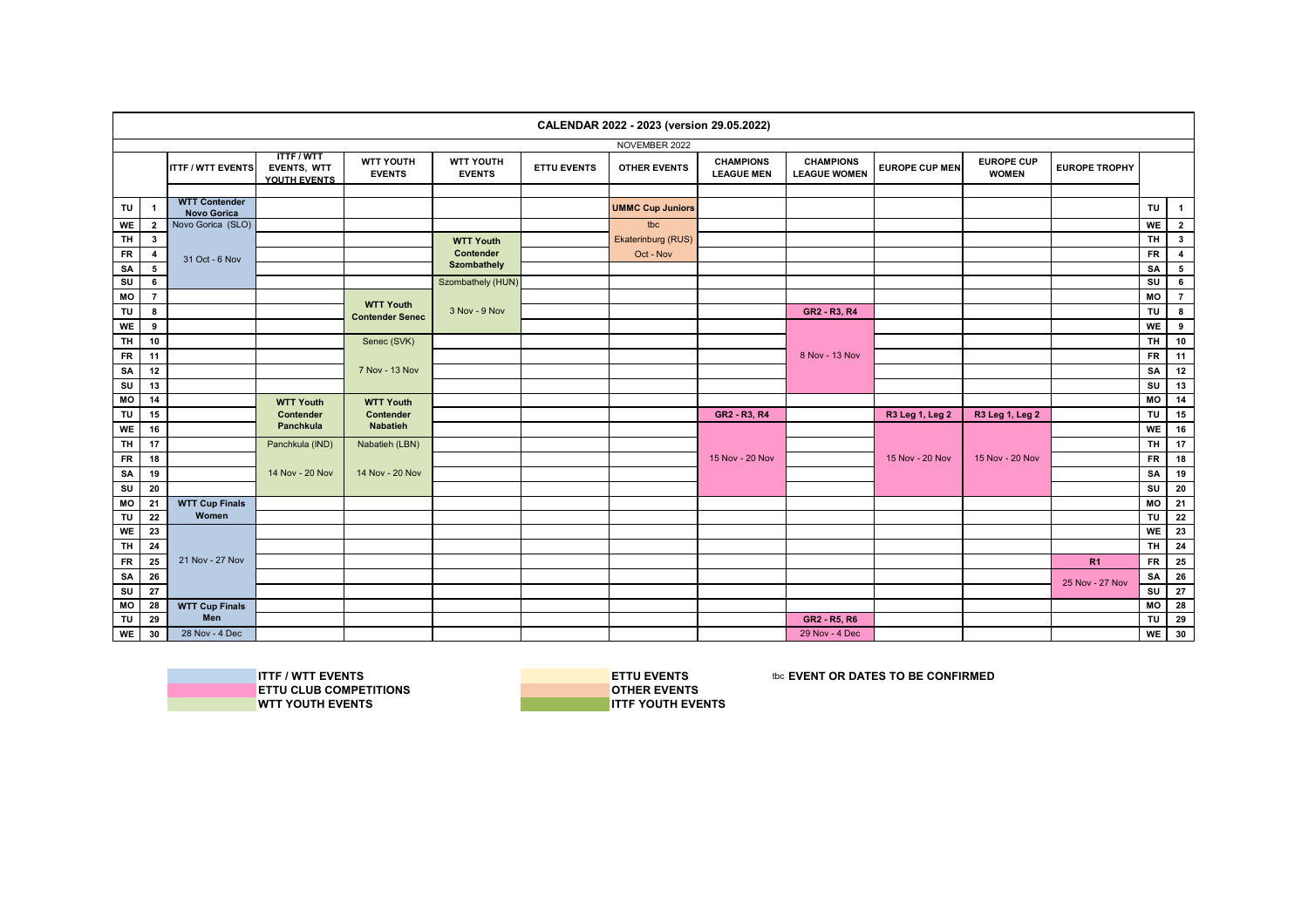|           |                |                          |                                                |                                   |                    |                                    | CALENDAR 2022 - 2023 (version 29.05.2022) |                                       |                                         |                       |                                   |                      |                |                         |
|-----------|----------------|--------------------------|------------------------------------------------|-----------------------------------|--------------------|------------------------------------|-------------------------------------------|---------------------------------------|-----------------------------------------|-----------------------|-----------------------------------|----------------------|----------------|-------------------------|
|           |                |                          |                                                |                                   |                    |                                    | DECEMBER 2022                             |                                       |                                         |                       |                                   |                      |                |                         |
|           |                | <b>ITTF / WTT EVENTS</b> | <b>ITTF/WTT</b><br>EVENTS, WTT<br>YOUTH EVENTS | <b>WTT YOUTH</b><br><b>EVENTS</b> | <b>ETTU EVENTS</b> | <b>ETTU EVENTS</b>                 | <b>OTHER EVENTS</b>                       | <b>CHAMPIONS</b><br><b>LEAGUE MEN</b> | <b>CHAMPIONS</b><br><b>LEAGUE WOMEN</b> | <b>EUROPE CUP MEN</b> | <b>EUROPE CUP</b><br><b>WOMEN</b> | <b>EUROPE TROPHY</b> |                |                         |
|           |                |                          |                                                |                                   |                    |                                    |                                           |                                       |                                         |                       |                                   |                      |                |                         |
| TH        | $\mathbf{1}$   | <b>WTT Cup Finals</b>    |                                                |                                   |                    |                                    |                                           |                                       | GR2 - R5, R6                            |                       |                                   |                      | <b>TH</b>      | $\mathbf{1}$            |
| <b>FR</b> | $\overline{2}$ | Men                      |                                                |                                   |                    |                                    |                                           |                                       |                                         |                       |                                   |                      | <b>FR</b>      | $\overline{2}$          |
| SA        | $\mathbf{3}$   | 28 Nov - 4 Dec           |                                                |                                   |                    |                                    |                                           |                                       | 29 Nov - 4 Dec                          |                       |                                   |                      | SA             | $\mathbf{3}$            |
| SU        | 4              |                          | <b>ITTF World Youth</b>                        |                                   |                    |                                    |                                           |                                       |                                         |                       |                                   |                      | SU             | $\overline{\mathbf{4}}$ |
| MO        | 5              |                          | <b>Championships</b>                           |                                   |                    |                                    |                                           |                                       |                                         |                       |                                   |                      | MO             | $\,$ 5 $\,$             |
| TU        | 6              |                          | Tunis (TUN)                                    |                                   |                    | European                           |                                           |                                       |                                         |                       |                                   |                      | TU             | $\bf 6$                 |
| <b>WE</b> | $\overline{7}$ |                          |                                                |                                   |                    | <b>Championships</b>               |                                           |                                       |                                         |                       |                                   |                      | WE             | $\overline{7}$          |
| TH        | 8              |                          |                                                |                                   |                    | Stage 1 A Groups,<br>$\mathsf{R4}$ |                                           |                                       |                                         |                       |                                   |                      | <b>TH</b>      | $\bf{8}$                |
| <b>FR</b> | 9              |                          | 4 Dec - 11 Dec                                 |                                   |                    |                                    |                                           |                                       |                                         |                       |                                   |                      | <b>FR</b>      | 9                       |
| SA        | 10             |                          |                                                |                                   |                    | 6 Dec - 11 Dec                     |                                           |                                       |                                         |                       |                                   |                      | SA             | 10                      |
| SU        | 11             |                          |                                                |                                   |                    |                                    |                                           |                                       |                                         |                       |                                   |                      | SU             | 11                      |
| MO        | 12             |                          |                                                |                                   |                    |                                    |                                           |                                       |                                         |                       |                                   |                      | M <sub>O</sub> | 12                      |
| TU        | 13             |                          |                                                |                                   |                    |                                    |                                           | GR2 - R5, R6                          |                                         |                       | QF1, QF2                          |                      | TU             | 13                      |
| <b>WE</b> | 14             |                          |                                                |                                   |                    |                                    |                                           |                                       |                                         |                       |                                   |                      | WE             | $\overline{14}$         |
| <b>TH</b> | 15             |                          |                                                |                                   |                    |                                    |                                           |                                       |                                         |                       |                                   |                      | TH.            | 15                      |
| <b>FR</b> | 16             |                          |                                                |                                   |                    |                                    |                                           | 13 Dec - 18 Dec                       |                                         |                       | 13 Dec - 18 Dec                   |                      | <b>FR</b>      | 16                      |
| SA        | 17             |                          |                                                |                                   |                    |                                    |                                           |                                       |                                         |                       |                                   |                      | SA             | 17                      |
| SU        | 18             |                          |                                                |                                   |                    |                                    |                                           |                                       |                                         |                       |                                   |                      | SU             | 18                      |
| MO        | 19             |                          |                                                |                                   |                    |                                    |                                           |                                       |                                         |                       |                                   |                      | MO             | 19                      |
| TU        | 20             |                          |                                                |                                   |                    |                                    |                                           |                                       |                                         |                       |                                   |                      | TU             | 20                      |
| WE        | 21             |                          |                                                |                                   |                    |                                    |                                           |                                       |                                         |                       |                                   |                      | WE             | 21                      |
| <b>TH</b> | $\bf 22$       |                          |                                                |                                   |                    |                                    |                                           |                                       |                                         |                       |                                   |                      | <b>TH</b>      | 22                      |
| <b>FR</b> | 23             |                          |                                                |                                   |                    |                                    |                                           |                                       |                                         |                       |                                   |                      | <b>FR</b>      | 23                      |
| SA        | 24             |                          |                                                |                                   |                    |                                    |                                           |                                       |                                         |                       |                                   |                      | SA             | 24                      |
| SU        | 25             |                          |                                                |                                   |                    |                                    |                                           |                                       |                                         |                       |                                   |                      | SU             | 25                      |
| МO        | 26             |                          |                                                |                                   |                    |                                    |                                           |                                       |                                         |                       |                                   |                      | MO             | 26                      |
| TU        | 27             |                          |                                                |                                   |                    |                                    |                                           |                                       |                                         |                       |                                   |                      | TU             | 27                      |
| WE        | 28             |                          |                                                |                                   |                    |                                    |                                           |                                       |                                         |                       |                                   |                      | WE             | 28                      |
| <b>TH</b> | 29             |                          |                                                |                                   |                    |                                    |                                           |                                       |                                         |                       |                                   |                      | <b>TH</b>      | 29                      |
| <b>FR</b> | 30             |                          |                                                |                                   |                    |                                    |                                           |                                       |                                         |                       |                                   |                      | <b>FR</b>      | 30                      |
| SA        | 31             |                          |                                                |                                   |                    |                                    |                                           |                                       |                                         |                       |                                   |                      | SA             | 31                      |



**ITTF / WTT EVENTS**<br>
IN ETTU CLUB COMPETITIONS<br> **ETTU CLUB COMPETITIONS ETTU CLUB COMPETITIONS**<br> **OTHER EVENTS**<br> **OTHER EVENTS**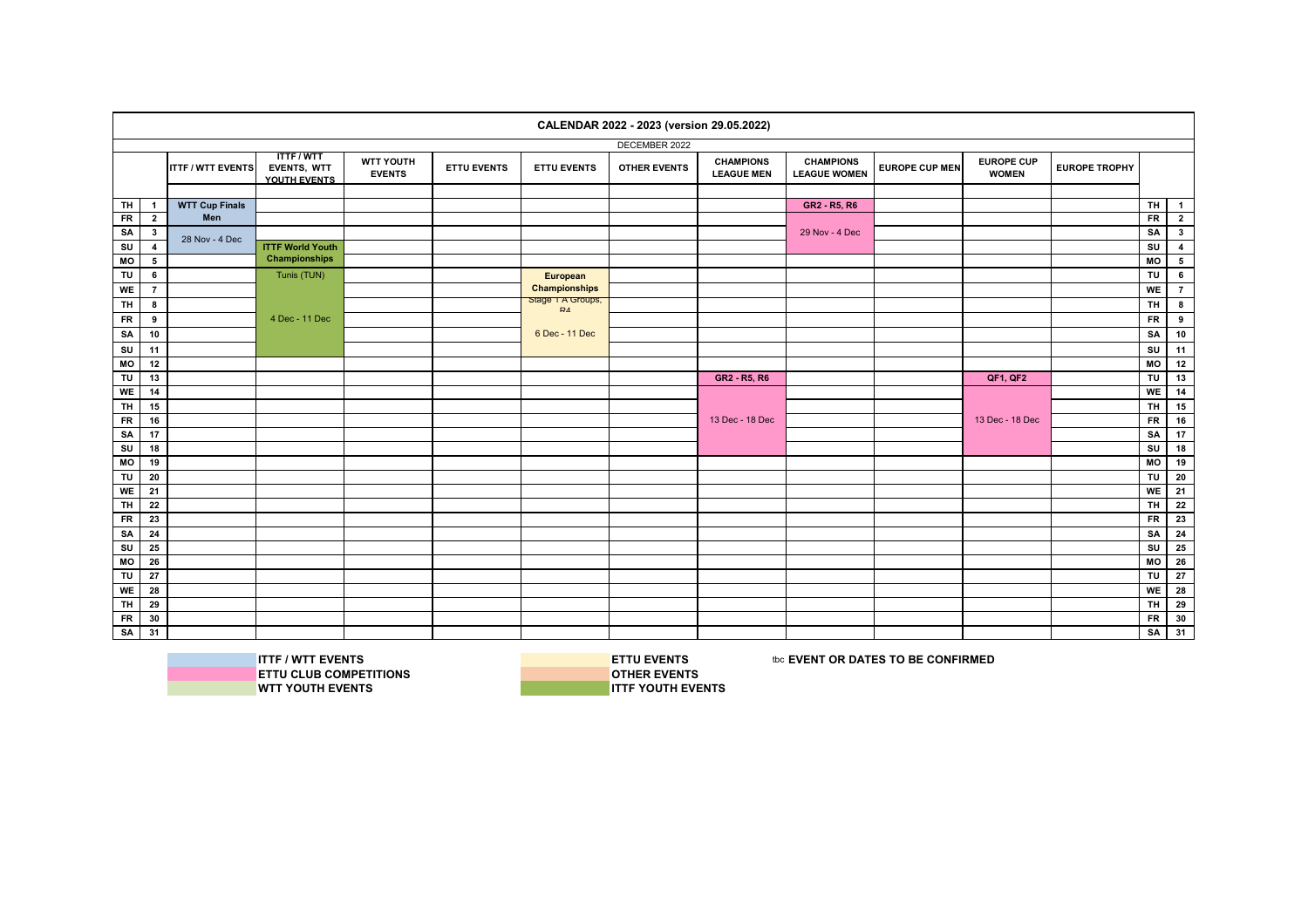|            |                         |                          |                                                       |                                   |                    |                    | CALENDAR 2022 - 2023 (version 29.05.2022) |                                       |                                         |                       |                                   |                      |                         |                         |
|------------|-------------------------|--------------------------|-------------------------------------------------------|-----------------------------------|--------------------|--------------------|-------------------------------------------|---------------------------------------|-----------------------------------------|-----------------------|-----------------------------------|----------------------|-------------------------|-------------------------|
|            |                         |                          |                                                       |                                   |                    |                    | JANUARY 2023                              |                                       |                                         |                       |                                   |                      |                         |                         |
|            |                         | <b>ITTF / WTT EVENTS</b> | <b>TTTF/WTT</b><br><b>EVENTS, WTT</b><br>YOUTH EVENTS | <b>WTT YOUTH</b><br><b>EVENTS</b> | <b>ETTU EVENTS</b> | <b>ETTU EVENTS</b> | <b>OTHER EVENTS</b>                       | <b>CHAMPIONS</b><br><b>LEAGUE MEN</b> | <b>CHAMPIONS</b><br><b>LEAGUE WOMEN</b> | <b>EUROPE CUP MEN</b> | <b>EUROPE CUP</b><br><b>WOMEN</b> | <b>EUROPE TROPHY</b> |                         |                         |
|            |                         |                          |                                                       |                                   |                    |                    |                                           |                                       |                                         |                       |                                   |                      |                         |                         |
| SU         | $\mathbf{1}$            |                          |                                                       |                                   |                    |                    |                                           |                                       |                                         |                       |                                   |                      | $\overline{\mathsf{s}}$ | $\overline{1}$          |
| MO         | $\overline{2}$          | <b>WTT Youth event</b>   |                                                       |                                   |                    |                    |                                           |                                       |                                         |                       |                                   |                      | MO                      | $\overline{\mathbf{2}}$ |
| TU         | $\mathbf{3}$            | tbc                      |                                                       |                                   |                    |                    |                                           |                                       |                                         |                       |                                   |                      | TU                      | 3 <sup>1</sup>          |
| WE         | $\overline{\mathbf{4}}$ |                          |                                                       |                                   |                    |                    |                                           |                                       |                                         |                       |                                   |                      | WE                      | $\overline{4}$          |
| TH         | $5\overline{ }$         |                          |                                                       |                                   |                    |                    |                                           |                                       |                                         |                       |                                   |                      | TH.                     | $5^{\circ}$             |
| <b>FR</b>  | $6\overline{6}$         | 2 Jan - 8 Jan            |                                                       |                                   |                    |                    |                                           |                                       |                                         |                       |                                   |                      | <b>FR</b>               | $6^{\circ}$             |
| SA         | $\overline{7}$          |                          |                                                       |                                   |                    |                    |                                           |                                       |                                         |                       |                                   |                      | SA                      | $\overline{7}$          |
| SU         | 8                       |                          |                                                       |                                   |                    |                    |                                           |                                       |                                         |                       |                                   |                      | SU                      | $\overline{\mathbf{8}}$ |
| MO         | 9                       | <b>WTT</b> event         |                                                       |                                   |                    |                    |                                           |                                       |                                         |                       |                                   |                      | MO                      | 9                       |
| TU         | 10                      | tbc                      |                                                       |                                   |                    |                    |                                           |                                       |                                         |                       |                                   |                      | TU                      | 10                      |
| WE         | 11                      |                          |                                                       |                                   |                    |                    |                                           |                                       |                                         |                       |                                   |                      | WE                      | 11                      |
| TH.        | 12                      |                          |                                                       |                                   |                    |                    |                                           |                                       |                                         |                       |                                   |                      | тн I                    | 12                      |
| ${\sf FR}$ | 13                      | 9 Jan - 15 Jan           |                                                       |                                   |                    |                    |                                           |                                       |                                         |                       |                                   |                      | FR                      | 13                      |
| SA         | 14                      |                          |                                                       |                                   |                    |                    |                                           |                                       |                                         |                       |                                   |                      | SA                      | 14                      |
| SU         | 15                      |                          |                                                       |                                   |                    |                    | <b>World Veteran</b>                      |                                       |                                         |                       |                                   |                      | SU                      | 15                      |
| MO         | 16                      | <b>WTT</b> event         |                                                       |                                   |                    |                    | <b>Championships</b>                      |                                       |                                         |                       |                                   |                      | <b>MO</b>               | 16                      |
| TU         | 17                      | tbc                      |                                                       |                                   |                    |                    | Muscat (OMA)                              |                                       | <b>QF1, QF2</b>                         | QF1, QF2              |                                   |                      | TU                      | 17                      |
| WE         | 18                      |                          |                                                       |                                   |                    |                    |                                           |                                       |                                         |                       |                                   |                      | <b>WE</b>               | 18                      |
| <b>TH</b>  | 19                      |                          |                                                       |                                   |                    |                    | 15 Jan - 21 Jan                           |                                       |                                         |                       |                                   |                      | TH                      | 19                      |
| $F$ R      | 20                      | 16 Jan - 22 Jan          |                                                       |                                   |                    |                    |                                           |                                       | 17 Jan - 22 Jan                         | 17 Jan - 22 Jan       |                                   |                      | $F$ R                   | 20                      |
| SA         | 21                      |                          |                                                       |                                   |                    |                    |                                           |                                       |                                         |                       |                                   |                      | SA                      | 21                      |
| ${\sf SU}$ | 22                      |                          |                                                       |                                   |                    |                    |                                           |                                       |                                         |                       |                                   |                      | SU                      | 22                      |
| MO         | 23                      | <b>WTT</b> event         |                                                       |                                   |                    |                    |                                           |                                       |                                         |                       |                                   |                      | <b>MO</b>               | 23                      |
| TU         | 24                      | tbc                      |                                                       |                                   |                    |                    |                                           |                                       |                                         |                       |                                   |                      | TU                      | 24                      |
| WE         | 25                      |                          |                                                       |                                   |                    |                    |                                           |                                       |                                         |                       |                                   |                      | <b>WE</b>               | 25                      |
| TH.        | 26                      |                          |                                                       |                                   |                    |                    |                                           |                                       |                                         |                       |                                   |                      | тн I                    | 26                      |
| <b>FR</b>  | 27                      | 23 Jan - 29 Jan          |                                                       |                                   |                    |                    |                                           |                                       |                                         |                       |                                   | R2                   | <b>FR</b>               | 27                      |
| SA         | 28                      |                          |                                                       |                                   |                    |                    |                                           |                                       |                                         |                       |                                   | 27 Jan - 29 Jan      | SA                      | 28                      |
| SU         | 29                      |                          |                                                       |                                   |                    |                    |                                           |                                       |                                         |                       |                                   |                      | su l                    | 29                      |
| МO         | 30                      | <b>WTT</b> event         |                                                       |                                   |                    |                    |                                           |                                       |                                         |                       |                                   |                      | <b>MO</b>               | 30                      |
|            |                         | tbc                      |                                                       |                                   |                    |                    |                                           |                                       |                                         |                       |                                   |                      |                         |                         |
| TU         | 31                      | 30 Jan - 5 Feb           |                                                       |                                   |                    |                    |                                           |                                       |                                         |                       |                                   |                      | TU                      | 31                      |



**ITTF / WTT EVENTS ETTU EVENTS ETTU EVENTS EXECUTED BE CONFIRMED**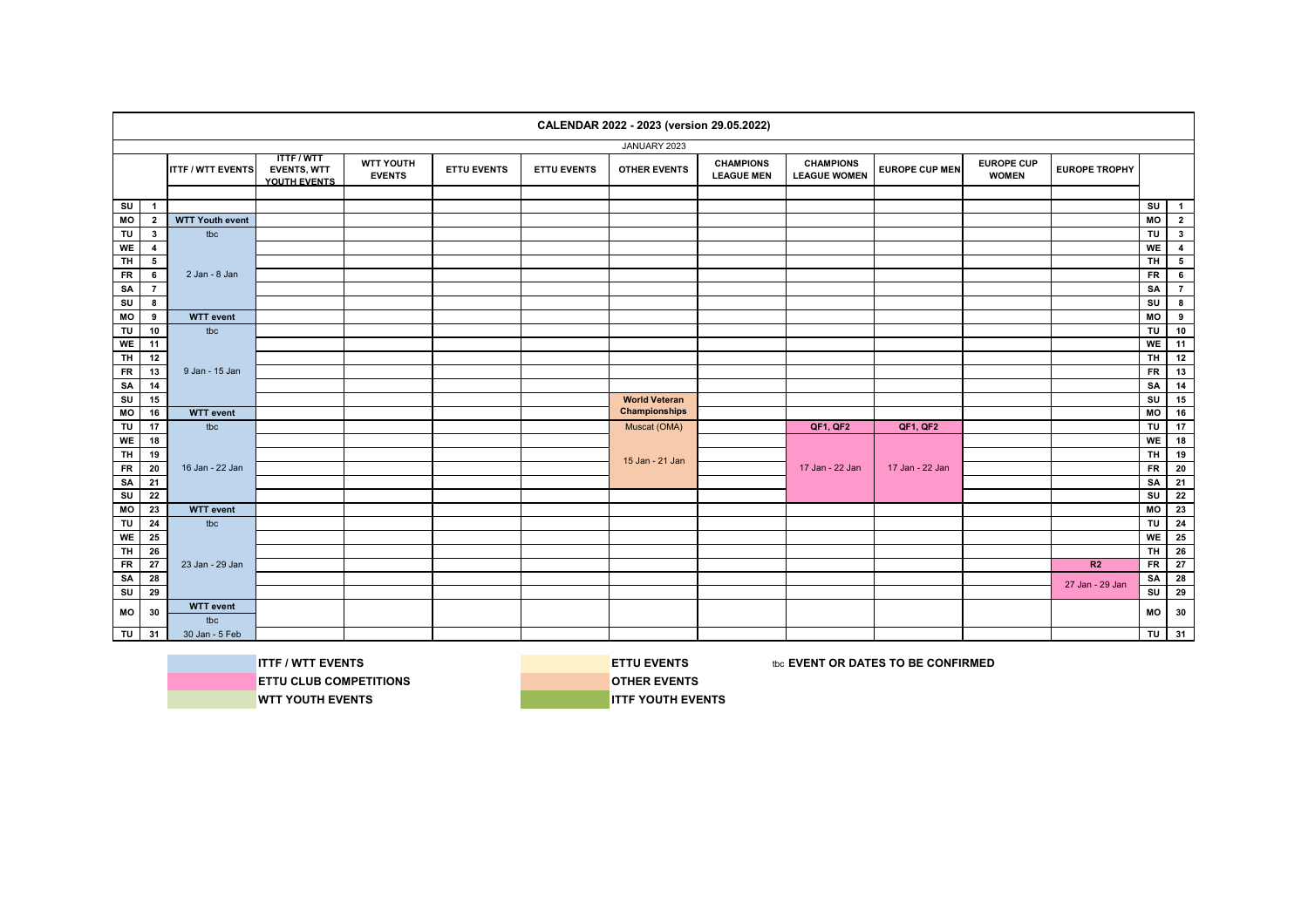|           |                |                          |                                                       |                                   |                                 |                    | CALENDAR 2022 - 2023 (version 29.05.2022) |                                       |                                         |                       |                                   |                      |           |                         |
|-----------|----------------|--------------------------|-------------------------------------------------------|-----------------------------------|---------------------------------|--------------------|-------------------------------------------|---------------------------------------|-----------------------------------------|-----------------------|-----------------------------------|----------------------|-----------|-------------------------|
|           |                |                          |                                                       |                                   |                                 |                    | FEBRUARY 2023                             |                                       |                                         |                       |                                   |                      |           |                         |
|           |                | <b>ITTF / WTT EVENTS</b> | <b>ITTF/WTT</b><br><b>EVENTS, WTT</b><br>YOUTH EVENTS | <b>WTT YOUTH</b><br><b>EVENTS</b> | <b>ETTU EVENTS</b>              | <b>ETTU EVENTS</b> | <b>OTHER EVENTS</b>                       | <b>CHAMPIONS</b><br><b>LEAGUE MEN</b> | <b>CHAMPIONS</b><br><b>LEAGUE WOMEN</b> | <b>EUROPE CUP MEN</b> | <b>EUROPE CUP</b><br><b>WOMEN</b> | <b>EUROPE TROPHY</b> |           |                         |
|           |                |                          |                                                       |                                   |                                 |                    |                                           |                                       |                                         |                       |                                   |                      |           |                         |
| <b>WE</b> | $\mathbf{1}$   | <b>WTT</b> event         |                                                       |                                   |                                 |                    |                                           |                                       |                                         |                       |                                   |                      | WE        | $\overline{1}$          |
| <b>TH</b> | $\overline{2}$ | tbc                      |                                                       |                                   |                                 |                    |                                           |                                       |                                         |                       |                                   |                      | <b>TH</b> | $\overline{2}$          |
| <b>FR</b> | $3^{\circ}$    |                          |                                                       |                                   |                                 |                    |                                           |                                       |                                         |                       |                                   |                      | <b>FR</b> | $\mathbf{3}$            |
| SA        | $\overline{4}$ | 30 Jan - 5 Feb           |                                                       |                                   |                                 |                    |                                           |                                       |                                         |                       |                                   |                      | SA        | $\overline{\mathbf{4}}$ |
| SU        | 5              |                          |                                                       |                                   |                                 |                    |                                           |                                       |                                         |                       |                                   |                      | SU        | $5\overline{5}$         |
| MO        | 6              | <b>WTT</b> event         |                                                       |                                   |                                 |                    |                                           |                                       |                                         |                       |                                   |                      | MO        | $6\phantom{.0}$         |
| TU        | $\overline{7}$ | tbc                      |                                                       |                                   |                                 |                    |                                           |                                       |                                         |                       |                                   |                      | TU        | $\overline{7}$          |
| <b>WE</b> | 8              |                          |                                                       |                                   |                                 |                    |                                           |                                       |                                         |                       |                                   |                      | WE        | 8                       |
| <b>TH</b> | 9              |                          |                                                       |                                   |                                 |                    |                                           |                                       |                                         |                       |                                   |                      | <b>TH</b> | 9                       |
| <b>FR</b> | 10             | 6 Feb - 12 Feb           |                                                       |                                   |                                 |                    |                                           |                                       |                                         |                       |                                   |                      | <b>FR</b> | 10                      |
| SA        | 11             |                          |                                                       |                                   |                                 |                    |                                           |                                       |                                         |                       |                                   |                      | SA        | 11                      |
| SU        | 12             |                          |                                                       |                                   |                                 |                    |                                           |                                       |                                         |                       |                                   |                      | SU        | 12                      |
| MO        | 13             |                          |                                                       |                                   |                                 |                    |                                           |                                       |                                         |                       |                                   |                      | MO        | 13                      |
| TU        | 14             |                          |                                                       |                                   |                                 |                    |                                           | <b>SF1, SF2</b>                       | <b>SF1, SF2</b>                         | <b>SF1, SF2</b>       | <b>SF1, SF2</b>                   |                      | TU        | 14                      |
| <b>WE</b> | 15             |                          |                                                       |                                   |                                 |                    |                                           |                                       |                                         |                       |                                   |                      | WE        | 15                      |
| TH        | 16             |                          |                                                       |                                   |                                 |                    |                                           | 14 Feb - 19 Feb                       |                                         | 14 Feb - 19 Feb       |                                   |                      | TH.       | 16                      |
| <b>FR</b> | 17             |                          |                                                       |                                   |                                 |                    |                                           |                                       | 14 Feb - 19 Feb                         |                       | 14 Feb - 19 Feb                   |                      | FR        | 17                      |
| SA        | 18             |                          |                                                       |                                   |                                 |                    |                                           | tbc                                   |                                         | tbc                   |                                   |                      | SA        | 18                      |
| SU        | 19             |                          |                                                       |                                   |                                 |                    |                                           |                                       |                                         |                       |                                   |                      | SU        | 19                      |
| МO        | 20             |                          |                                                       |                                   |                                 |                    |                                           |                                       |                                         |                       |                                   |                      | MO        | 20                      |
| TU        | 21             |                          |                                                       |                                   |                                 |                    |                                           |                                       |                                         |                       |                                   |                      | TU        | 21                      |
| <b>WE</b> | 22             |                          |                                                       |                                   |                                 |                    |                                           |                                       |                                         |                       |                                   |                      | <b>WE</b> | 22                      |
| <b>TH</b> | 23             |                          |                                                       |                                   |                                 |                    |                                           |                                       |                                         |                       |                                   |                      | <b>TH</b> | $\overline{23}$         |
| <b>FR</b> | 24             |                          |                                                       |                                   |                                 |                    |                                           |                                       |                                         |                       |                                   |                      | <b>FR</b> | 24                      |
| SA        | 25             |                          |                                                       |                                   | Europe TOP 16<br>Montreux (SUI) |                    |                                           |                                       |                                         |                       |                                   |                      | SA        | 25                      |
| SU        | 26             |                          |                                                       |                                   | 25 Feb - 26 Feb                 |                    |                                           |                                       |                                         |                       |                                   |                      | su        | 26                      |
| МO        | 27             | <b>WTT</b> event<br>tbc  |                                                       |                                   |                                 |                    |                                           |                                       |                                         |                       |                                   |                      | MO        | 27                      |
| TU        | 28             | 27 Feb - 5 Mar           |                                                       |                                   |                                 |                    |                                           |                                       |                                         |                       |                                   |                      | TU I      | 28                      |

**ITTF / WTT EVENTS ETTU EVENTS ETTU EVENTS EXECUTED ASSESSED AT A LIGA CONFIRMED ETTU CLUB COMPETITIONS COMPETITIONS WTT YOUTH EVENTS INTERVENTS**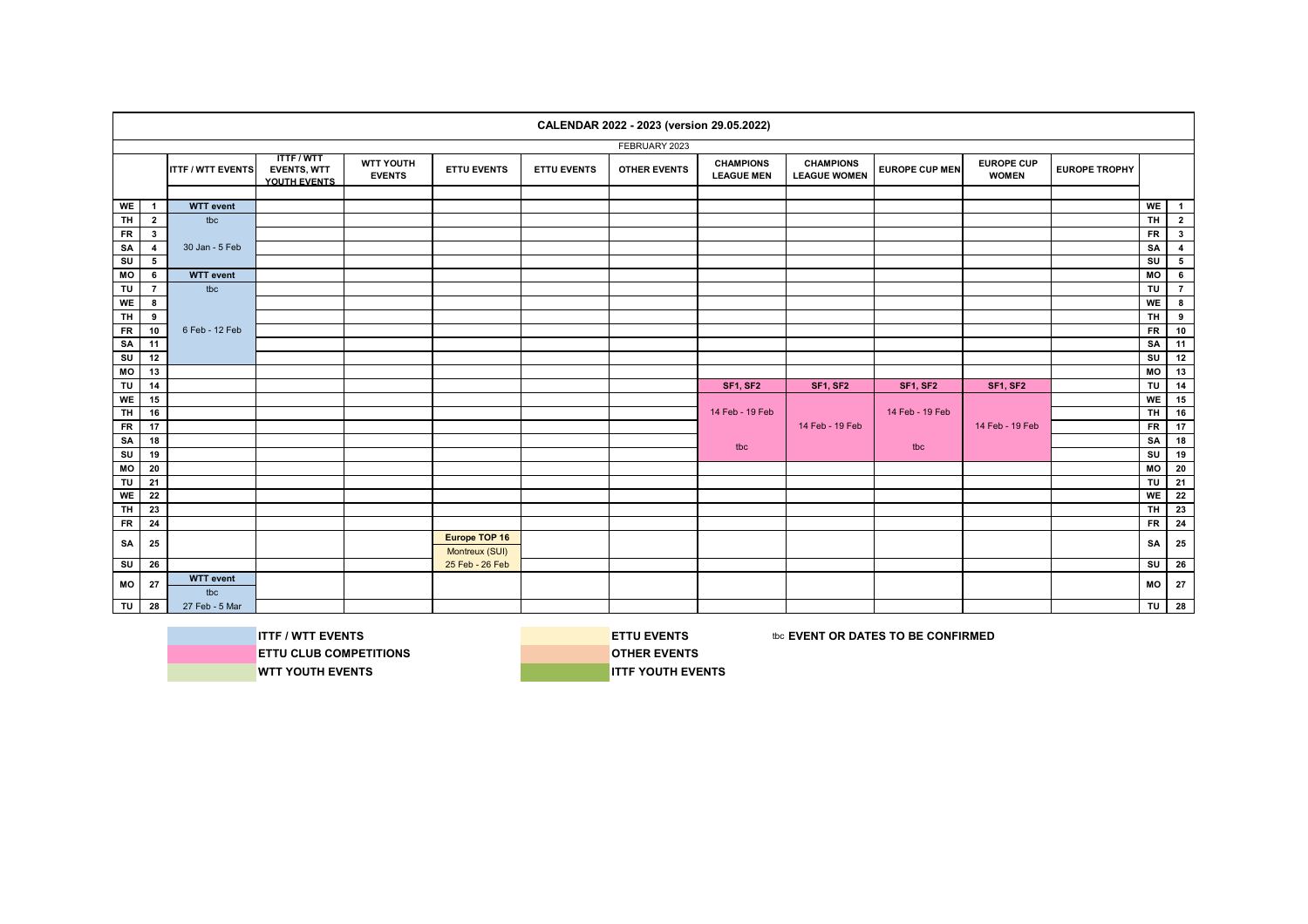|           |                         |                          |                                                       |                            |                                         |                    | CALENDAR 2022 - 2023 (version 29.05.2022) |                                       |                                         |                       |                                   |                      |           |                         |
|-----------|-------------------------|--------------------------|-------------------------------------------------------|----------------------------|-----------------------------------------|--------------------|-------------------------------------------|---------------------------------------|-----------------------------------------|-----------------------|-----------------------------------|----------------------|-----------|-------------------------|
|           |                         |                          |                                                       |                            |                                         |                    | MARCH 2023                                |                                       |                                         |                       |                                   |                      |           |                         |
|           |                         | <b>ITTF / WTT EVENTS</b> | <b>TTTF/WTT</b><br><b>EVENTS, WTT</b><br>YOUTH EVENTS | WTT YOUTH<br><b>EVENTS</b> | <b>ETTU EVENTS</b>                      | <b>ETTU EVENTS</b> | <b>OTHER EVENTS</b>                       | <b>CHAMPIONS</b><br><b>LEAGUE MEN</b> | <b>CHAMPIONS</b><br><b>LEAGUE WOMEN</b> | <b>EUROPE CUP MEN</b> | <b>EUROPE CUP</b><br><b>WOMEN</b> | <b>EUROPE TROPHY</b> |           |                         |
|           |                         |                          |                                                       |                            |                                         |                    |                                           |                                       |                                         |                       |                                   |                      |           |                         |
| <b>WE</b> | $\mathbf{1}$            | <b>WTT</b> event         |                                                       |                            |                                         |                    |                                           |                                       |                                         |                       |                                   |                      | WE        | $\blacksquare$          |
| <b>TH</b> | $\mathbf{2}$            | tbc                      |                                                       |                            |                                         |                    |                                           |                                       |                                         |                       |                                   |                      | <b>TH</b> | $\mathbf{2}$            |
| <b>FR</b> | $\mathbf{3}$            |                          |                                                       |                            |                                         |                    |                                           |                                       |                                         |                       |                                   |                      | <b>FR</b> | $\overline{\mathbf{a}}$ |
| SA        | $\overline{\mathbf{4}}$ | 27 Feb - 5 Mar           |                                                       |                            |                                         |                    |                                           |                                       |                                         |                       |                                   |                      | SA        | $\overline{4}$          |
| SU        | 5                       |                          |                                                       |                            |                                         |                    |                                           |                                       |                                         |                       |                                   |                      | SU        | 5 <sub>5</sub>          |
| MO        | 6                       | <b>WTT Grand Smash</b>   |                                                       |                            |                                         |                    |                                           |                                       |                                         |                       |                                   |                      | MO        | $6\phantom{.0}$         |
| TU        | $\overline{7}$          | tbc                      |                                                       |                            |                                         |                    |                                           |                                       |                                         |                       |                                   |                      | TU        | $7^{\circ}$             |
| <b>WE</b> | 8                       |                          |                                                       |                            |                                         |                    |                                           |                                       |                                         |                       |                                   |                      | WE        | 8                       |
| <b>TH</b> | 9                       |                          |                                                       |                            |                                         |                    |                                           |                                       |                                         |                       |                                   |                      | <b>TH</b> | 9                       |
| <b>FR</b> | 10                      |                          |                                                       |                            |                                         |                    |                                           |                                       |                                         |                       |                                   |                      | $F$ R     | 10                      |
| SA        | 11                      |                          |                                                       |                            |                                         |                    |                                           |                                       |                                         |                       |                                   |                      | SA        | 11                      |
| SU        | 12                      |                          |                                                       |                            |                                         |                    |                                           |                                       |                                         |                       |                                   |                      | SU        | 12                      |
| MO        | 13                      | 6 Mar - 19 Mar           |                                                       |                            |                                         |                    |                                           |                                       |                                         |                       |                                   |                      | MO        | 13                      |
| $T$ U     | 14                      |                          |                                                       |                            |                                         |                    |                                           |                                       |                                         |                       |                                   |                      | TU        | 14                      |
| <b>WE</b> | 15                      |                          |                                                       |                            |                                         |                    |                                           |                                       |                                         |                       |                                   |                      | WE        | 15                      |
| TH        | 16                      |                          |                                                       |                            |                                         |                    |                                           |                                       |                                         |                       |                                   |                      | <b>TH</b> | 16                      |
| $F$ R     | 17                      |                          |                                                       |                            |                                         |                    |                                           |                                       |                                         |                       |                                   | <b>Grand Final</b>   | <b>FR</b> | 17                      |
| SA        | 18                      |                          |                                                       |                            |                                         |                    |                                           |                                       |                                         |                       |                                   |                      | SA        | 18                      |
| SU        | 19                      |                          |                                                       |                            |                                         |                    |                                           |                                       |                                         |                       |                                   | 17 Mar - 19 Mar      | SU        | 19                      |
| MO        | 20                      |                          |                                                       |                            |                                         |                    |                                           |                                       |                                         |                       |                                   |                      | МO        | 20                      |
| TU        | 21                      |                          |                                                       |                            |                                         |                    |                                           |                                       |                                         |                       |                                   |                      | TU        | 21                      |
| <b>WE</b> | 22                      |                          |                                                       |                            |                                         |                    |                                           |                                       |                                         |                       |                                   |                      | <b>WE</b> | 22                      |
| <b>TH</b> | 23                      |                          |                                                       |                            |                                         |                    |                                           |                                       |                                         |                       |                                   |                      | <b>TH</b> | 23                      |
| <b>FR</b> | 24                      |                          |                                                       |                            |                                         |                    |                                           |                                       |                                         |                       |                                   |                      | <b>FR</b> | 24                      |
| SA        | 25                      |                          |                                                       |                            | <b>National</b><br><b>Championships</b> |                    |                                           |                                       |                                         |                       |                                   |                      | SA        | 25                      |
| SU        | 26                      |                          |                                                       |                            | 25 Mar - 26 Mar                         |                    |                                           |                                       |                                         |                       |                                   |                      | SU        | 26                      |
| MO        | 27                      | <b>WTT</b> event         |                                                       |                            |                                         |                    |                                           |                                       |                                         |                       |                                   |                      | MO        | 27                      |
| TU        | 28                      | tbc                      |                                                       |                            |                                         |                    |                                           | F1, F2                                | F1, F2                                  | F1, F2                | F1, F2                            |                      | TU        | 28                      |
| <b>WE</b> | 29                      |                          |                                                       |                            |                                         |                    |                                           | 28 Mar - 2 Apr                        |                                         |                       |                                   |                      | WE        | 29                      |
| <b>TH</b> | 30                      | 27 Mar - 2 Apr           |                                                       |                            |                                         |                    |                                           |                                       | 28 Mar - 2 Apr                          | 28 Mar - 2 Apr        | 28 Mar - 2 Apr                    |                      | <b>TH</b> | 30                      |
| <b>FR</b> | 31                      |                          |                                                       |                            |                                         |                    |                                           | tbc                                   |                                         | tbc                   |                                   |                      | <b>FR</b> | 31                      |

**ETTU CLUB COMPETITIONS COMPETITIONS WTT YOUTH EVENTS INTERVENTS** 

**ITTF / WTT EVENTS ETTU EVENTS ETTU EVENTS the EVENT OR DATES TO BE CONFIRMED**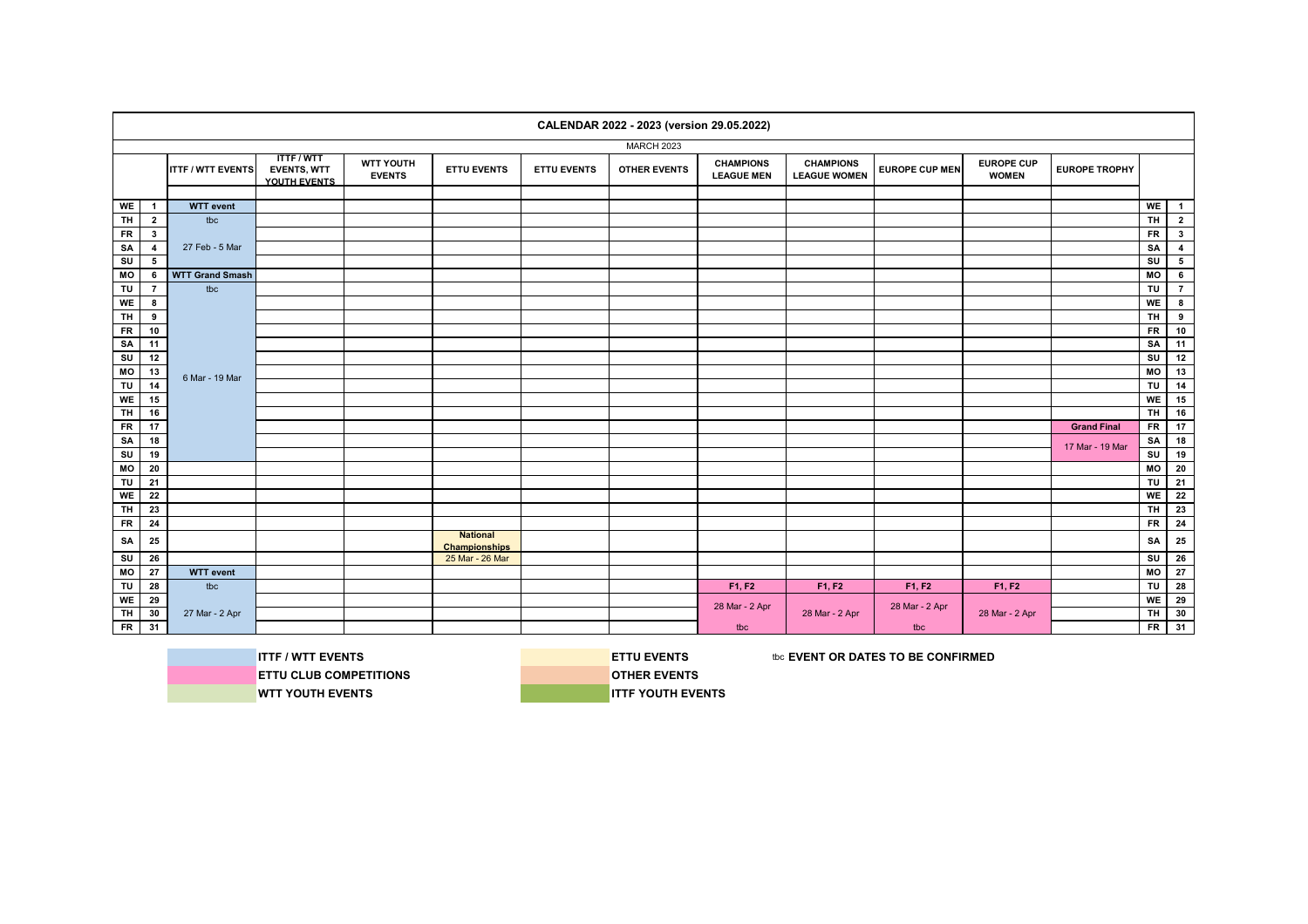|                |                         |                          |                                                       |                            |                    |                    | CALENDAR 2022 - 2023 (version 29.05.2022) |                                       |                                         |                       |                                   |                      |                |                         |
|----------------|-------------------------|--------------------------|-------------------------------------------------------|----------------------------|--------------------|--------------------|-------------------------------------------|---------------------------------------|-----------------------------------------|-----------------------|-----------------------------------|----------------------|----------------|-------------------------|
|                |                         |                          |                                                       |                            |                    |                    | <b>APRIL 2023</b>                         |                                       |                                         |                       |                                   |                      |                |                         |
|                |                         | <b>ITTF / WTT EVENTS</b> | <b>ITTF/WTT</b><br><b>EVENTS, WTT</b><br>YOUTH EVENTS | WTT YOUTH<br><b>EVENTS</b> | <b>ETTU EVENTS</b> | <b>ETTU EVENTS</b> | <b>OTHER EVENTS</b>                       | <b>CHAMPIONS</b><br><b>LEAGUE MEN</b> | <b>CHAMPIONS</b><br><b>LEAGUE WOMEN</b> | <b>EUROPE CUP MEN</b> | <b>EUROPE CUP</b><br><b>WOMEN</b> | <b>EUROPE TROPHY</b> |                |                         |
|                |                         |                          |                                                       |                            |                    |                    |                                           |                                       |                                         |                       |                                   |                      |                |                         |
| SA             | $\mathbf{1}$            | <b>WTT</b> event         |                                                       |                            |                    |                    |                                           | F1, F2                                | F1, F2                                  | F1, F2                | F1, F2                            |                      | SA             | $\mathbf{1}$            |
|                |                         | tbc                      |                                                       |                            |                    |                    |                                           | 28 Mar - 2 Apr                        | 28 Mar - 2 Apr                          | 28 Mar - 2 Apr        | 28 Mar - 2 Apr                    |                      |                |                         |
| SU             | $\overline{2}$          | 27 Mar - 2 Apr           |                                                       |                            |                    |                    |                                           | tbc                                   |                                         | tbc                   |                                   |                      | SU             | $\overline{\mathbf{2}}$ |
| MO             | $\mathbf{3}$            | <b>WTT</b> event         |                                                       |                            |                    |                    |                                           |                                       |                                         |                       |                                   |                      | MO             | $\overline{\mathbf{3}}$ |
| TU             | $\overline{4}$          | tbc                      |                                                       |                            |                    |                    |                                           |                                       |                                         |                       |                                   |                      | TU             | $\overline{\mathbf{4}}$ |
| WE             | $5\overline{5}$         |                          |                                                       |                            |                    |                    |                                           |                                       |                                         |                       |                                   |                      | WE             | 5                       |
| <b>TH</b>      | 6                       |                          |                                                       |                            |                    |                    |                                           |                                       |                                         |                       |                                   |                      | TH.            | $6\phantom{.0}$         |
| $F$ R          | $\overline{7}$          | 3 Apr - 9 Apr            |                                                       |                            |                    |                    |                                           |                                       |                                         |                       |                                   |                      | $F$ R          | $\overline{7}$          |
| SA             | 8                       |                          |                                                       |                            |                    |                    |                                           |                                       |                                         |                       |                                   |                      | SA             | $\bf{8}$                |
| su             | $\overline{\mathbf{9}}$ |                          |                                                       |                            |                    |                    |                                           |                                       |                                         |                       |                                   |                      | SU             | 9                       |
| $\overline{M}$ | 10                      | <b>WTT</b> event         |                                                       |                            |                    |                    |                                           |                                       |                                         |                       |                                   |                      | MO             | 10                      |
| TU             | 11                      | tbc                      |                                                       |                            |                    |                    |                                           |                                       |                                         |                       |                                   |                      | TU             | 11                      |
| WE             | 12                      |                          |                                                       |                            |                    |                    |                                           |                                       |                                         |                       |                                   |                      | <b>WE</b>      | 12                      |
| $T$ H          | 13                      |                          |                                                       |                            |                    |                    |                                           |                                       |                                         |                       |                                   |                      | $\overline{H}$ | 13                      |
| ${\sf FR}$     | 14                      | 10 Apr - 16 Apr          |                                                       |                            |                    |                    |                                           |                                       |                                         |                       |                                   |                      | <b>FR</b>      | $\overline{14}$         |
| SA             | 15                      |                          |                                                       |                            |                    |                    |                                           |                                       |                                         |                       |                                   |                      | SA             | 15                      |
| SU             | 16                      |                          |                                                       |                            |                    |                    |                                           |                                       |                                         |                       |                                   |                      | SU             | 16                      |
| МO             | 17                      | <b>WTT</b> event         |                                                       |                            |                    |                    |                                           |                                       |                                         |                       |                                   |                      | МO             | 17                      |
| TU             | 18                      | tbc                      |                                                       |                            |                    |                    |                                           |                                       |                                         |                       |                                   |                      | TU             | 18                      |
| WE             | 19                      |                          |                                                       |                            |                    |                    |                                           |                                       |                                         |                       |                                   |                      | WE             | 19                      |
| <b>TH</b>      | 20                      |                          |                                                       |                            |                    |                    |                                           |                                       |                                         |                       |                                   |                      | <b>TH</b>      | 20                      |
| ${\sf FR}$     | 21                      | 17 Apr - 23 Apr          |                                                       |                            |                    |                    |                                           |                                       |                                         |                       |                                   |                      | <b>FR</b>      | $\mathbf{21}$           |
| SA             | 22                      |                          |                                                       |                            |                    |                    |                                           |                                       |                                         |                       |                                   |                      | SA             | $\overline{22}$         |
| SU             | 23                      |                          |                                                       |                            |                    |                    |                                           |                                       |                                         |                       |                                   |                      | SU             | 23                      |
| MO             | 24                      | <b>WTT Grand Smash</b>   |                                                       |                            |                    |                    |                                           |                                       |                                         |                       |                                   |                      | МO             | 24                      |
| TU             | 25                      | tbc                      |                                                       |                            |                    |                    |                                           |                                       |                                         |                       |                                   |                      | TU             | 25                      |
| WE             | 26                      |                          |                                                       |                            |                    |                    |                                           |                                       |                                         |                       |                                   |                      | WE             | 26                      |
| <b>TH</b>      | 27                      |                          |                                                       |                            |                    |                    |                                           |                                       |                                         |                       |                                   |                      | <b>TH</b>      | 27                      |
| $F$ R          | 28                      | 24 Apr - 7 May           |                                                       |                            |                    |                    |                                           |                                       |                                         |                       |                                   |                      | <b>FR</b>      | 28                      |
| SA             | 29                      |                          |                                                       |                            |                    |                    |                                           |                                       |                                         |                       |                                   |                      | SA             | $\overline{29}$         |
| SU             | 30                      |                          |                                                       |                            |                    |                    |                                           |                                       |                                         |                       |                                   |                      | SU             | 30                      |
|                |                         |                          |                                                       |                            |                    |                    |                                           |                                       |                                         |                       |                                   |                      |                |                         |

**ETTU CLUB COMPETITIONS DESCRIPTIONS WTT YOUTH EVENTS INTERPRISE IN THE VOUTH EVENTS** 

**ITTF / WTT EVENTS ETTU EVENTS ETTU EVENTS EXECUTED ASSESS** to **EVENT OR DATES TO BE CONFIRMED**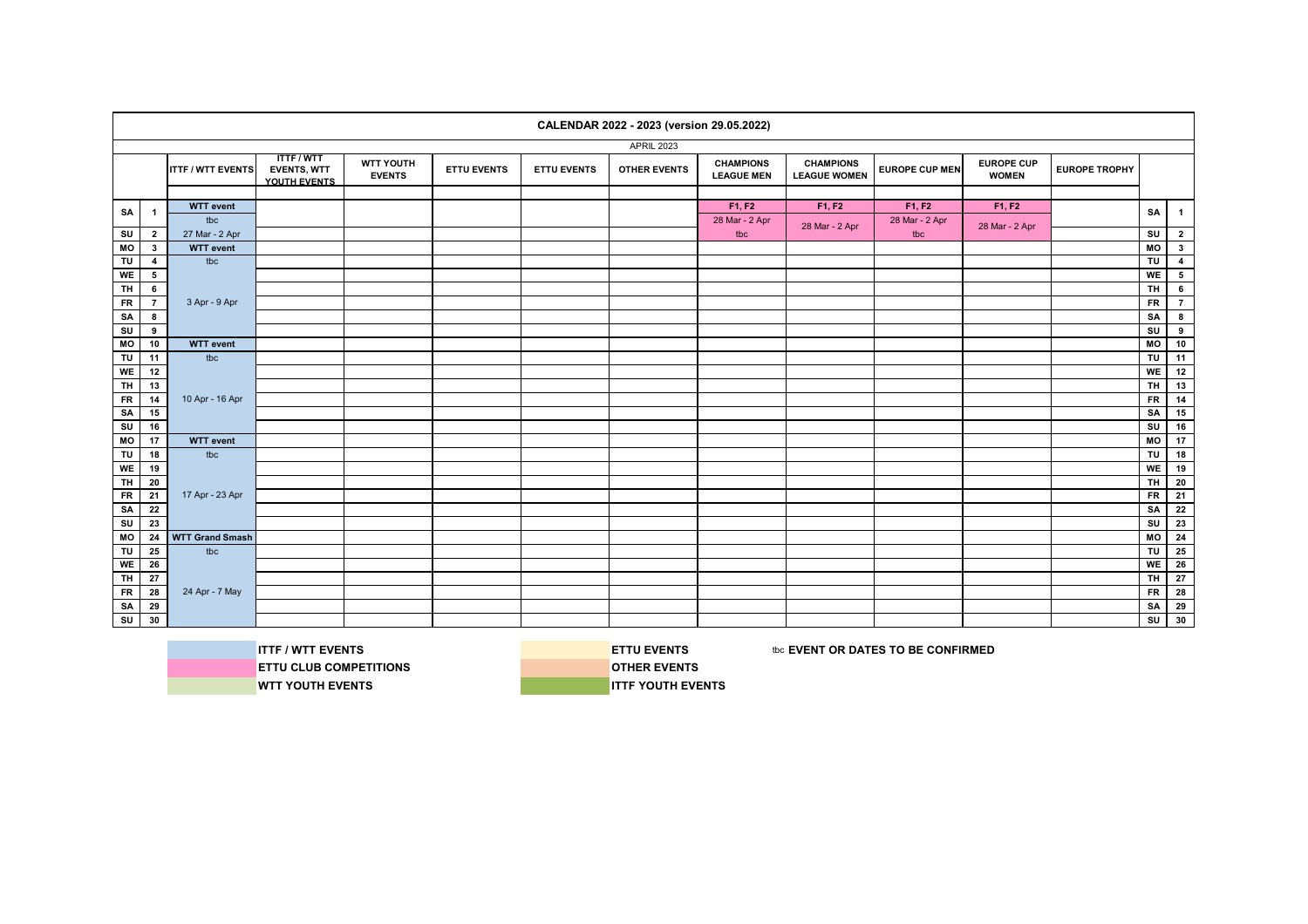|                                  |                          |                                                       |                                   |                    |                    | CALENDAR 2022 - 2023 (version 29.05.2022) |                                       |                                         |                       |                                   |                      |                        |                         |
|----------------------------------|--------------------------|-------------------------------------------------------|-----------------------------------|--------------------|--------------------|-------------------------------------------|---------------------------------------|-----------------------------------------|-----------------------|-----------------------------------|----------------------|------------------------|-------------------------|
|                                  |                          |                                                       |                                   |                    |                    | MAY 2023                                  |                                       |                                         |                       |                                   |                      |                        |                         |
|                                  | <b>ITTF / WTT EVENTS</b> | <b>ITTF/WTT</b><br><b>EVENTS, WTT</b><br>YOUTH EVENTS | <b>WTT YOUTH</b><br><b>EVENTS</b> | <b>ETTU EVENTS</b> | <b>ETTU EVENTS</b> | <b>OTHER EVENTS</b>                       | <b>CHAMPIONS</b><br><b>LEAGUE MEN</b> | <b>CHAMPIONS</b><br><b>LEAGUE WOMEN</b> | <b>EUROPE CUP MEN</b> | <b>EUROPE CUP</b><br><b>WOMEN</b> | <b>EUROPE TROPHY</b> |                        |                         |
|                                  |                          |                                                       |                                   |                    |                    |                                           |                                       |                                         |                       |                                   |                      |                        |                         |
| МO<br>$\mathbf{1}$               | <b>WTT Grand Smash</b>   |                                                       |                                   |                    |                    |                                           |                                       |                                         |                       |                                   |                      | MO                     | $\overline{1}$          |
| TU<br>$\overline{2}$             | tbc                      |                                                       |                                   |                    |                    |                                           |                                       |                                         |                       |                                   |                      | TU                     | $\mathbf{2}$            |
| WE<br>$\mathbf{3}$               |                          |                                                       |                                   |                    |                    |                                           |                                       |                                         |                       |                                   |                      | WE                     | $\mathbf{3}$            |
| TH <sub></sub><br>$\overline{4}$ |                          |                                                       |                                   |                    |                    |                                           |                                       |                                         |                       |                                   |                      | $\overline{H}$         | $\overline{\mathbf{4}}$ |
| $5\phantom{a}$<br>${\sf FR}$     | 24 Apr - 7 May           |                                                       |                                   |                    |                    |                                           |                                       |                                         |                       |                                   |                      | <b>FR</b>              | ${\bf 5}$               |
| $\bf 6$<br>SA                    |                          |                                                       |                                   |                    |                    |                                           |                                       |                                         |                       |                                   |                      | SA                     | $\bf 6$                 |
| SU<br>$\overline{7}$             |                          |                                                       |                                   |                    |                    |                                           |                                       |                                         |                       |                                   |                      | $\mathsf{S}\mathsf{U}$ | $\overline{7}$          |
| 8<br>МO                          |                          |                                                       |                                   |                    |                    |                                           |                                       |                                         |                       |                                   |                      | M <sub>O</sub>         | $\overline{\mathbf{8}}$ |
| TU<br>9                          |                          |                                                       |                                   |                    |                    |                                           |                                       |                                         |                       |                                   |                      | TU                     | $\pmb{9}$               |
| WE<br>10                         |                          |                                                       |                                   |                    |                    |                                           |                                       |                                         |                       |                                   |                      | WE                     | 10                      |
| <b>TH</b><br>11                  |                          |                                                       |                                   |                    |                    |                                           |                                       |                                         |                       |                                   |                      | $\overline{H}$         | $\overline{11}$         |
| <b>FR</b><br>12                  |                          |                                                       |                                   |                    |                    |                                           |                                       |                                         |                       |                                   |                      | <b>FR</b>              | 12                      |
| SA<br>13                         |                          |                                                       |                                   |                    |                    |                                           |                                       |                                         |                       |                                   |                      | SA                     | 13                      |
| SU<br>14                         |                          |                                                       |                                   |                    |                    |                                           |                                       |                                         |                       |                                   |                      | SU                     | 14                      |
| МO<br>15                         |                          |                                                       |                                   |                    |                    |                                           |                                       |                                         |                       |                                   |                      | MO                     | 15                      |
| TU<br>16                         |                          |                                                       |                                   |                    |                    |                                           |                                       |                                         |                       |                                   |                      | TU                     | 16                      |
| WE<br>17                         |                          |                                                       |                                   |                    |                    |                                           |                                       |                                         |                       |                                   |                      | WE                     | 17                      |
| <b>TH</b><br>18                  |                          |                                                       |                                   |                    |                    |                                           |                                       |                                         |                       |                                   |                      | <b>TH</b>              | 18                      |
| <b>FR</b><br>19                  |                          |                                                       |                                   |                    |                    |                                           |                                       |                                         |                       |                                   |                      | <b>FR</b>              | 19                      |
| SA<br>20                         |                          |                                                       |                                   |                    |                    |                                           |                                       |                                         |                       |                                   |                      | SA                     | 20                      |
| SU<br>21                         |                          |                                                       |                                   |                    |                    |                                           |                                       |                                         |                       |                                   |                      | SU                     | 21                      |
| 22<br>MO                         | <b>ITTF WTTC Finals</b>  |                                                       |                                   |                    |                    |                                           |                                       |                                         |                       |                                   |                      | MO                     | $\overline{22}$         |
| TU<br>23                         | tbc                      |                                                       |                                   |                    |                    |                                           |                                       |                                         |                       |                                   |                      | TU                     | 23                      |
| WE<br>24                         |                          |                                                       |                                   |                    |                    |                                           |                                       |                                         |                       |                                   |                      | <b>WE</b>              | 24                      |
| <b>TH</b><br>25                  |                          |                                                       |                                   |                    |                    |                                           |                                       |                                         |                       |                                   |                      | TH.                    | 25                      |
| 26<br>${\sf FR}$                 |                          |                                                       |                                   |                    |                    |                                           |                                       |                                         |                       |                                   |                      | <b>FR</b>              | 26                      |
| SA<br>${\bf 27}$                 |                          |                                                       |                                   |                    |                    |                                           |                                       |                                         |                       |                                   |                      | SA                     | 27                      |
| 28<br>$\overline{\mathsf{s}}$    | 22 May - 11 Jun          |                                                       |                                   |                    |                    | 2023 GSSE                                 |                                       |                                         |                       |                                   |                      | SU                     | 28                      |
| 29<br>МO                         |                          |                                                       |                                   |                    |                    | (MLT)                                     |                                       |                                         |                       |                                   |                      | MO                     | 29                      |
| TU<br>30                         |                          |                                                       |                                   |                    |                    |                                           |                                       |                                         |                       |                                   |                      | TU                     | 30                      |
| WE<br>31                         |                          |                                                       |                                   |                    |                    | 28 May - 3 Jun                            |                                       |                                         |                       |                                   |                      | <b>WE</b>              | 31                      |
|                                  |                          |                                                       |                                   |                    |                    |                                           |                                       |                                         |                       |                                   |                      |                        |                         |



**ITTF / WTT EVENTS EXECUTES EXECUTES ETTU EVENTS** the series to be confirmed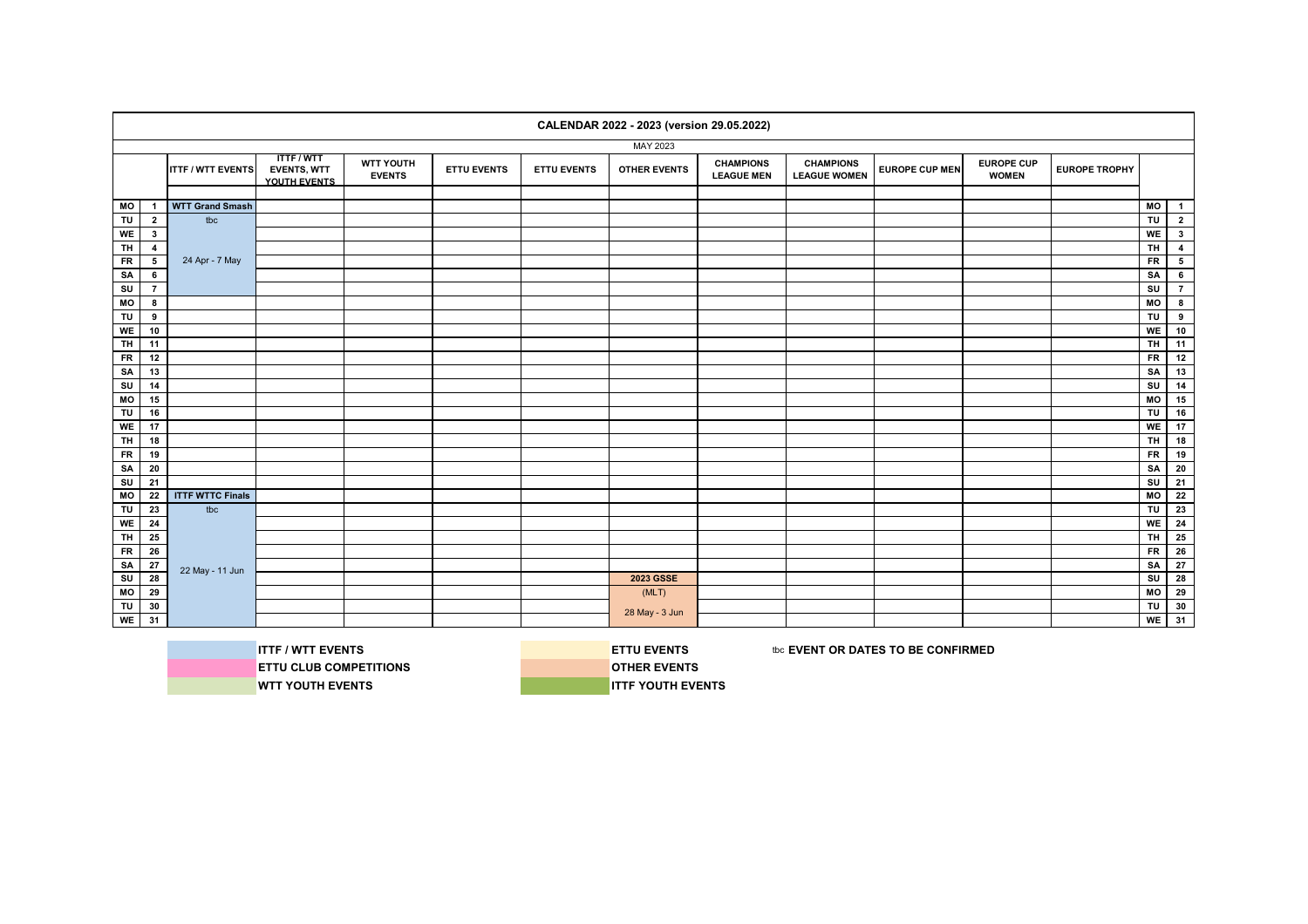|           |                 |                          |                                                       |                                   |                          |                       | CALENDAR 2022 - 2023 (version 29.05.2022) |                                       |                                         |                       |                                   |                      |                         |                 |
|-----------|-----------------|--------------------------|-------------------------------------------------------|-----------------------------------|--------------------------|-----------------------|-------------------------------------------|---------------------------------------|-----------------------------------------|-----------------------|-----------------------------------|----------------------|-------------------------|-----------------|
|           |                 |                          |                                                       |                                   |                          |                       | <b>JUNE 2023</b>                          |                                       |                                         |                       |                                   |                      |                         |                 |
|           |                 | <b>ITTF / WTT EVENTS</b> | <b>ITTF/WTT</b><br><b>EVENTS, WTT</b><br>YOUTH EVENTS | <b>WTT YOUTH</b><br><b>EVENTS</b> | <b>ETTU EVENTS</b>       | <b>ETTU EVENTS</b>    | <b>OTHER EVENTS</b>                       | <b>CHAMPIONS</b><br><b>LEAGUE MEN</b> | <b>CHAMPIONS</b><br><b>LEAGUE WOMEN</b> | <b>EUROPE CUP MEN</b> | <b>EUROPE CUP</b><br><b>WOMEN</b> | <b>EUROPE TROPHY</b> |                         |                 |
|           |                 |                          |                                                       |                                   |                          |                       |                                           |                                       |                                         |                       |                                   |                      |                         |                 |
| <b>TH</b> | - 1             | <b>ITTF WTTC Finals</b>  |                                                       |                                   |                          |                       | 2023 GSSE                                 |                                       |                                         |                       |                                   |                      | TH.                     | $\overline{1}$  |
| <b>FR</b> | $\overline{2}$  | tbc                      |                                                       |                                   |                          |                       | (MLT)                                     |                                       |                                         |                       |                                   |                      | <b>FR</b>               | $\overline{2}$  |
| SA        | $\mathbf{3}$    |                          |                                                       |                                   |                          |                       | 28 May - 3 Jun                            |                                       |                                         |                       |                                   |                      | SA                      | 3 <sup>1</sup>  |
| SU        | $\overline{4}$  |                          |                                                       |                                   |                          |                       |                                           |                                       |                                         |                       |                                   |                      | $\overline{\mathsf{s}}$ | $\overline{4}$  |
| MO        | 5               |                          |                                                       |                                   |                          |                       |                                           |                                       |                                         |                       |                                   |                      | MO                      | $5\overline{ }$ |
| TU        | 6               |                          |                                                       |                                   |                          |                       |                                           |                                       |                                         |                       |                                   |                      | TU                      | 6               |
| WE        | $\overline{7}$  | 22 May - 11 Jun          |                                                       |                                   |                          |                       |                                           |                                       |                                         |                       |                                   |                      | <b>WE</b>               | $7^{\circ}$     |
| <b>TH</b> | 8               |                          |                                                       |                                   |                          |                       |                                           |                                       |                                         |                       |                                   |                      | <b>TH</b>               | 8               |
| <b>FR</b> | 9               |                          |                                                       |                                   |                          |                       |                                           |                                       |                                         |                       |                                   |                      | <b>FR</b>               | 9               |
| SA        | 10              |                          |                                                       |                                   |                          |                       |                                           |                                       |                                         |                       |                                   |                      | SA                      | 10              |
| SU        | 11              |                          |                                                       |                                   |                          |                       |                                           |                                       |                                         |                       |                                   |                      | SU                      | 11              |
| MO        | 12              | <b>WTT</b> event         |                                                       |                                   |                          |                       |                                           |                                       |                                         |                       |                                   |                      | МO                      | 12              |
| TU        | 13              | tbc                      |                                                       |                                   |                          |                       |                                           |                                       |                                         |                       |                                   |                      | TU                      | 13              |
| WE        | 14              |                          |                                                       |                                   |                          |                       |                                           |                                       |                                         |                       |                                   |                      | <b>WE</b>               | 14              |
| TH.       | 15              |                          |                                                       |                                   |                          |                       |                                           |                                       |                                         |                       |                                   |                      | <b>TH</b>               | 15              |
| <b>FR</b> | 16              | 12 Jun - 18 Jun          |                                                       |                                   |                          |                       |                                           |                                       |                                         |                       |                                   |                      | <b>FR</b>               | 16              |
| SA        | 17              |                          |                                                       |                                   |                          |                       |                                           |                                       |                                         |                       |                                   |                      | SA                      | 17              |
| SU        | 18              |                          |                                                       |                                   |                          |                       |                                           |                                       |                                         |                       |                                   |                      | SU                      | 18              |
| MO        | 19              | <b>WTT</b> event         |                                                       |                                   |                          |                       |                                           |                                       |                                         |                       |                                   |                      | МO                      | 19              |
| TU        | 20              | tbc                      |                                                       |                                   |                          |                       |                                           |                                       |                                         |                       |                                   |                      | TU                      | 20              |
| WE        | 21              |                          |                                                       |                                   |                          | <b>European Games</b> |                                           |                                       |                                         |                       |                                   |                      | <b>WE</b>               | 21              |
| TH.       | $\overline{22}$ |                          |                                                       |                                   |                          | Krakow and            |                                           |                                       |                                         |                       |                                   |                      | <b>TH</b>               | 22              |
| <b>FR</b> | 23              | 19 Jun - 25 Jun          |                                                       |                                   |                          | Malopolska (POL)      |                                           |                                       |                                         |                       |                                   |                      | <b>FR</b>               | 23              |
| SA        | 24              |                          |                                                       |                                   |                          |                       |                                           |                                       |                                         |                       |                                   |                      | SA                      | 24              |
| SU        | 25              |                          |                                                       |                                   |                          |                       |                                           |                                       |                                         |                       |                                   |                      | SU                      | 25              |
| MO        | 26              | <b>WTT</b> event         |                                                       |                                   | <b>European Veterans</b> |                       |                                           |                                       |                                         |                       |                                   |                      | МO                      | 26              |
| TU        | 27              | tbc                      |                                                       |                                   | <b>Championships</b>     | 21 Jun - 2 Jul        |                                           |                                       |                                         |                       |                                   |                      | TU                      | 27              |
| WE        | 28              |                          |                                                       |                                   | Sandefjord (NOR)         |                       |                                           |                                       |                                         |                       |                                   |                      | <b>WE</b>               | 28              |
| TH        | 29              | 26 Jun - 2 Jul           |                                                       |                                   |                          |                       |                                           |                                       |                                         |                       |                                   |                      | TH.                     | 29              |
| $F$ R     | 30              |                          |                                                       |                                   | 26 Jun - 1 Jul           |                       |                                           |                                       |                                         |                       |                                   |                      | <b>FR</b>               | 30              |
|           |                 |                          |                                                       |                                   |                          |                       |                                           |                                       |                                         |                       |                                   |                      |                         |                 |

**ITTF / WTT EVENTS ETTU EVENTS ETTU EVENTS EXECUTED ASSESSED AT A LIGA CONFIRMED ETTU CLUB COMPETITIONS COMPETITIONS WTT YOUTH EVENTS INTERVENTS**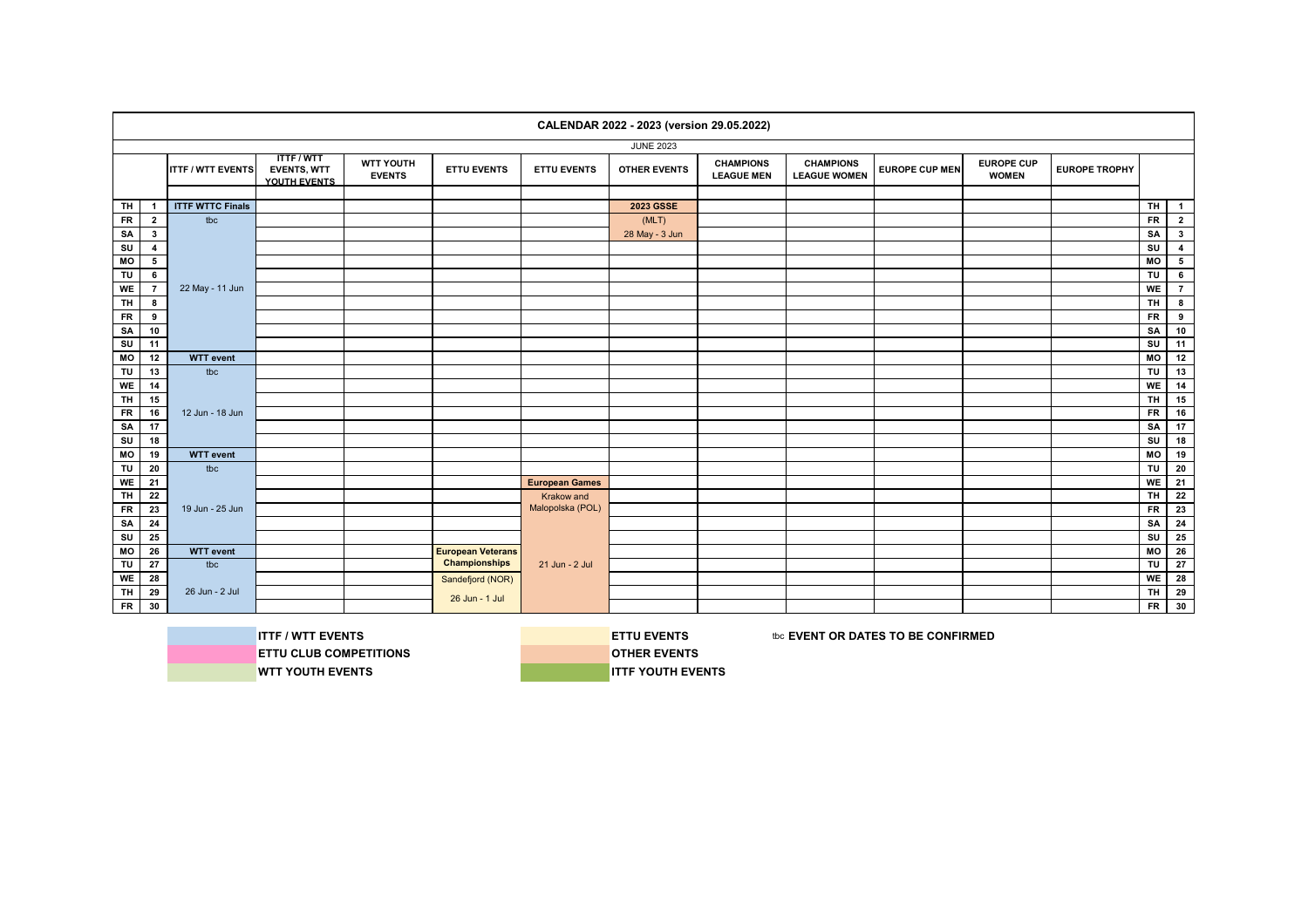|                         |                         |                          |                                                       |                            |                                                  |                                             | CALENDAR 2022 - 2023 (version 29.05.2022) |                                       |                                         |                       |                                   |                      |                |                          |
|-------------------------|-------------------------|--------------------------|-------------------------------------------------------|----------------------------|--------------------------------------------------|---------------------------------------------|-------------------------------------------|---------------------------------------|-----------------------------------------|-----------------------|-----------------------------------|----------------------|----------------|--------------------------|
|                         |                         |                          |                                                       |                            |                                                  |                                             | <b>JULY 2023</b>                          |                                       |                                         |                       |                                   |                      |                |                          |
|                         |                         | <b>ITTF / WTT EVENTS</b> | <b>ITTF/WTT</b><br><b>EVENTS, WTT</b><br>YOUTH EVENTS | WTT YOUTH<br><b>EVENTS</b> | <b>ETTU EVENTS</b>                               | <b>ETTU EVENTS /</b><br><b>OTHER EVENTS</b> | <b>OTHER EVENTS</b>                       | <b>CHAMPIONS</b><br><b>LEAGUE MEN</b> | <b>CHAMPIONS</b><br><b>LEAGUE WOMEN</b> | <b>EUROPE CUP MEN</b> | <b>EUROPE CUP</b><br><b>WOMEN</b> | <b>EUROPE TROPHY</b> |                |                          |
|                         |                         |                          |                                                       |                            |                                                  |                                             |                                           |                                       |                                         |                       |                                   |                      |                |                          |
|                         |                         | <b>WTT</b> event         |                                                       |                            | <b>European Veterans</b><br><b>Championships</b> | <b>European Games</b>                       |                                           |                                       |                                         |                       |                                   |                      |                |                          |
| SA                      | $\mathbf{1}$            | tbc                      |                                                       |                            | Sandefjord (NOR)                                 | Krakow and                                  |                                           |                                       |                                         |                       |                                   |                      | SA             | $\overline{1}$           |
|                         |                         |                          |                                                       |                            | 26 Jun - 1 Jul                                   | Malopolska (POL)                            |                                           |                                       |                                         |                       |                                   |                      |                |                          |
| SU                      | $\overline{2}$          | 26 Jun - 2 Jul           |                                                       |                            |                                                  | 21 Jun - 2 Jul                              |                                           |                                       |                                         |                       |                                   |                      | SU             | $\overline{2}$           |
| MO                      | $\mathbf{3}$            | <b>WTT</b> event         |                                                       |                            |                                                  |                                             |                                           |                                       |                                         |                       |                                   |                      | MO             | 3 <sup>1</sup>           |
| TU                      | $\overline{\mathbf{4}}$ | tbc                      |                                                       |                            |                                                  |                                             |                                           |                                       |                                         |                       |                                   |                      | TU             | $\overline{4}$           |
| WE                      | 5                       |                          |                                                       |                            |                                                  |                                             |                                           |                                       |                                         |                       |                                   |                      | <b>WE</b>      | $\overline{\phantom{0}}$ |
| <b>TH</b>               | $6\overline{6}$         |                          |                                                       |                            |                                                  |                                             |                                           |                                       |                                         |                       |                                   |                      | TH.            | 6                        |
| <b>FR</b>               | $\overline{7}$          | 3 Jul - 9 Jul            |                                                       |                            |                                                  |                                             |                                           |                                       |                                         |                       |                                   |                      | <b>FR</b>      | $\overline{7}$           |
| SA                      | 8                       |                          |                                                       |                            |                                                  |                                             | 2023 Island Games                         |                                       |                                         |                       |                                   |                      | SA             | 8                        |
| SU                      | 9                       |                          |                                                       |                            |                                                  |                                             | (GGY)                                     |                                       |                                         |                       |                                   |                      | SU             | 9                        |
| MO                      | 10                      | <b>WTT Grand Smash</b>   |                                                       |                            |                                                  |                                             |                                           |                                       |                                         |                       |                                   |                      | <b>MO</b>      | 10                       |
| TU                      | 11                      | tbc                      |                                                       |                            |                                                  |                                             |                                           |                                       |                                         |                       |                                   |                      | TU             | 11                       |
| WE                      | 12                      |                          |                                                       |                            |                                                  |                                             | 8 Jul - 14 Jul                            |                                       |                                         |                       |                                   |                      | WE I           | 12                       |
| $\overline{H}$          | 13                      |                          |                                                       |                            |                                                  |                                             |                                           |                                       |                                         |                       |                                   |                      | TH             | 13                       |
| <b>FR</b>               | 14                      |                          |                                                       |                            |                                                  | zuzs European<br>Youth                      |                                           |                                       |                                         |                       |                                   |                      | <b>FR</b>      | 14                       |
| SA                      | 15                      |                          |                                                       |                            |                                                  | Chamnionshins                               |                                           |                                       |                                         |                       |                                   |                      | SA             | 15                       |
| SU                      | 16                      |                          |                                                       |                            |                                                  | Gliwice (POL)                               |                                           |                                       |                                         |                       |                                   |                      | SU             | 16                       |
| M <sub>O</sub>          | 17                      | 10 Jul - 23 Jul          |                                                       |                            |                                                  |                                             |                                           |                                       |                                         |                       |                                   |                      | $\overline{M}$ | 17                       |
| TU                      | 18                      |                          |                                                       |                            |                                                  |                                             |                                           |                                       |                                         |                       |                                   |                      | TU             | 18                       |
| WE                      | 19                      |                          |                                                       |                            |                                                  |                                             |                                           |                                       |                                         |                       |                                   |                      | WE             | 19                       |
| <b>TH</b>               | 20                      |                          |                                                       |                            |                                                  | 14 Jul - 23 Jul                             |                                           |                                       |                                         |                       |                                   |                      | TH I           | 20                       |
| ${\sf FR}$              | 21                      |                          |                                                       |                            |                                                  |                                             |                                           |                                       |                                         |                       |                                   |                      | <b>FR</b>      | 21                       |
| SA                      | 22                      |                          |                                                       |                            |                                                  |                                             |                                           |                                       |                                         |                       |                                   |                      | SA             | 22                       |
| SU                      | 23                      |                          |                                                       |                            |                                                  |                                             |                                           |                                       |                                         |                       |                                   |                      | SU             | 23                       |
| MO                      | 24                      |                          |                                                       |                            |                                                  |                                             |                                           |                                       |                                         |                       |                                   |                      | <b>MO</b>      | 24                       |
| TU                      | 25                      |                          |                                                       |                            |                                                  |                                             |                                           |                                       |                                         |                       |                                   |                      | <b>TU</b>      | 25                       |
| WE                      | 26                      |                          |                                                       |                            |                                                  |                                             |                                           |                                       |                                         |                       |                                   |                      | <b>WE</b>      | 26                       |
| $\overline{\mathsf{H}}$ | 27                      |                          |                                                       |                            |                                                  |                                             |                                           |                                       |                                         |                       |                                   |                      | TH             | 27                       |
| <b>FR</b>               | 28                      |                          |                                                       |                            |                                                  |                                             |                                           |                                       |                                         |                       |                                   |                      | <b>FR</b>      | 28                       |
| SA                      | 29                      |                          |                                                       |                            |                                                  |                                             |                                           |                                       |                                         |                       |                                   |                      | SA             | 29                       |
| SU                      | 30                      |                          |                                                       |                            |                                                  |                                             |                                           |                                       |                                         |                       |                                   |                      |                | 30                       |
|                         |                         | <b>WTT</b> event         |                                                       |                            |                                                  |                                             |                                           |                                       |                                         |                       |                                   |                      |                |                          |
| МO                      | 31                      | tbc                      |                                                       |                            |                                                  |                                             |                                           |                                       |                                         |                       |                                   |                      | МO             | 31                       |
|                         |                         | 31 Jul - 6 Aug           |                                                       |                            |                                                  |                                             |                                           |                                       |                                         |                       |                                   |                      |                |                          |



**ETTU CLUB COMPETITIONS DESCRIPTIONS WTT YOUTH EVENTS ITTF YOUTH EVENTS** 

**ITTF / WTT EVENTS ETTU EVENTS ETTU EVENTS EXECUTED ASSESSED AT A LIGA CONFIRMED**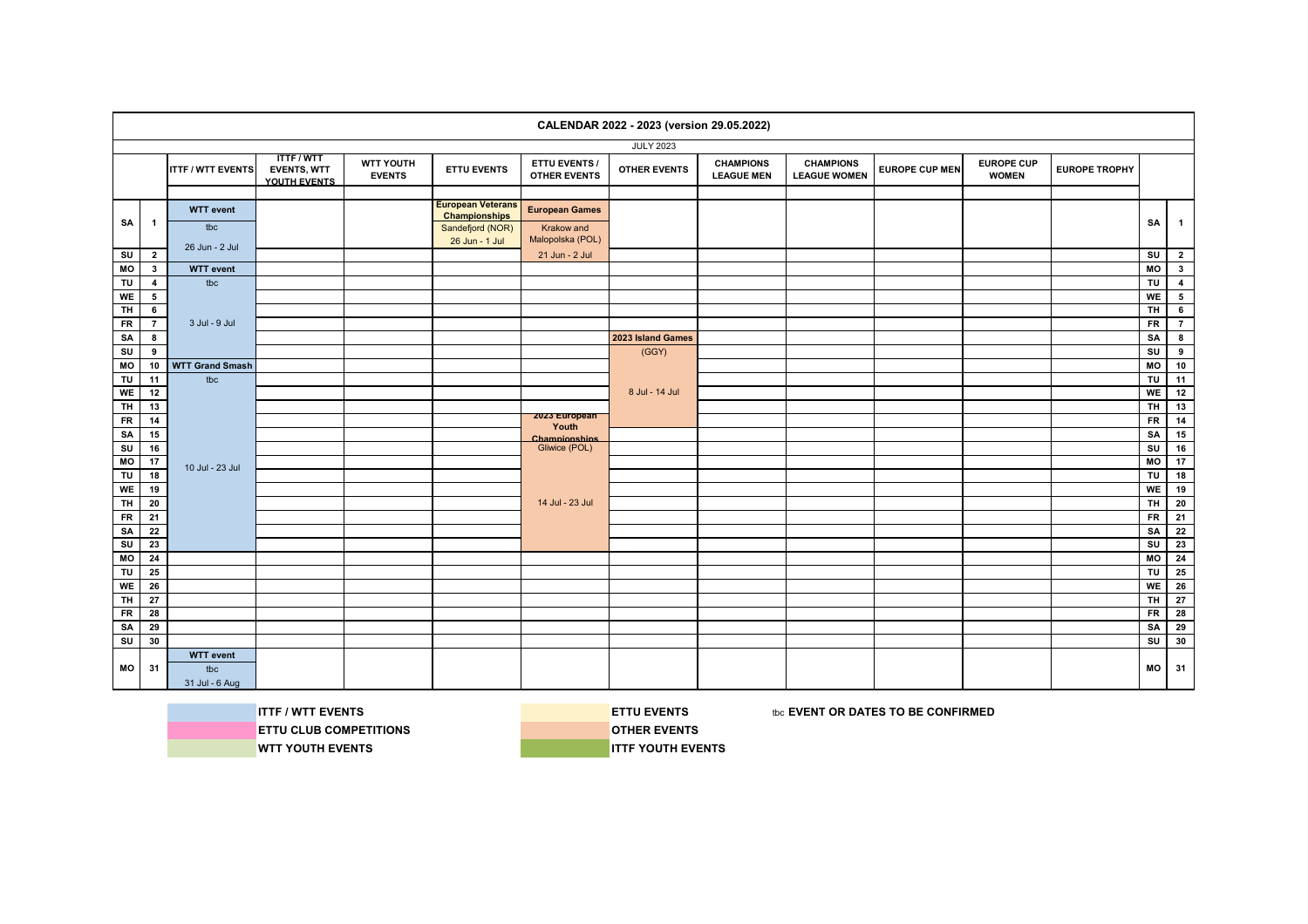|                         |                 |                          |                                                       |                                   |                    |                    | CALENDAR 2022 - 2023 (version 29.05.2022) |                                       |                                         |                       |                                   |                      |                         |                 |
|-------------------------|-----------------|--------------------------|-------------------------------------------------------|-----------------------------------|--------------------|--------------------|-------------------------------------------|---------------------------------------|-----------------------------------------|-----------------------|-----------------------------------|----------------------|-------------------------|-----------------|
|                         |                 |                          |                                                       |                                   |                    |                    | AUGUST 2023                               |                                       |                                         |                       |                                   |                      |                         |                 |
|                         |                 | <b>ITTF / WTT EVENTS</b> | <b>ITTF/WTT</b><br><b>EVENTS, WTT</b><br>YOUTH EVENTS | <b>WTT YOUTH</b><br><b>EVENTS</b> | <b>ETTU EVENTS</b> | <b>ETTU EVENTS</b> | <b>OTHER EVENTS</b>                       | <b>CHAMPIONS</b><br><b>LEAGUE MEN</b> | <b>CHAMPIONS</b><br><b>LEAGUE WOMEN</b> | <b>EUROPE CUP MEN</b> | <b>EUROPE CUP</b><br><b>WOMEN</b> | <b>EUROPE TROPHY</b> |                         |                 |
|                         |                 |                          |                                                       |                                   |                    |                    |                                           |                                       |                                         |                       |                                   |                      |                         |                 |
| TU                      | $\mathbf{1}$    | <b>WTT</b> event         |                                                       |                                   |                    |                    |                                           |                                       |                                         |                       |                                   |                      | $\overline{\mathsf{r}}$ | $\overline{1}$  |
| WE                      | $\overline{2}$  | tbc                      |                                                       |                                   |                    |                    |                                           |                                       |                                         |                       |                                   |                      | WE                      | $\overline{2}$  |
| <b>TH</b>               | $3^{\circ}$     |                          |                                                       |                                   |                    |                    |                                           |                                       |                                         |                       |                                   |                      | <b>TH</b>               | $3^{\circ}$     |
| FR                      | $\overline{4}$  | 31 Jul - 6 Aug           |                                                       |                                   |                    |                    |                                           |                                       |                                         |                       |                                   |                      | <b>FR</b>               | $\overline{4}$  |
| SA                      | $5\phantom{a}$  |                          |                                                       |                                   |                    |                    |                                           |                                       |                                         |                       |                                   |                      | SA                      | $5\phantom{a}$  |
| su                      | $6\phantom{a}$  |                          |                                                       |                                   |                    |                    |                                           |                                       |                                         |                       |                                   |                      | SU                      | $\bf 6$         |
| M <sub>O</sub>          | $\overline{7}$  | <b>WTT</b> event         |                                                       |                                   |                    |                    |                                           |                                       |                                         |                       |                                   |                      | M <sub>O</sub>          | $\overline{7}$  |
| TU                      | 8               | tbc                      |                                                       |                                   |                    |                    |                                           |                                       |                                         |                       |                                   |                      | $\overline{\mathsf{r}}$ | 8               |
| WE                      | 9               |                          |                                                       |                                   |                    |                    |                                           |                                       |                                         |                       |                                   |                      | WE                      | 9               |
| <b>TH</b>               | 10              |                          |                                                       |                                   |                    |                    |                                           |                                       |                                         |                       |                                   |                      | <b>TH</b>               | $10$            |
| $F$ R                   | 11              | 7 Aug - 13 Aug           |                                                       |                                   |                    |                    |                                           |                                       |                                         |                       |                                   |                      | <b>FR</b>               | 11              |
| SA                      | 12              |                          |                                                       |                                   |                    |                    |                                           |                                       |                                         |                       |                                   |                      | SA                      | 12              |
| SU                      | 13              |                          |                                                       |                                   |                    |                    |                                           |                                       |                                         |                       |                                   |                      | SU                      | 13              |
| $\overline{M}$          | 14              | <b>WTT</b> event         |                                                       |                                   |                    |                    |                                           |                                       |                                         |                       |                                   |                      | M <sub>O</sub>          | $\overline{14}$ |
| TU                      | 15              | tbc                      |                                                       |                                   |                    |                    |                                           |                                       |                                         |                       |                                   |                      | TU                      | 15              |
| WE                      | 16              |                          |                                                       |                                   |                    |                    |                                           |                                       |                                         |                       |                                   |                      | <b>WE</b>               | 16              |
| <b>TH</b>               | 17              |                          |                                                       |                                   |                    |                    |                                           |                                       |                                         |                       |                                   |                      | $T$ H                   | 17              |
| <b>FR</b>               | 18              | 14 Aug - 20 Aug          |                                                       |                                   |                    |                    |                                           |                                       |                                         |                       |                                   |                      | <b>FR</b>               | $\overline{18}$ |
| SA                      | 19              |                          |                                                       |                                   |                    |                    |                                           |                                       |                                         |                       |                                   |                      | SA                      | 19              |
| $\overline{\mathsf{s}}$ | 20              |                          |                                                       |                                   |                    |                    |                                           |                                       |                                         |                       |                                   |                      | $\overline{\mathsf{s}}$ | 20              |
| MO                      | 21              | <b>WTT</b> event         |                                                       |                                   |                    |                    |                                           |                                       |                                         |                       |                                   |                      | MO                      | 21              |
| TU                      | 22              | tbc                      |                                                       |                                   |                    |                    |                                           |                                       |                                         |                       |                                   |                      | TU                      | 22              |
| <b>WE</b>               | 23              |                          |                                                       |                                   |                    |                    |                                           |                                       |                                         |                       |                                   |                      | <b>WE</b>               | 23              |
| <b>TH</b>               | $\overline{24}$ |                          |                                                       |                                   |                    |                    |                                           |                                       |                                         |                       |                                   |                      | TH.                     | 24              |
| <b>FR</b>               | 25              | 21 Aug - 27 Aug          |                                                       |                                   |                    |                    |                                           |                                       |                                         |                       |                                   |                      | <b>FR</b>               | 25              |
| SA                      | 26              |                          |                                                       |                                   |                    |                    |                                           |                                       |                                         |                       |                                   |                      | SA                      | 26              |
| SU                      | $\overline{27}$ |                          |                                                       |                                   |                    |                    |                                           |                                       |                                         |                       |                                   |                      | SU                      | 27              |
| MO                      | 28              | <b>WTT</b> event         |                                                       |                                   |                    |                    |                                           |                                       |                                         |                       |                                   |                      | MO                      | 28              |
| TU                      | 29              | tbc                      |                                                       |                                   |                    |                    |                                           |                                       |                                         |                       |                                   |                      | TU                      | 29              |
|                         | 30              |                          |                                                       |                                   |                    |                    |                                           |                                       |                                         |                       |                                   |                      | WE                      | 30              |
| WE<br>TH                | 31              | 28 Aug - 3 Sep           |                                                       |                                   |                    |                    |                                           |                                       |                                         |                       |                                   |                      | тн І                    | 31              |
|                         |                 |                          |                                                       |                                   |                    |                    |                                           |                                       |                                         |                       |                                   |                      |                         |                 |



**ITTF / WTT EVENTS EXECUTES EXECUTES ETTU EVENTS** the series to be confirmed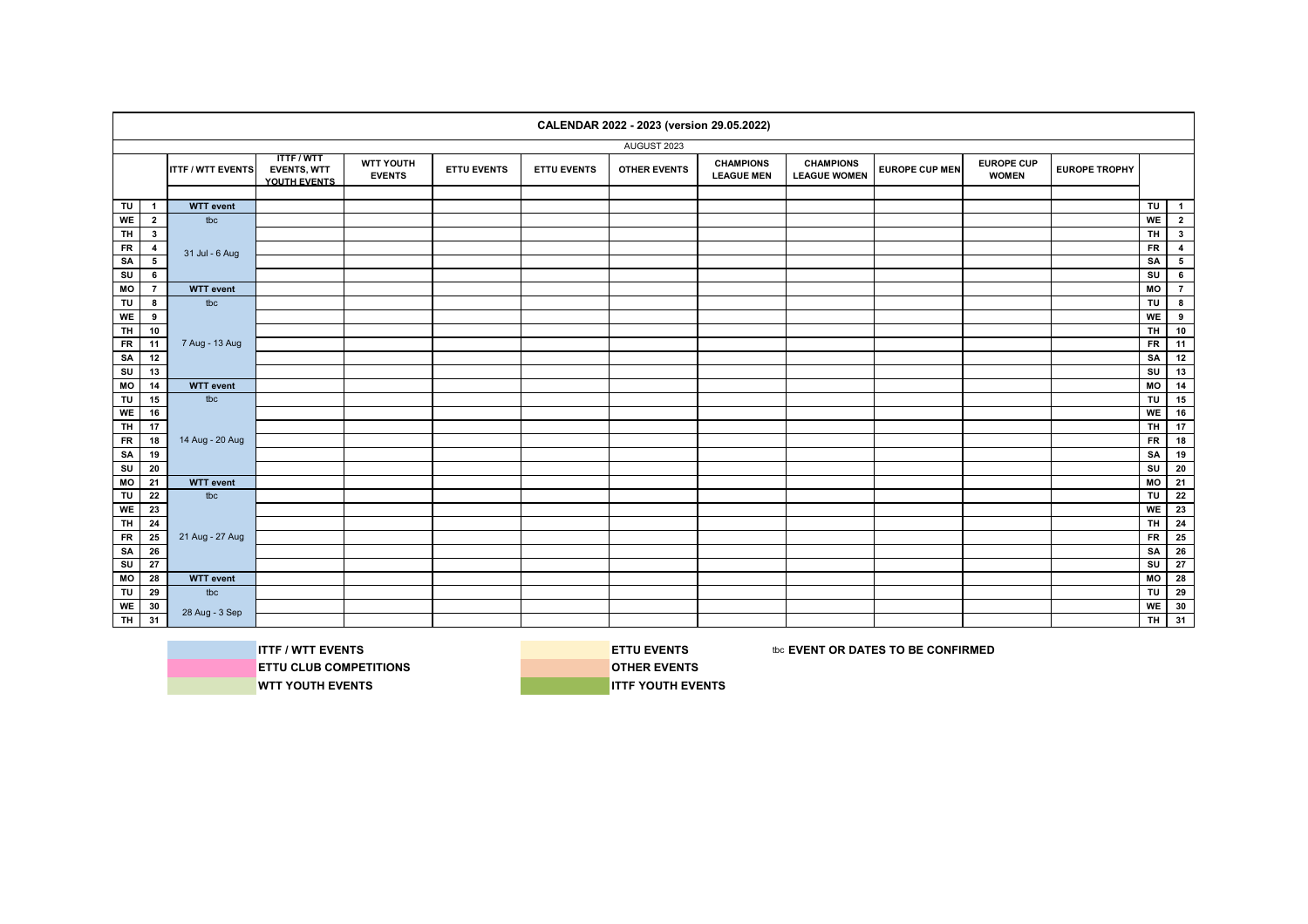|                         |                |                          |                                                       |                                   |                      |                    | CALENDAR 2022 - 2023 (version 29.05.2022) |                                       |                                         |                       |                                   |                      |                |                 |
|-------------------------|----------------|--------------------------|-------------------------------------------------------|-----------------------------------|----------------------|--------------------|-------------------------------------------|---------------------------------------|-----------------------------------------|-----------------------|-----------------------------------|----------------------|----------------|-----------------|
|                         |                |                          |                                                       |                                   |                      |                    | SEPTEMBER 2023                            |                                       |                                         |                       |                                   |                      |                |                 |
|                         |                | <b>ITTF / WTT EVENTS</b> | <b>ITTF/WTT</b><br><b>EVENTS, WTT</b><br>YOUTH EVENTS | <b>WTT YOUTH</b><br><b>EVENTS</b> | <b>ETTU EVENTS</b>   | <b>ETTU EVENTS</b> | <b>OTHER EVENTS</b>                       | <b>CHAMPIONS</b><br><b>LEAGUE MEN</b> | <b>CHAMPIONS</b><br><b>LEAGUE WOMEN</b> | <b>EUROPE CUP MEN</b> | <b>EUROPE CUP</b><br><b>WOMEN</b> | <b>EUROPE TROPHY</b> |                |                 |
|                         |                |                          |                                                       |                                   |                      |                    |                                           |                                       |                                         |                       |                                   |                      |                |                 |
| <b>FR</b>               | $\mathbf{1}$   | <b>WTT</b> event         |                                                       |                                   |                      |                    |                                           |                                       |                                         |                       |                                   |                      | <b>FR</b>      | $\overline{1}$  |
| SA                      | $\overline{2}$ | tbc                      |                                                       |                                   |                      |                    |                                           |                                       |                                         |                       |                                   |                      | SA             | $\overline{2}$  |
| SU                      | $3^{\circ}$    | 28 Aug - 3 Sep           |                                                       |                                   |                      |                    |                                           |                                       |                                         |                       |                                   |                      | SU             | 3 <sup>1</sup>  |
| MO                      | $\overline{4}$ | <b>WTT Reserved</b>      |                                                       |                                   |                      |                    |                                           |                                       |                                         |                       |                                   |                      | MO             | $\overline{4}$  |
| TU                      | 5              | Week                     |                                                       |                                   |                      |                    |                                           |                                       |                                         |                       |                                   |                      | TU             | $5\overline{ }$ |
| WE                      | 6              | tbc                      |                                                       |                                   |                      |                    |                                           |                                       |                                         |                       |                                   |                      | WE             | $6\phantom{.}$  |
| $\overline{H}$          | $\overline{7}$ |                          |                                                       |                                   |                      |                    |                                           |                                       |                                         |                       |                                   |                      | <b>TH</b>      | $\overline{7}$  |
| <b>FR</b>               | 8              |                          |                                                       |                                   |                      |                    |                                           |                                       |                                         |                       |                                   |                      | <b>FR</b>      | 8               |
| SA                      | 9              | 4 Sep - 10 Sep           |                                                       |                                   |                      |                    |                                           |                                       |                                         |                       |                                   |                      | SA             | 9               |
| SU                      | 10             |                          |                                                       |                                   | <b>European Team</b> |                    |                                           |                                       |                                         |                       |                                   |                      | SU             | 10              |
| $\overline{M}$          | 11             | <b>WTT</b> event         |                                                       |                                   | <b>Championships</b> |                    |                                           |                                       |                                         |                       |                                   |                      | M <sub>O</sub> | 11              |
| TU                      | 12             | tbc                      |                                                       |                                   | Malmö (SWE)          |                    |                                           |                                       |                                         |                       |                                   |                      | TU             | 12              |
| WE                      | 13             |                          |                                                       |                                   |                      |                    |                                           |                                       |                                         |                       |                                   |                      | WE             | 13              |
| <b>TH</b>               | 14             |                          |                                                       |                                   |                      |                    |                                           |                                       |                                         |                       |                                   |                      | <b>TH</b>      | 14              |
| <b>FR</b>               | 15             | 11 Sep - 17 Sep          |                                                       |                                   | 10 Sep - 17 Sep      |                    |                                           |                                       |                                         |                       |                                   |                      | <b>FR</b>      | 15              |
| SA                      | 16             |                          |                                                       |                                   |                      |                    |                                           |                                       |                                         |                       |                                   |                      | SA             | 16              |
| $\overline{\mathsf{s}}$ | 17             |                          |                                                       |                                   |                      |                    |                                           |                                       |                                         |                       |                                   |                      | SU             | 17              |
| MO                      | 18             | <b>WTT</b> event         |                                                       |                                   |                      |                    |                                           |                                       |                                         |                       |                                   |                      | MO             | 18              |
| TU                      | 19             | tbc                      |                                                       |                                   |                      |                    |                                           |                                       |                                         |                       |                                   |                      | TU             | 19              |
| WE                      | 20             |                          |                                                       |                                   |                      |                    |                                           |                                       |                                         |                       |                                   |                      | WE             | 20              |
| <b>TH</b>               | 21             |                          |                                                       |                                   |                      |                    |                                           |                                       |                                         |                       |                                   |                      | <b>TH</b>      | 21              |
| <b>FR</b>               | 22             | 18 Sep - 24 Sep          |                                                       |                                   |                      |                    |                                           |                                       |                                         |                       |                                   |                      | <b>FR</b>      | 22              |
| SA                      | 23             |                          |                                                       |                                   |                      |                    |                                           |                                       |                                         |                       |                                   |                      | SA             | 23              |
| $\overline{\mathsf{s}}$ | 24             |                          |                                                       |                                   |                      |                    |                                           |                                       |                                         |                       |                                   |                      | SU             | 24              |
| MO                      | 25             | <b>WTT Grand Smash</b>   |                                                       |                                   |                      |                    |                                           |                                       |                                         |                       |                                   |                      | MO             | 25              |
| TU                      | 26             | tbc                      |                                                       |                                   |                      |                    |                                           |                                       |                                         |                       |                                   |                      | TU             | 26              |
| WE                      | 27             |                          |                                                       |                                   |                      |                    |                                           |                                       |                                         |                       |                                   |                      | WE             | 27              |
| TH                      | 28             |                          |                                                       |                                   |                      |                    |                                           |                                       |                                         |                       |                                   |                      | <b>TH</b>      | 28              |
| <b>FR</b>               | 29             | 25 Sep - 8 Oct           |                                                       |                                   |                      |                    |                                           |                                       |                                         |                       |                                   |                      | <b>FR</b>      | 29              |
| SA                      | 30             |                          |                                                       |                                   |                      |                    |                                           |                                       |                                         |                       |                                   |                      | SA             | 30              |
|                         |                |                          |                                                       |                                   |                      |                    |                                           |                                       |                                         |                       |                                   |                      |                |                 |

**ITTF / WTT EVENTS ETTU EVENTS ETTU EVENTS EXECUTED ASSESSED AT A LIGA CONFIRMED ETTU CLUB COMPETITIONS COMPETITIONS WTT YOUTH EVENTS INTERVENTS**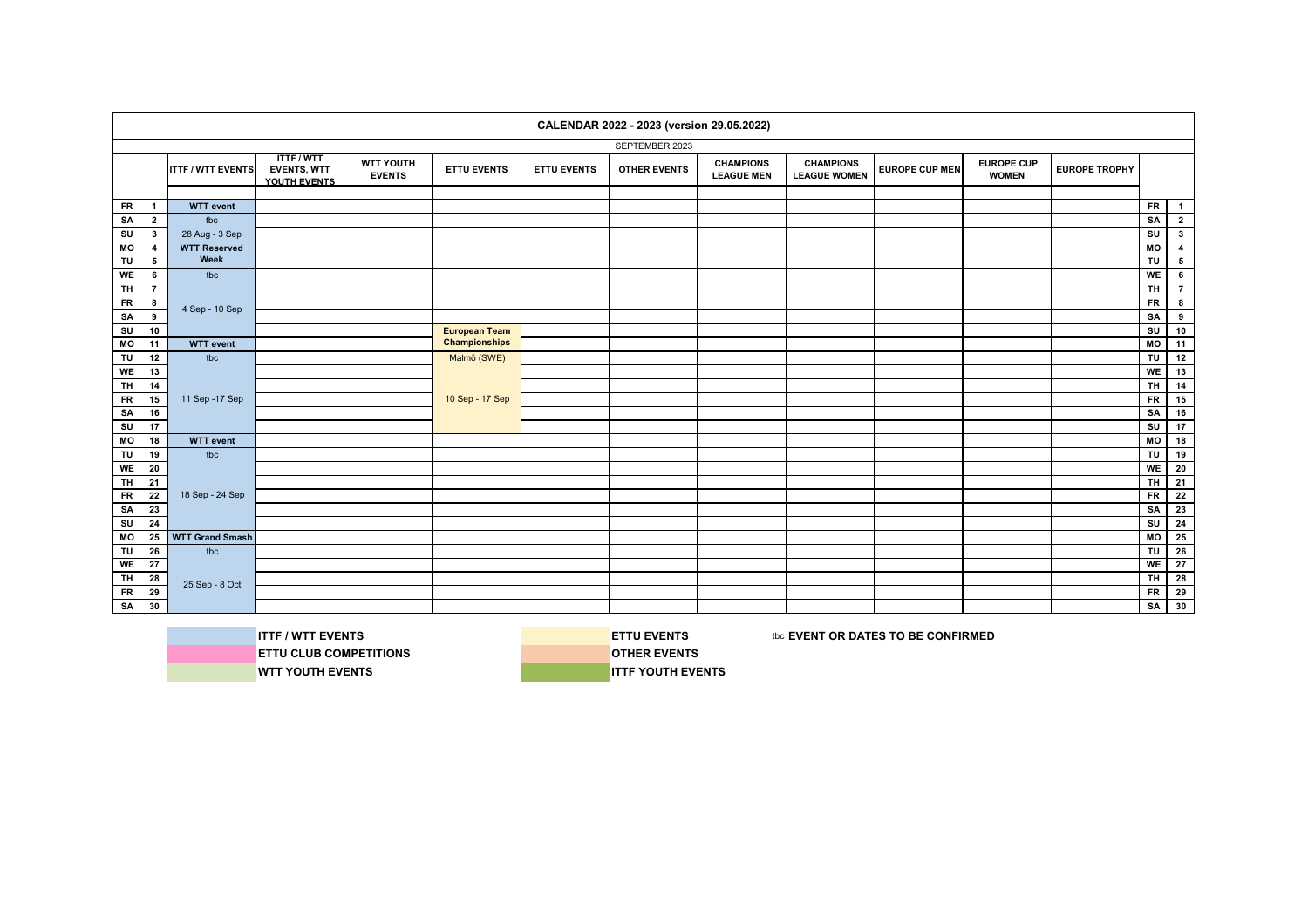|           |                |                          |                                                       |                            |                    |                    | CALENDAR 2022 - 2023 (version 29.05.2022) |                                       |                                         |                       |                                   |                      |                         |                 |
|-----------|----------------|--------------------------|-------------------------------------------------------|----------------------------|--------------------|--------------------|-------------------------------------------|---------------------------------------|-----------------------------------------|-----------------------|-----------------------------------|----------------------|-------------------------|-----------------|
|           |                |                          |                                                       |                            |                    |                    | OCTOBER 2023                              |                                       |                                         |                       |                                   |                      |                         |                 |
|           |                | <b>ITTF / WTT EVENTS</b> | <b>ITTF/WTT</b><br><b>EVENTS, WTT</b><br>YOUTH EVENTS | WTT YOUTH<br><b>EVENTS</b> | <b>ETTU EVENTS</b> | <b>ETTU EVENTS</b> | <b>OTHER EVENTS</b>                       | <b>CHAMPIONS</b><br><b>LEAGUE MEN</b> | <b>CHAMPIONS</b><br><b>LEAGUE WOMEN</b> | <b>EUROPE CUP MEN</b> | <b>EUROPE CUP</b><br><b>WOMEN</b> | <b>EUROPE TROPHY</b> |                         |                 |
|           |                |                          |                                                       |                            |                    |                    |                                           |                                       |                                         |                       |                                   |                      |                         |                 |
| SU        | $\mathbf{1}$   | <b>WTT Grand Smash</b>   |                                                       |                            |                    |                    |                                           |                                       |                                         |                       |                                   |                      | SU                      | $\blacksquare$  |
| МO        | $\overline{2}$ | tbc                      |                                                       |                            |                    |                    |                                           |                                       |                                         |                       |                                   |                      | MO                      | $\overline{2}$  |
| TU        | $\mathbf{3}$   |                          |                                                       |                            |                    |                    |                                           |                                       |                                         |                       |                                   |                      | TU                      | $\mathbf{3}$    |
| <b>WE</b> | $\overline{4}$ |                          |                                                       |                            |                    |                    |                                           |                                       |                                         |                       |                                   |                      | WE                      | $\overline{4}$  |
| <b>TH</b> | 5              | 25 Sep - 8 Oct           |                                                       |                            |                    |                    |                                           |                                       |                                         |                       |                                   |                      | <b>TH</b>               | $5\phantom{.0}$ |
| <b>FR</b> | 6              |                          |                                                       |                            |                    |                    |                                           |                                       |                                         |                       |                                   |                      | <b>FR</b>               | $6\phantom{a}$  |
| SA        | $\overline{7}$ |                          |                                                       |                            |                    |                    |                                           |                                       |                                         |                       |                                   |                      | SA                      | $\overline{7}$  |
| SU        | 8              |                          |                                                       |                            |                    |                    |                                           |                                       |                                         |                       |                                   |                      | $\overline{\mathsf{s}}$ | 8               |
| MO        | 9              |                          |                                                       |                            |                    |                    |                                           |                                       |                                         |                       |                                   |                      | <b>MO</b>               | 9               |
| TU        | 10             |                          |                                                       |                            |                    |                    |                                           |                                       |                                         |                       |                                   |                      | TU                      | 10              |
| WE        | 11             |                          |                                                       |                            |                    |                    |                                           |                                       |                                         |                       |                                   |                      | WE                      | 11              |
| <b>TH</b> | 12             |                          |                                                       |                            |                    |                    |                                           |                                       |                                         |                       |                                   |                      | <b>TH</b>               | 12              |
| <b>FR</b> | 13             |                          |                                                       |                            |                    |                    |                                           |                                       |                                         |                       |                                   |                      | <b>FR</b>               | 13              |
| SA        | 14             |                          |                                                       |                            |                    |                    |                                           |                                       |                                         |                       |                                   |                      | SA                      | 14              |
| SU        | 15             |                          |                                                       |                            |                    |                    |                                           |                                       |                                         |                       |                                   |                      | SU                      | 15              |
| MO        | 16             |                          |                                                       |                            |                    |                    |                                           |                                       |                                         |                       |                                   |                      | MO                      | 16              |
| TU        | 17             |                          |                                                       |                            |                    |                    |                                           |                                       |                                         |                       |                                   |                      | TU                      | 17              |
| <b>WE</b> | 18             |                          |                                                       |                            |                    |                    |                                           |                                       |                                         |                       |                                   |                      | WE                      | 18              |
| <b>TH</b> | 19             |                          |                                                       |                            |                    |                    |                                           |                                       |                                         |                       |                                   |                      | <b>TH</b>               | 19              |
| <b>FR</b> | 20             |                          |                                                       |                            |                    |                    |                                           |                                       |                                         |                       |                                   |                      | <b>FR</b>               | 20              |
| SA        | 21             |                          |                                                       |                            |                    |                    |                                           |                                       |                                         |                       |                                   |                      | SA                      | 21              |
| SU        | 22             |                          |                                                       |                            |                    |                    |                                           |                                       |                                         |                       |                                   |                      | SU                      | 22              |
| MO        | 23             | <b>WTT Reserved</b>      |                                                       |                            |                    |                    |                                           |                                       |                                         |                       |                                   |                      | MO                      | 23              |
| TU        | 24             | Week                     |                                                       |                            |                    |                    |                                           |                                       |                                         |                       |                                   |                      | $\overline{\mathsf{r}}$ | 24              |
| WE        | 25             | tbc                      |                                                       |                            |                    |                    |                                           |                                       |                                         |                       |                                   |                      | WE                      | 25              |
| <b>TH</b> | 26             |                          |                                                       |                            |                    |                    |                                           |                                       |                                         |                       |                                   |                      | <b>TH</b>               | 26              |
| <b>FR</b> | 27             | 23 Oct - 29 Oct          |                                                       |                            |                    |                    |                                           |                                       |                                         |                       |                                   |                      | <b>FR</b>               | 27              |
| SA        | 28             |                          |                                                       |                            |                    |                    |                                           |                                       |                                         |                       |                                   |                      | SA                      | 28              |
| SU        | 29             |                          |                                                       |                            |                    |                    |                                           |                                       |                                         |                       |                                   |                      | SU                      | 29              |
| MO        | 30             | <b>WTT</b> event         |                                                       |                            |                    |                    |                                           |                                       |                                         |                       |                                   |                      | MO                      | 30              |
| TU        | 31             | tbc<br>30 Oct - 5 Nov    |                                                       |                            |                    |                    |                                           |                                       |                                         |                       |                                   |                      | TU                      | 31              |



**ITTF / WTT EVENTS ETTU EVENTS ETTU EVENTS EXECUTED BE CONFIRMED**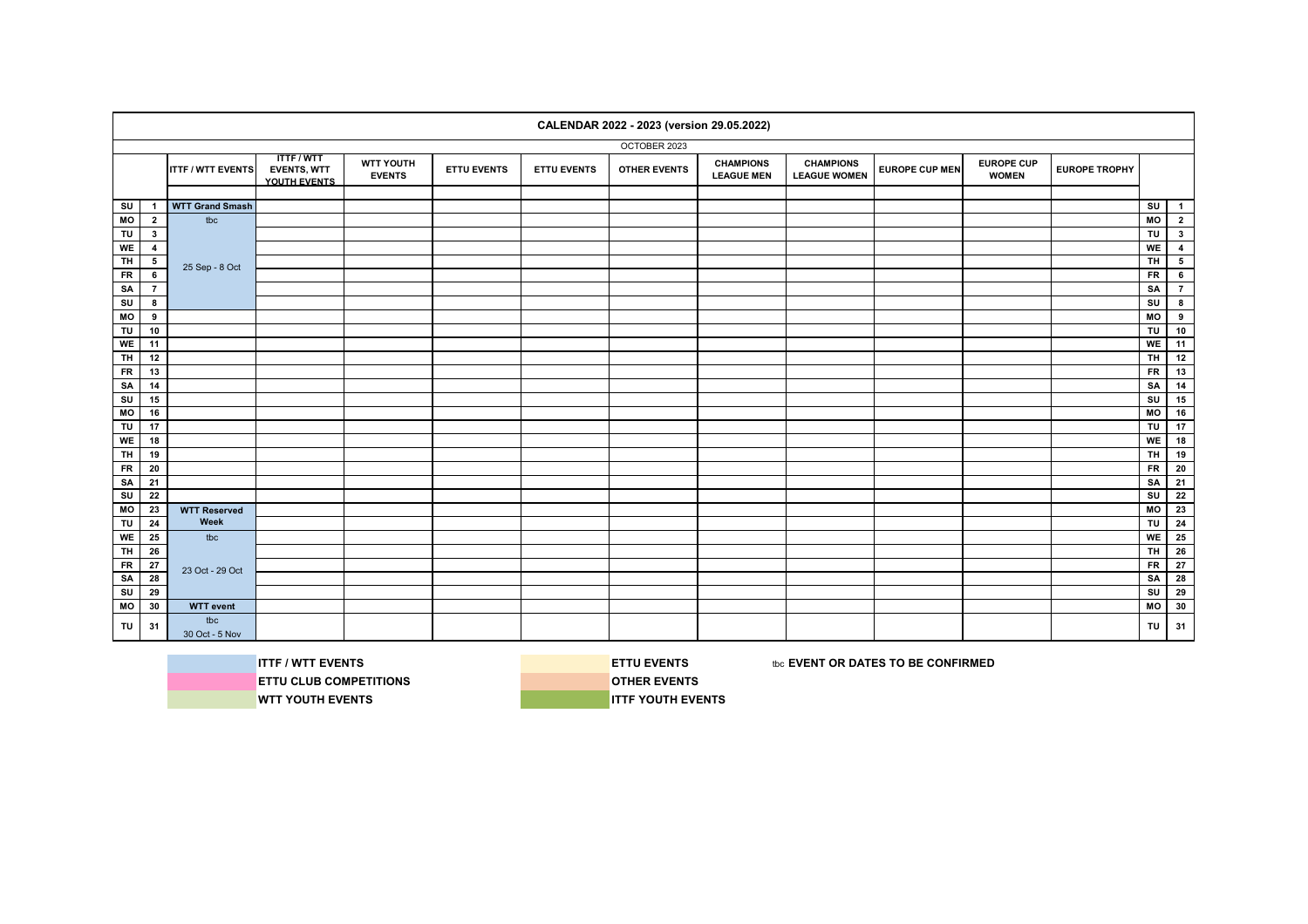|                |                 |                              |                                                       |                                   |                    |                    | CALENDAR 2022 - 2023 (version 29.05.2022) |                                       |                                         |                       |                                   |                      |                |                         |
|----------------|-----------------|------------------------------|-------------------------------------------------------|-----------------------------------|--------------------|--------------------|-------------------------------------------|---------------------------------------|-----------------------------------------|-----------------------|-----------------------------------|----------------------|----------------|-------------------------|
|                |                 |                              |                                                       |                                   |                    |                    | NOVEMBER 2023                             |                                       |                                         |                       |                                   |                      |                |                         |
|                |                 | <b>ITTF / WTT EVENTS</b>     | <b>ITTF/WTT</b><br><b>EVENTS, WTT</b><br>YOUTH EVENTS | <b>WTT YOUTH</b><br><b>EVENTS</b> | <b>ETTU EVENTS</b> | <b>ETTU EVENTS</b> | <b>OTHER EVENTS</b>                       | <b>CHAMPIONS</b><br><b>LEAGUE MEN</b> | <b>CHAMPIONS</b><br><b>LEAGUE WOMEN</b> | <b>EUROPE CUP MEN</b> | <b>EUROPE CUP</b><br><b>WOMEN</b> | <b>EUROPE TROPHY</b> |                |                         |
|                |                 |                              |                                                       |                                   |                    |                    |                                           |                                       |                                         |                       |                                   |                      |                |                         |
| WE             | $\mathbf{1}$    | <b>WTT</b> event             |                                                       |                                   |                    |                    |                                           |                                       |                                         |                       |                                   |                      | WE             | $\blacksquare$          |
| <b>TH</b>      | $\overline{2}$  | tbc                          |                                                       |                                   |                    |                    |                                           |                                       |                                         |                       |                                   |                      | <b>TH</b>      | $\overline{2}$          |
| <b>FR</b>      | $\mathbf{3}$    |                              |                                                       |                                   |                    |                    |                                           |                                       |                                         |                       |                                   |                      | <b>FR</b>      | 3 <sup>1</sup>          |
| SA             | $\overline{4}$  | 30 Oct - 5 Nov               |                                                       |                                   |                    |                    |                                           |                                       |                                         |                       |                                   |                      | SA             | $\overline{\mathbf{4}}$ |
| SU             | 5               |                              |                                                       |                                   |                    |                    |                                           |                                       |                                         |                       |                                   |                      | SU             | $5\overline{5}$         |
| MO             | 6               | <b>WTT</b> event             |                                                       |                                   |                    |                    |                                           |                                       |                                         |                       |                                   |                      | MO             | $6\phantom{.0}$         |
| TU             | $\overline{7}$  | tbc                          |                                                       |                                   |                    |                    |                                           |                                       |                                         |                       |                                   |                      | TU             | $\overline{7}$          |
| WE             | 8               |                              |                                                       |                                   |                    |                    |                                           |                                       |                                         |                       |                                   |                      | WE             | $\bf{8}$                |
| TH             | 9               |                              |                                                       |                                   |                    |                    |                                           |                                       |                                         |                       |                                   |                      | <b>TH</b>      | 9                       |
| <b>FR</b>      | 10              | 6 Nov - 12 Nov               |                                                       |                                   |                    |                    |                                           |                                       |                                         |                       |                                   |                      | $F$ R          | 10                      |
| SA             | 11              |                              |                                                       |                                   |                    |                    |                                           |                                       |                                         |                       |                                   |                      | SA             | 11                      |
| SU             | 12              |                              |                                                       |                                   |                    |                    |                                           |                                       |                                         |                       |                                   |                      | SU             | 12                      |
| MO             | 13              | <b>WTT</b> event             |                                                       |                                   |                    |                    |                                           |                                       |                                         |                       |                                   |                      | MO             | 13                      |
| TU             | 14              | tbc                          |                                                       |                                   |                    |                    |                                           |                                       |                                         |                       |                                   |                      | TU             | 14                      |
| WE             | 15              |                              |                                                       |                                   |                    |                    |                                           |                                       |                                         |                       |                                   |                      | WE             | 15                      |
| <b>TH</b>      | 16              |                              |                                                       |                                   |                    |                    |                                           |                                       |                                         |                       |                                   |                      | TH.            | 16                      |
| $F$ R          | 17              | 13 Nov - 19 Nov              |                                                       |                                   |                    |                    |                                           |                                       |                                         |                       |                                   |                      | $F$ R          | 17                      |
| SA             | 18              |                              |                                                       |                                   |                    |                    |                                           |                                       |                                         |                       |                                   |                      | SA             | 18                      |
| SU             | 19              |                              |                                                       |                                   |                    |                    |                                           |                                       |                                         |                       |                                   |                      | SU             | 19                      |
| MO             | 20              | <b>WTT Cup Finals</b>        |                                                       |                                   |                    |                    |                                           |                                       |                                         |                       |                                   |                      | M <sub>O</sub> | $\overline{20}$         |
| TU             | 21              | Women                        |                                                       |                                   |                    |                    |                                           |                                       |                                         |                       |                                   |                      | TU             | 21                      |
| <b>WE</b>      | 22              | tbc                          |                                                       |                                   |                    |                    |                                           |                                       |                                         |                       |                                   |                      | WE             | 22                      |
| <b>TH</b>      | 23              |                              |                                                       |                                   |                    |                    |                                           |                                       |                                         |                       |                                   |                      | <b>TH</b>      | 23                      |
| <b>FR</b>      | 24              | 20 Nov - 26 Nov              |                                                       |                                   |                    |                    |                                           |                                       |                                         |                       |                                   |                      | <b>FR</b>      | 24                      |
| SA             | 25              |                              |                                                       |                                   |                    |                    |                                           |                                       |                                         |                       |                                   |                      | SA             | 25                      |
| SU             | 26              |                              |                                                       |                                   |                    |                    |                                           |                                       |                                         |                       |                                   |                      | SU             | 26                      |
| MO             | 27              | <b>WTT Cup Finals</b><br>Men |                                                       |                                   |                    |                    |                                           |                                       |                                         |                       |                                   |                      | MO             | ${\bf 27}$              |
| TU             | 28              | tbc                          |                                                       |                                   |                    |                    |                                           |                                       |                                         |                       |                                   |                      | TU             | 28                      |
| WE             | $\overline{29}$ | 27 Nov - 3 Dec               |                                                       |                                   |                    |                    |                                           |                                       |                                         |                       |                                   |                      | WE             | 29                      |
| $\overline{H}$ | 30              |                              |                                                       |                                   |                    |                    |                                           |                                       |                                         |                       |                                   |                      | <b>TH</b>      | 30                      |



**ETTU CLUB COMPETITIONS OTHER EVENTS** 

**ITTF / WTT EVENTS ETTU EVENTS ETTU EVENTS EXECUTED ASSESS** to **EVENT OR DATES TO BE CONFIRMED**